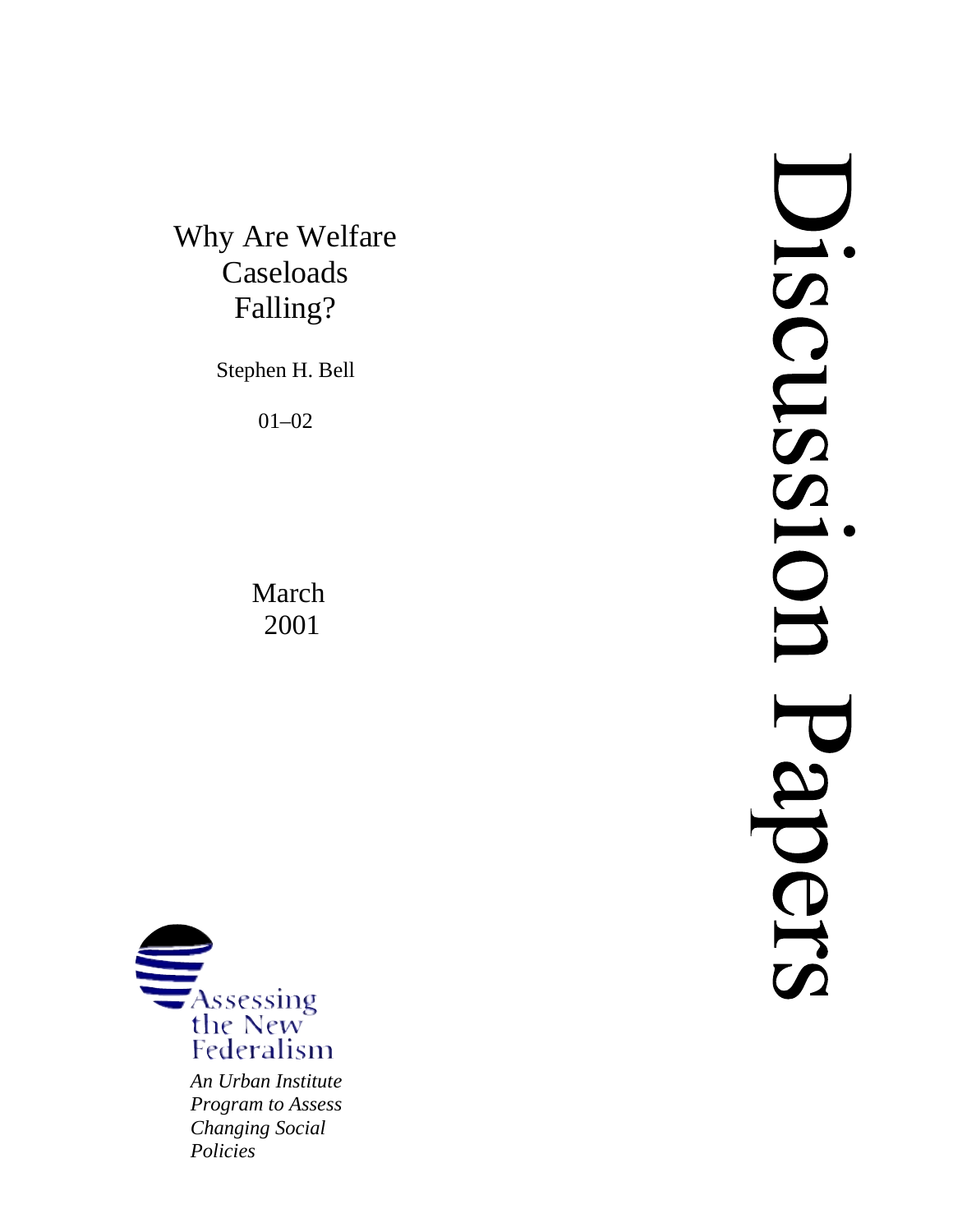# Assessing the New Federalism

*Assessing the New Federalism* is a multi-year Urban Institute project designed to analyze the devolution of responsibility for social programs from the federal government to the states. It focuses primarily on health care, income security, employment and training programs, and social services. Researchers monitor program changes and fiscal developments. Alan Weil is the project director. In collaboration with Child Trends, the project studies changes in family well-being. The project provides timely, nonpartisan information to inform public debate and to help state and local decisionmakers carry out their new responsibilities more effectively.

Key components of the project include a household survey, studies of policies in 13 states, and a database with information on all states and the District of Columbia. Publications and database are available free of charge on the Urban Institute's Web site: http://www.urban.org.

The project has received funding from The Annie E. Casey Foundation, the W.K. Kellogg Foundation, The Robert Wood Johnson Foundation, The Henry J. Kaiser Family Foundation, The Ford Foundation, The David and Lucile Packard Foundation, The John D. and Catherine T. MacArthur Foundation, the Charles Stewart Mott Foundation, The McKnight Foundation, The Commonwealth Fund, the Stuart Foundation, the Weingart Foundation, The Fund for New Jersey, The Lynde and Harry Bradley Foundation, the Joyce Foundation, and The Rockefeller Foundation.

The nonpartisan Urban Institute publishes studies, reports, and books on timely topics worthy of public consideration. The views expressed are those of the authors and should not be attributed to the Urban Institute, its trustees, its funders, or other authors in the series.

Publisher: The Urban Institute, 2100 M Street, N.W., Washington, D.C. 20037 Copyright © 2001. Permission is granted for reproduction of this document, with attribution to the Urban Institute.

This document reflects the work of many people to whom the author owes thanks. Foremost is Julie Hudson of the Agency for Health Care Research and Quality, who began the project as a coauthor at the Urban Institute and wrote initial drafts. She, Michael Wiseman, Sheila Zedlewski, and an internal UI workgroup helped develop the original concept for the paper. Sheila, Gregory Acs, and Pamela Loprest reviewed early drafts. Technical input on econometric issues in the literature came from Rebecca Blank of the University of Michigan and Robert Schoeni of RAND following their review. Comments from Rudolph Penner and Alan Weil of the UI strengthened the presentation and interpretation of final results. All opinions and errors remain the responsibility of the author alone.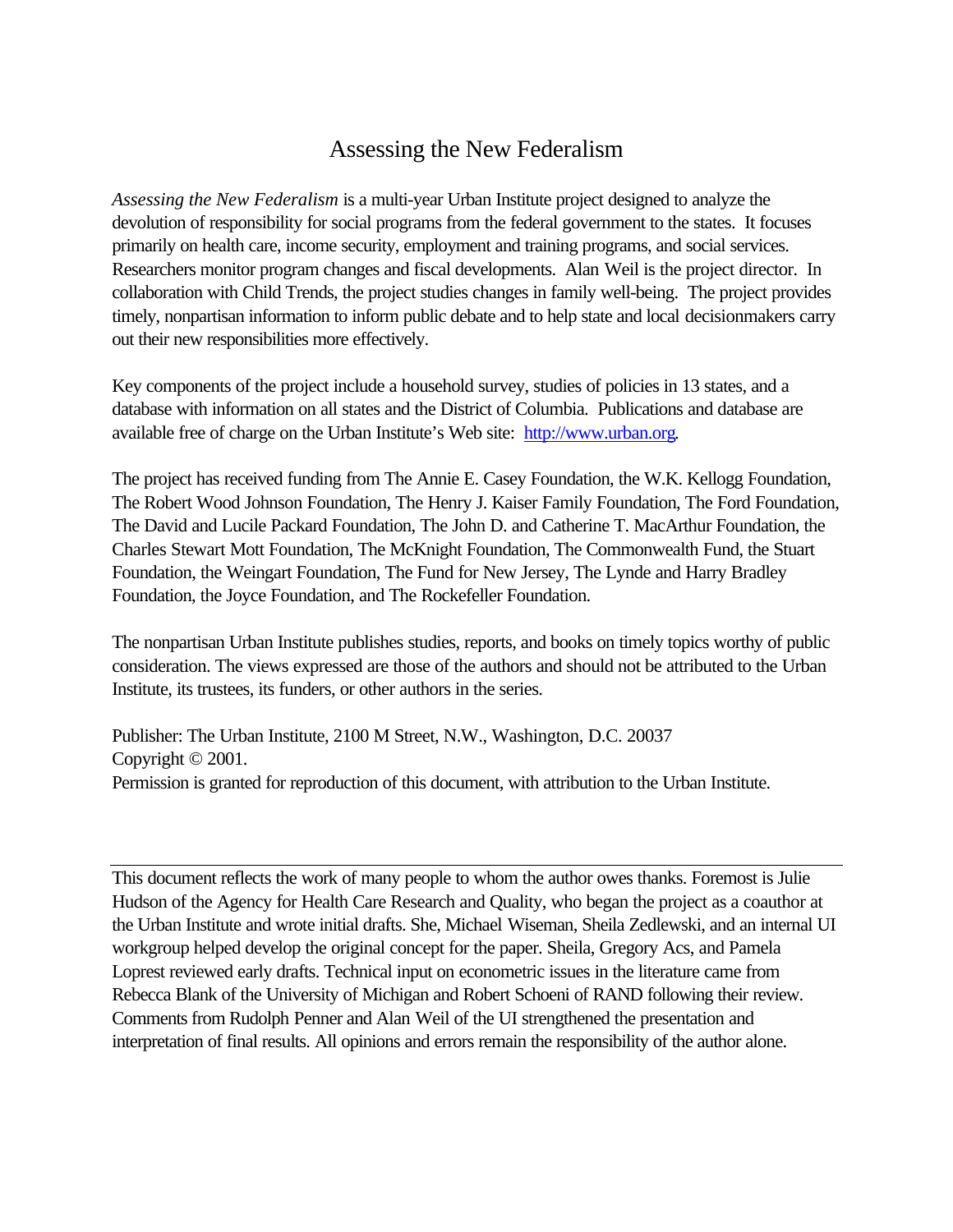# **Abstract**

Between 1994 and 1999, welfare caseloads fell by half. Research on aggregate state data shows the economy to have played an important role, with a 1 percentage-point drop in unemployment leading to a 5 percent reduction in recipiency. Many studies find that work-oriented welfare reforms were also influential, although if caseloads are allowed to adjust sluggishly to new conditions—the natural dynamic when a stock of welfare families adjusts incrementally to the flow of entries and exits—policy effects go away. Caseload declines have not been traced convincingly to individual reform measures such as time limits or work sanctions.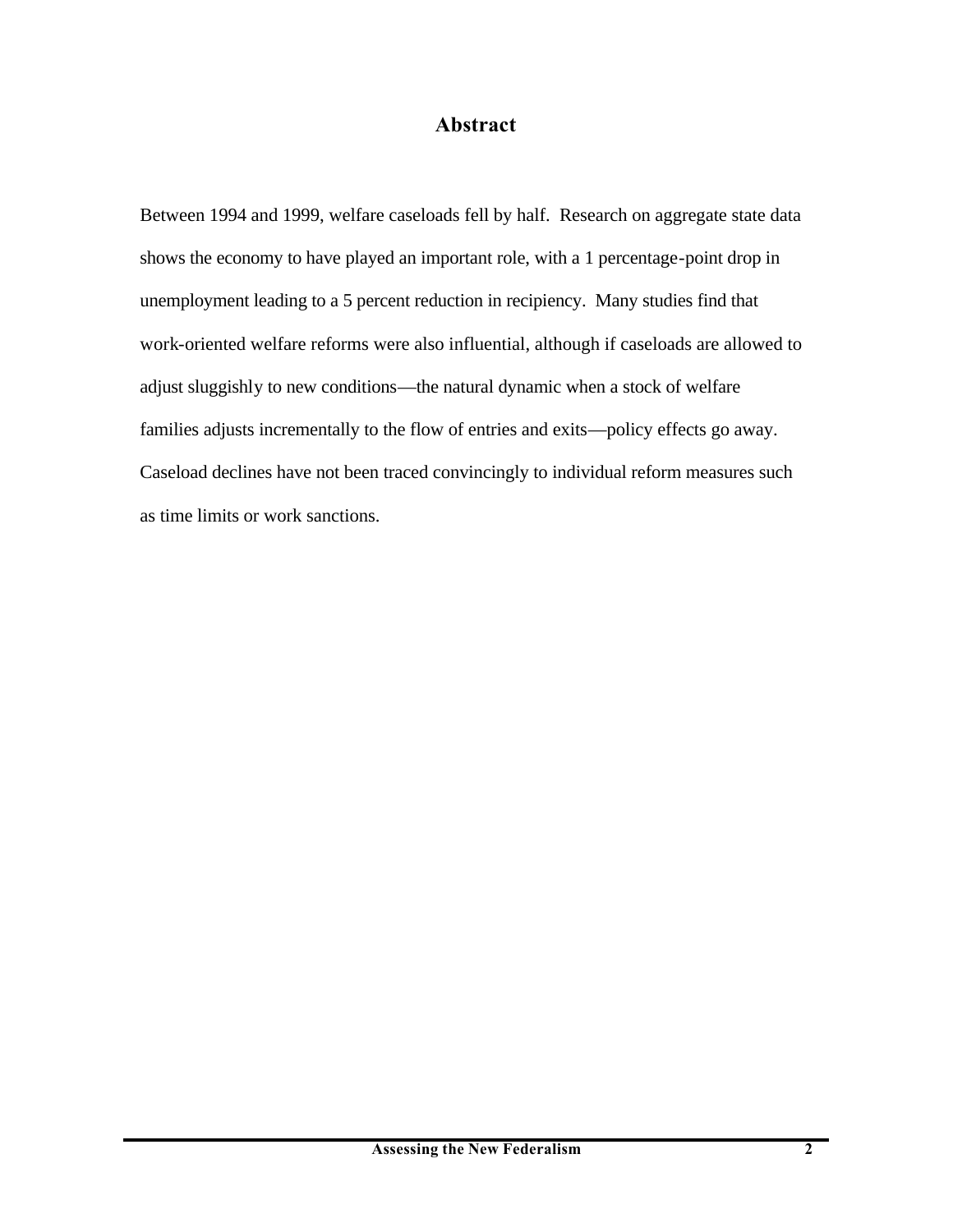# **Executive Summary**

Between 1994 and 1999, welfare caseloads—initially Aid to Families with Dependent Children (AFDC), then Transitional Assistance to Needy Families (TANF) —fell by half. The conventional wisdom is that both falling unemployment and new work-oriented policies played major roles in this drop in dependence for low-income families. A number of economists and other researchers have lately sought to confirm this impression through scientific study of caseload levels and change, state to state and year to year. This paper summarizes the results of that effort—which remains ongoing—drawing from published reports of the President's Council of Economic Advisers and a set of academic papers.

Authors for all nine of the studies examined agree that the strong economy played a role in the caseload decline of the 1990s, reducing the number of AFDC and TANF recipients roughly 5 percent for every 1 percentage-point reduction in the nation's unemployment rate. There is less agreement on the influence of changes in welfare policy, including reforms initiated by states in the mid-1990s (known as the "waiver" reforms) and federal welfare reform legislated in the Personal Responsibility and Work Opportunities Reconciliation Act of 1996. Most analyses show policy making a difference, albeit a smaller one than economic change.

However, three of the nine studies conclude that the association between policy reform and caseload change in the 1990s is misleading. They attribute caseload decline to two nonpolicy factors: lagged responses to economic growth and generally sluggish adjustment of welfare rolls to *any* change in external circumstances. This conclusion follows from the fact that, starting at least by the mid-1980s, sluggish caseload adjustment is evident throughout the observational period. Once the resulting "persistence effects" of past caseload levels are factored into the data through 1996, policy reforms in certain states and years no longer associate with lower caseloads. (These three studies do not look at the TANF years following 1996.)

The remaining studies—six of the nine reviewed—conclude that welfare reform did have an important downward influence on caseloads during the mid-1990s, effects that grew following the federal reforms of 1996. There, researchers did not posit sluggish caseload adjustment as a general phenomenon (although they did provide for delayed reactions to changes in economic conditions). At least one author justified this exclusion by suggesting that generalized "persistence effects" mask more important and fundamental factors at work in moving welfare caseloads up and down.

If persistence is not a factor, work-oriented policy reforms explain 15 to 35 percent of the drop in welfare dependence in recent years, with the economic expansion accounting for another 25 to 50 percent. (Twenty-five to 60 percent remains unexplained or relates to shifts in other factors such as demographics.) The analysts who do not see policy playing a part in falling rolls attribute an even larger share of the decline to the economy, up to 80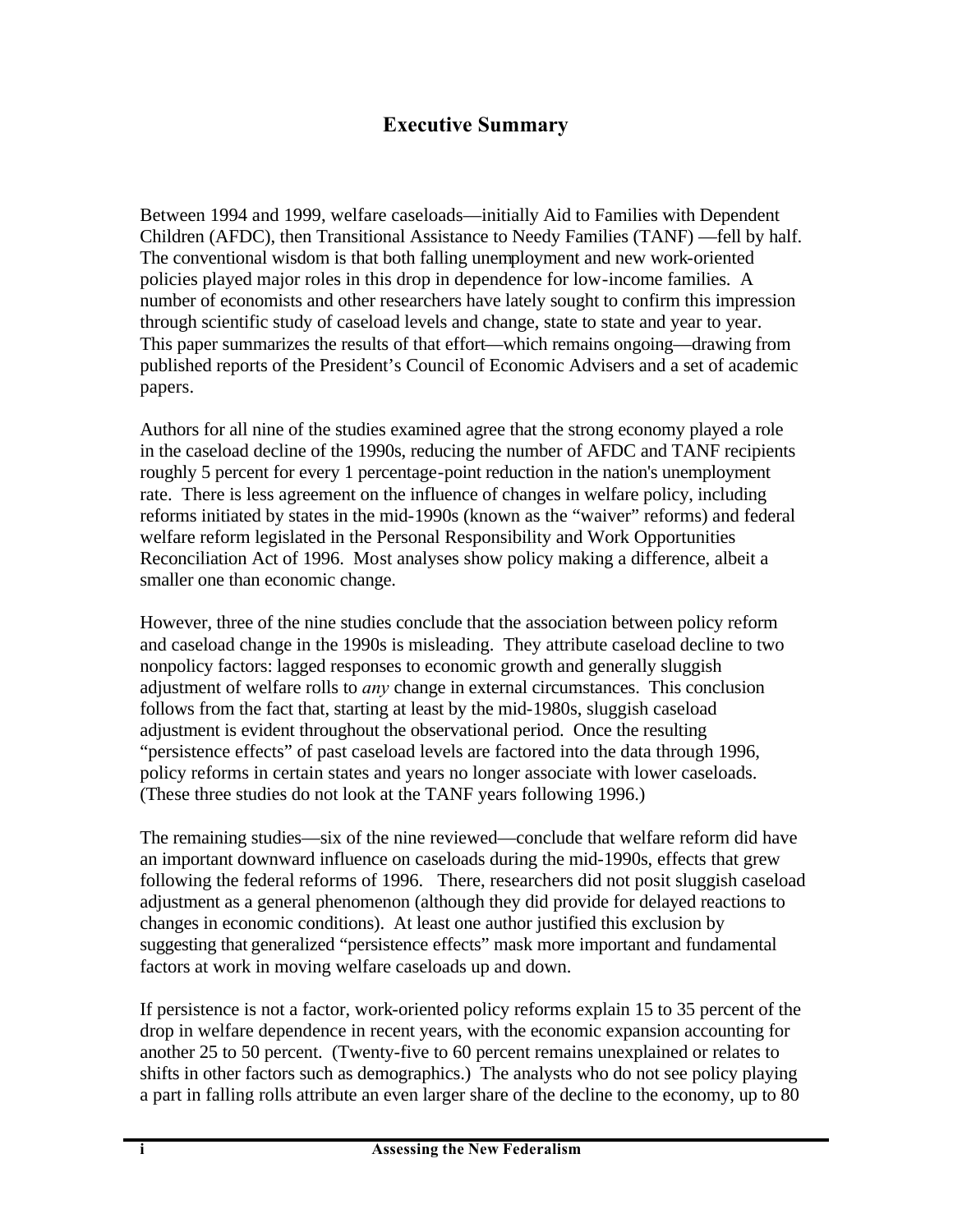percent. None of these analysts has been able, in convincing fashion, to tie caseload declines to individual welfare reform components such as benefit time limits or increased work sanctions; apparently, available data and methods focused on state-level variations in results cannot reliably decompose the general effect of adopting *some* work-focused welfare reform into the effects of different individual policies. The other reform components typically addressed are family caps, enhanced earnings disregards, and tightened work exemptions.

Which camp is right on the larger question of the overall role of welfare reform? What are policymakers and others to make of the conflicting evidence in this realm as attention turns toward the decision to reauthorize federal welfare reform in 2002? These are difficult questions. They should not be settled by simple "majority rule" among the published analyses—in part because other very new studies (as well as a few more peripheral studies) have not been taken into account. The case must be decided on the respective merits of the two different research approaches.

At present, two factors tip the balance toward caution in interpreting recent declines in welfare caseloads as the effect of policy reforms. First, recent work on the dynamics of caseload adjustment—that is, how families cycle on and off the rolls in response to economic change, and how those changes cumulate to determine the size of the caseload year to year—provides a basis for *expecting* persistence and sluggish adjustment to influence caseload size independently of other factors. This suggests that analyses leaving out persistence effects miss something important, and that their conclusions on the role of policy may be off the mark as a result.

Also, even the researchers who found a persistent association between policy and dependency caution that this does not imply *causation*. There could be other reasons why welfare reform has been followed consistently by drops in dependency (e.g., states experiencing the greatest *expansion* of welfare dependence in the early 1990's recession might have been most eager to adopt policy reforms under the waiver system and—for the same reason—most likely to outstrip other states in the magnitude of caseload *decline* once the economy turned, even without experiencing any effects from the policy reforms).

The bottom line? At present, the models that incorporate sluggish caseload adjustment provide the most sophisticated assessment of the causes of reduced welfare dependency in the 1990s. This does not mean, however, that we should conclude that the waiver reforms, and their successor federal reforms, had no effect. Rather, what we have learned is that—constrained by available research methods and data, and facing a highly complex world—the research community is unable to show convincingly that workoriented welfare reforms contributed to the caseload decline of the 1990s. Much more research is needed, starting with extension of analyses incorporating sluggish adjustment to the TANF era and increased attention to outcomes more central to the long-run success of welfare reform than simply getting families off benefits—outcomes such as parental employment, family poverty, and child well-being. These and other key extensions to the investigation identified here deserve priority.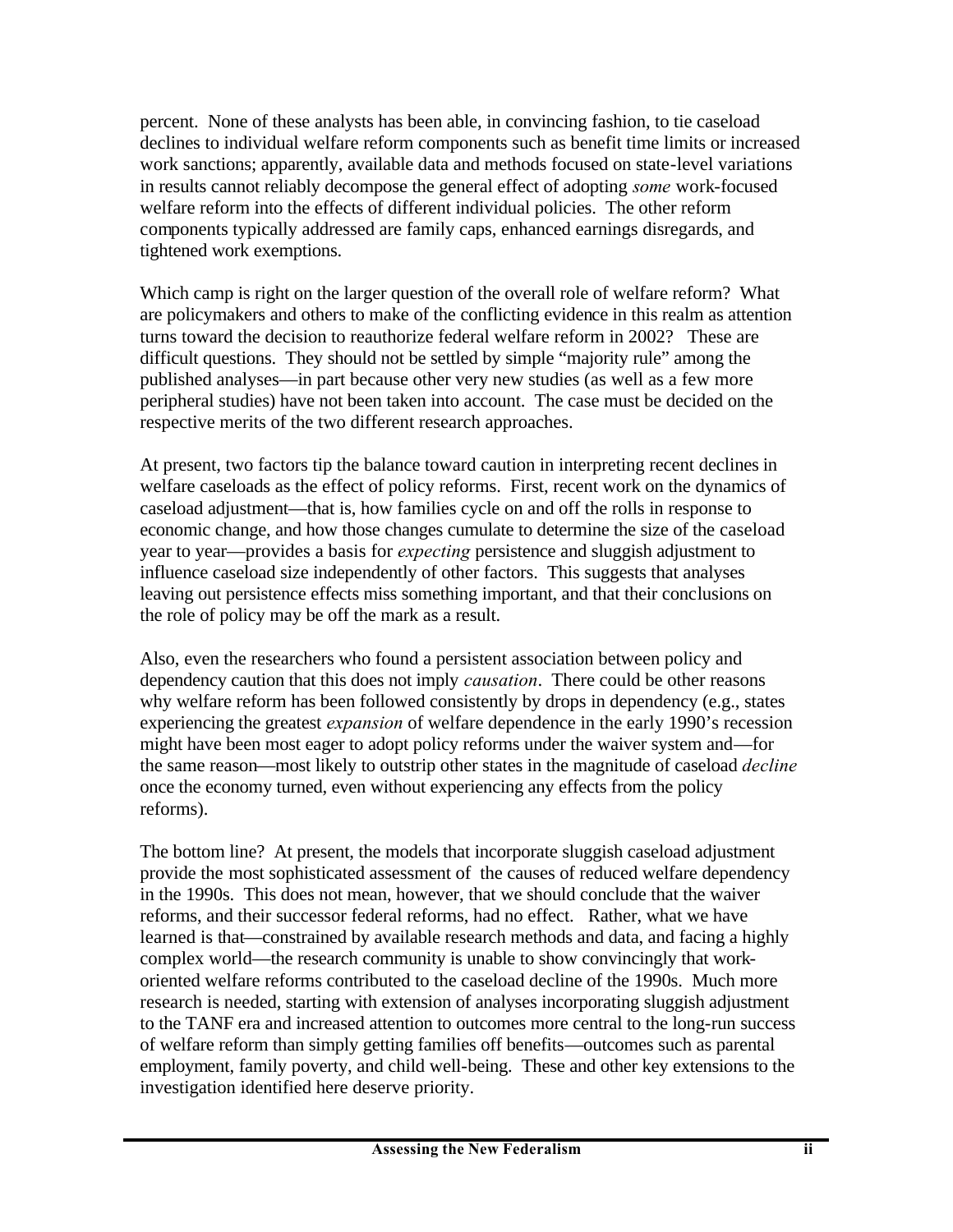For policymakers considering the future of welfare reform, the clearest lesson from this review is that the best evidence—like the best policy—changes over time and needs to be revisited regularly.

.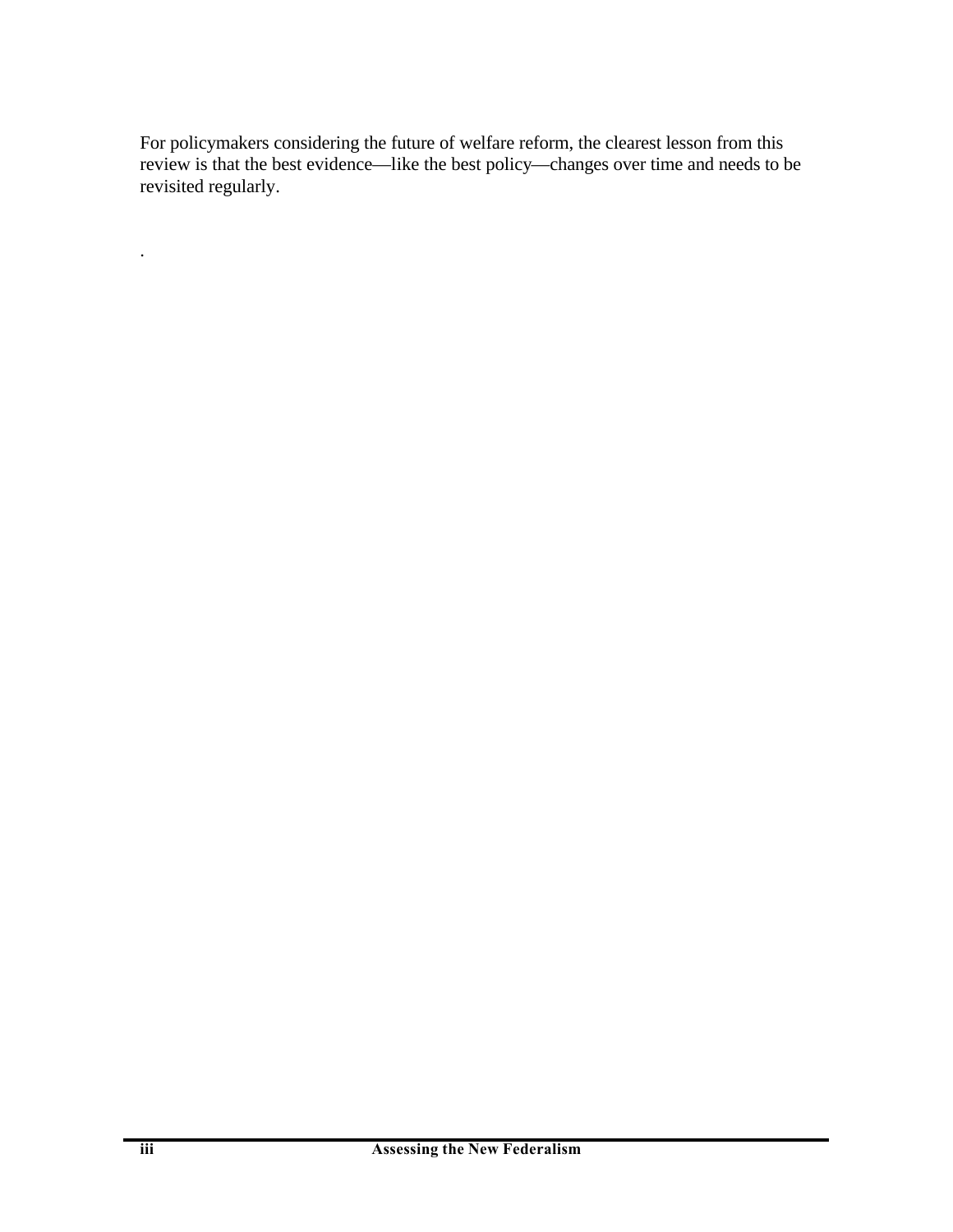# **TABLE OF CONTENTS**

| What Do We Know about the Relative Importance of Policy versus the |  |
|--------------------------------------------------------------------|--|
|                                                                    |  |
|                                                                    |  |
|                                                                    |  |
|                                                                    |  |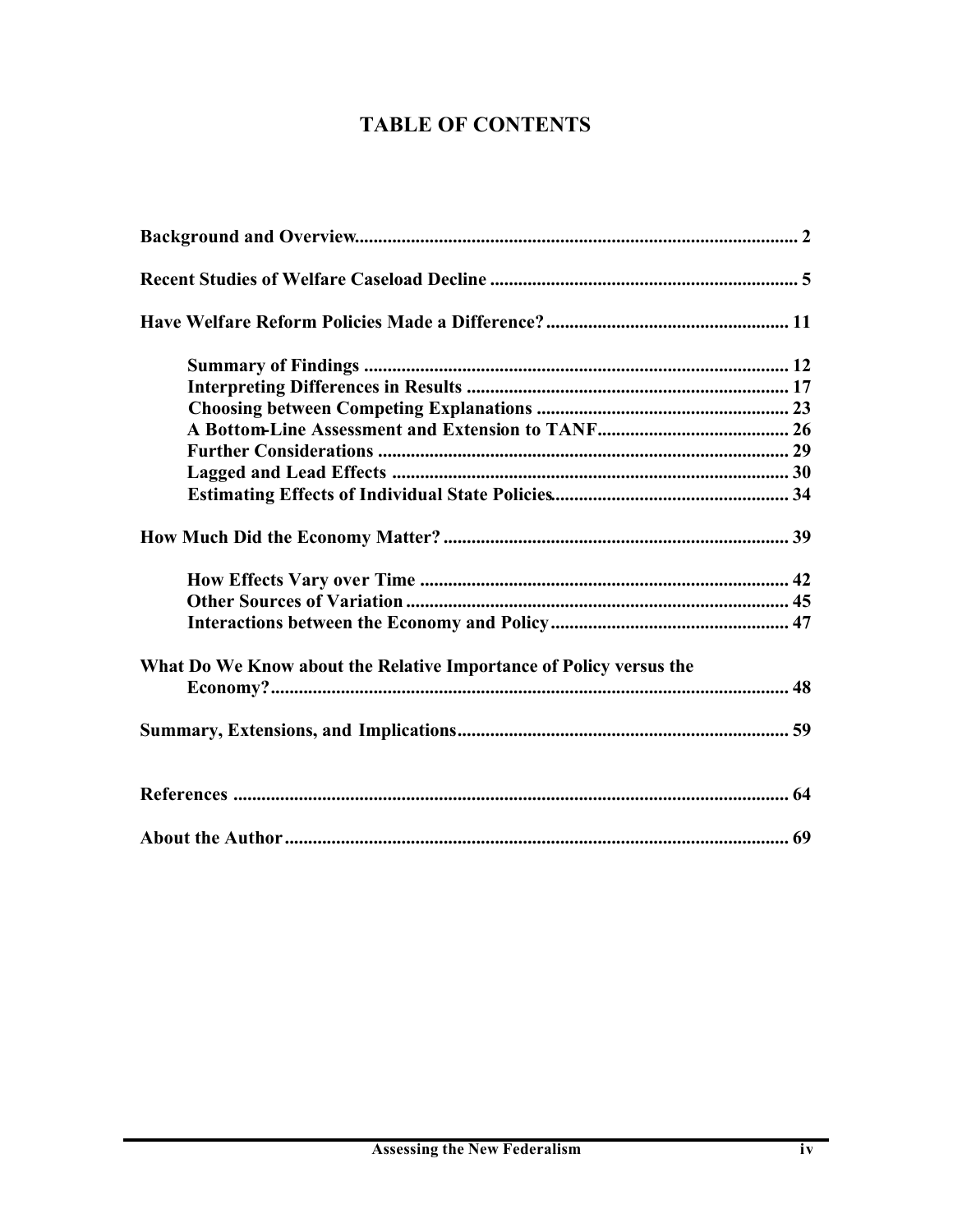# **Why Are Welfare Caseloads Falling?**

One of the hottest topics in welfare policy today is the large decline in the number of individuals and families receiving cash assistance under the Aid to Families with Dependent Children (AFDC) and its successor, the Temporary Assistance for Needy Families (TANF) programs since the mid-1990's. Cash assistance caseloads have been cut in half between 1994 (the programs' high) and 1999. The key question is whether the drop was caused by the numerous welfare reform policies passed in the 1990's or by the strong U.S. economy during in the same time period. Some welfare reformers use caseload decline as an indicator of success for new policies with a strong emphasis on work and independence. Others argue that the strongest economic growth period of the  $20<sup>th</sup>$  century provided welfare recipients better employment opportunities to leave cash assistance. Demographic shifts also may have played a role (e.g., declining teen birth rates) as well as other policies (e.g., changes in the minimum wage and the Earned Income Credit). The reality may be that all these forces have worked together.

This debate has led many economists to study the causes of caseload declines in the 1990's. Spurred by a 1997 report by the Council of Economic Advisors (CEA) that attributed about equal shares of the decline to economic growth and welfare reform, researchers have focused on how welfare policies and strong economic conditions relate to welfare outcomes. This paper reviews the most often-quoted set of papers in this literature, focusing on changes in cash assistance caseloads. The papers reviewed form a coherent set of studies that are, in many ways, similar in approach but that build on one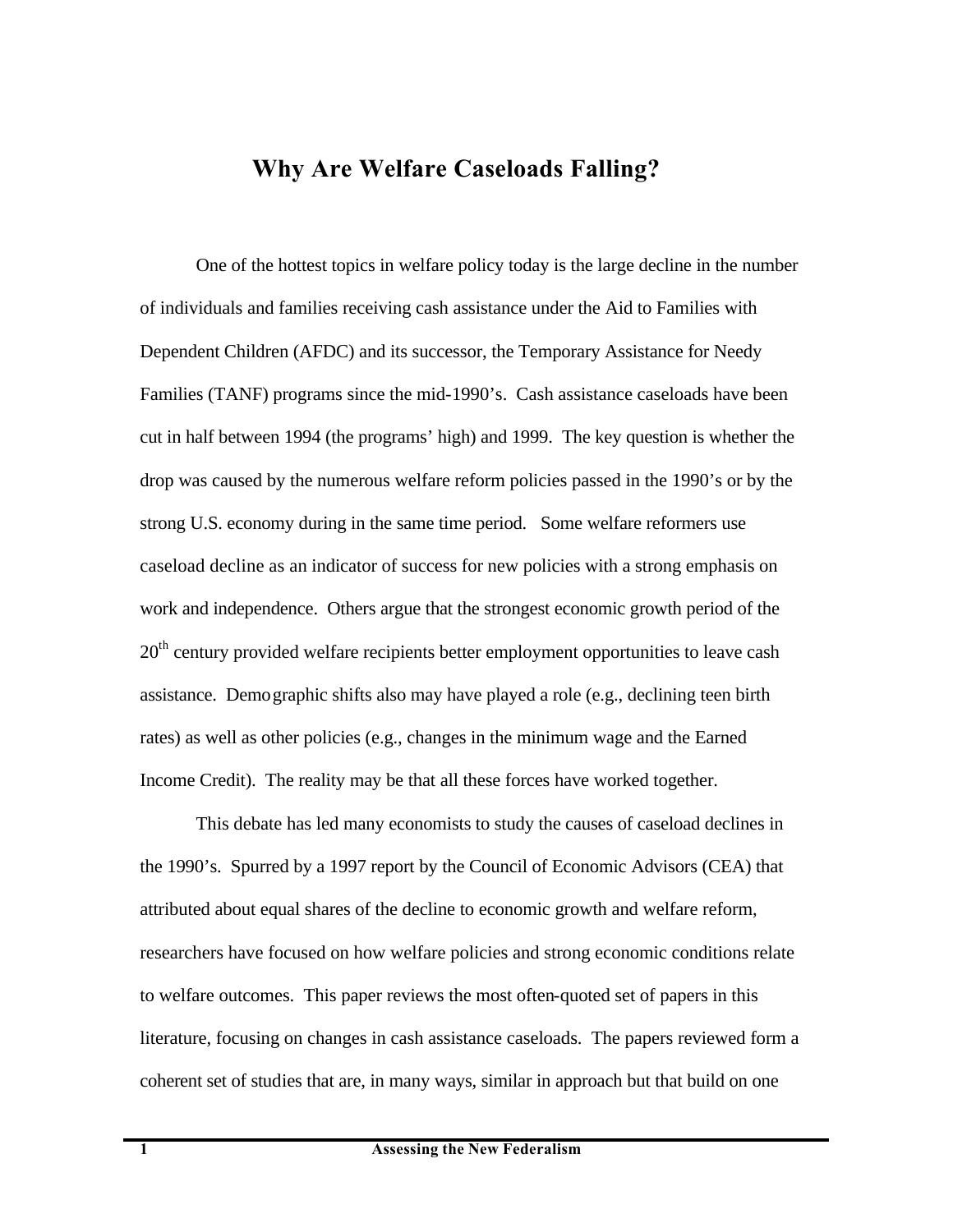another through communication among the authors in an effort to resolve their differences. The studies rely on differences in caseloads, welfare policies, and economic conditions across states and over time to explain the effects of policy and the economy on caseloads. All papers examine the period of state-initiated waiver reforms in the mid-1990s, and some extend into the first two years of federal welfare reform following the Personal Responsibility and Work Opportunities Reconciliation Act (PRWORA) of 1996.

#### **Background and Overview**

1

Prior to passage of PRWORA in August 1996, many states received waivers from federal regulations that allowed them to experiment with new AFDC policies.<sup>1</sup> These reforms experimented with many of the concepts incorporated in PRWORA including stronger work incentives, work requirements, tougher sanctions for those who did not follow the rules, "family caps" that prevented increases in benefits when a child was conceived and born while a family was on welfare, and benefit time limits. Although states were eligible for waivers beginning in the 1960s, most waiver reforms were approved in the early to mid-1990s when states began to take a more active role in reforming welfare and the Clinton Administration readily approved states' experimentation. Subsequent changes stipulated for the Temporary Assistance to Needy Families (TANF) program, PRWORA's successor program to AFDC, moved states further in this direction beginning in late  $1996<sup>2</sup>$ . The research studies reviewed use this variation in policy across states and over time to consider whether the reforms

<sup>&</sup>lt;sup>1</sup> See U.S. Department of Health and Human Services (1997) for a summary.

 $2^{2}$  See Gallagher et al. (1998) for a summary of early TANF reforms in each state.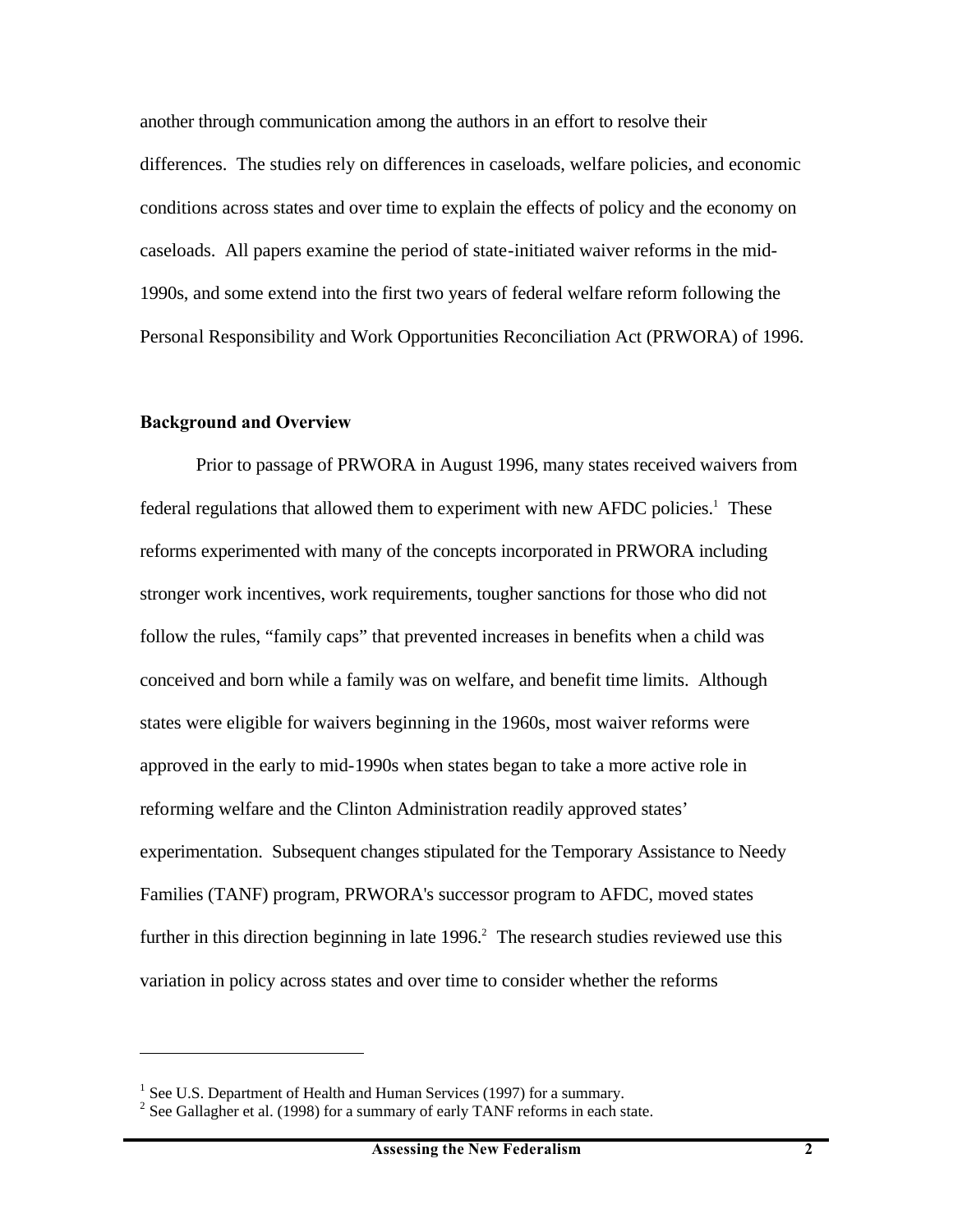corresponded with—or, in fact, caused—reductions in cash assistance caseloads. The studies also examine whether states with larger drops in unemployment rates or other signs of economic vitality had larger declines in caseloads than states with less robust economies.

This literature reveals that it is very difficult to untangle the causes of cash assistance caseload declines. Available data on welfare participation are either fairly crude (annual aggregates by state) or limited in sample size at the state level (national surveys), and the potential causes of participation are many. Not all of the expected determinants of caseload size can be measured well and some arbitrary variation in caseload measures is inevitable. Even when many causal factors are considered at once, none of the several studies reviewed here comes close to explaining *all* of the unprecedented caseload decline in the 1990s.

Most disturbing is the "mixed bag" of evidence produced regarding policy's influence on caseload size. Although there is considerable evidence that states with welfare reform waivers had larger declines in caseloads than states without waivers, the role of waiver policies in *causing* the declines remains uncertain. The same is true for policy changes under PRWORA, where the simple association between caseload size and reform measures is even stronger. Although available research techniques show these associations (after controlling for other factors such as the economy), they cannot establish clear cause-and-effect relationships. Nor, when caseloads respond slowly to new conditions, can these techniques fully and unambiguously separate the "carry-over" effects of earlier economic and policy changes from the influence of new, emerging policies. Alternative scenarios in which policy reforms did not cause caseload declines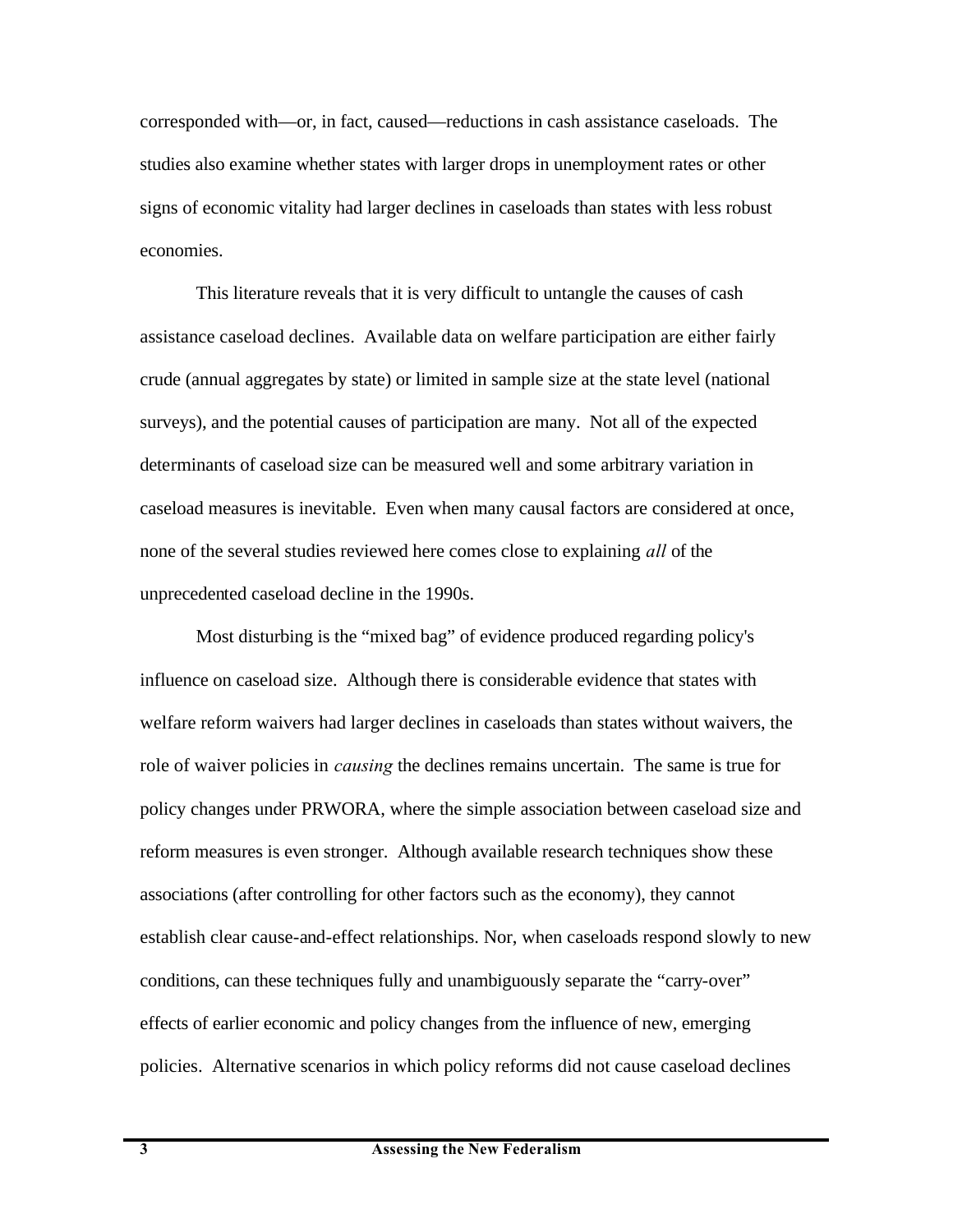cannot be ruled out in all cases, and in some instances seem the most consistent with the data. Inherent difficulties plague the analysis: Relationships are complex, policy choices can be driven by caseload levels rather than the reverse, caseloads may respond sluggishly to new influences, one waiver provision may offset another, and different subsets of welfare recipients may react differently to the same policy reform. Not surprisingly under such circumstances, different studies have arrived at substantially different conclusions regarding the influence of individual policy reforms.

In contrast, the theory and evidence on the role of economic factors is fairly clear. Researchers agree that strong economic growth contributes to caseload decline in a causal sense, and there is general agreement on the magnitude of this effect over the long run. Economic growth does not produce immediate fruit, however; most of the reduction in caseloads occurs one to two years after unemployment drops.

Finally, as noted previously, much of the change in cash assistance caseloads during the 1990s remains unexplained in every analysis, even factoring in influences beyond economic growth and welfare policy such as demographic change and cross-state differences in benefit levels. Though not surprising from a statistical standpoint, the remaining "unexplained variation" creates new areas of uncertainty. What else might have affected welfare dependence over the interval examined? Might the influence of the measured factors—including welfare policy and economic growth—itself have been underestimated, due perhaps to the limitations of the specific variables used? It is also possible that the economy and policy interact; for example, enhanced work incentives may reduce caseloads in strong economies but increase them when jobs are tight. Little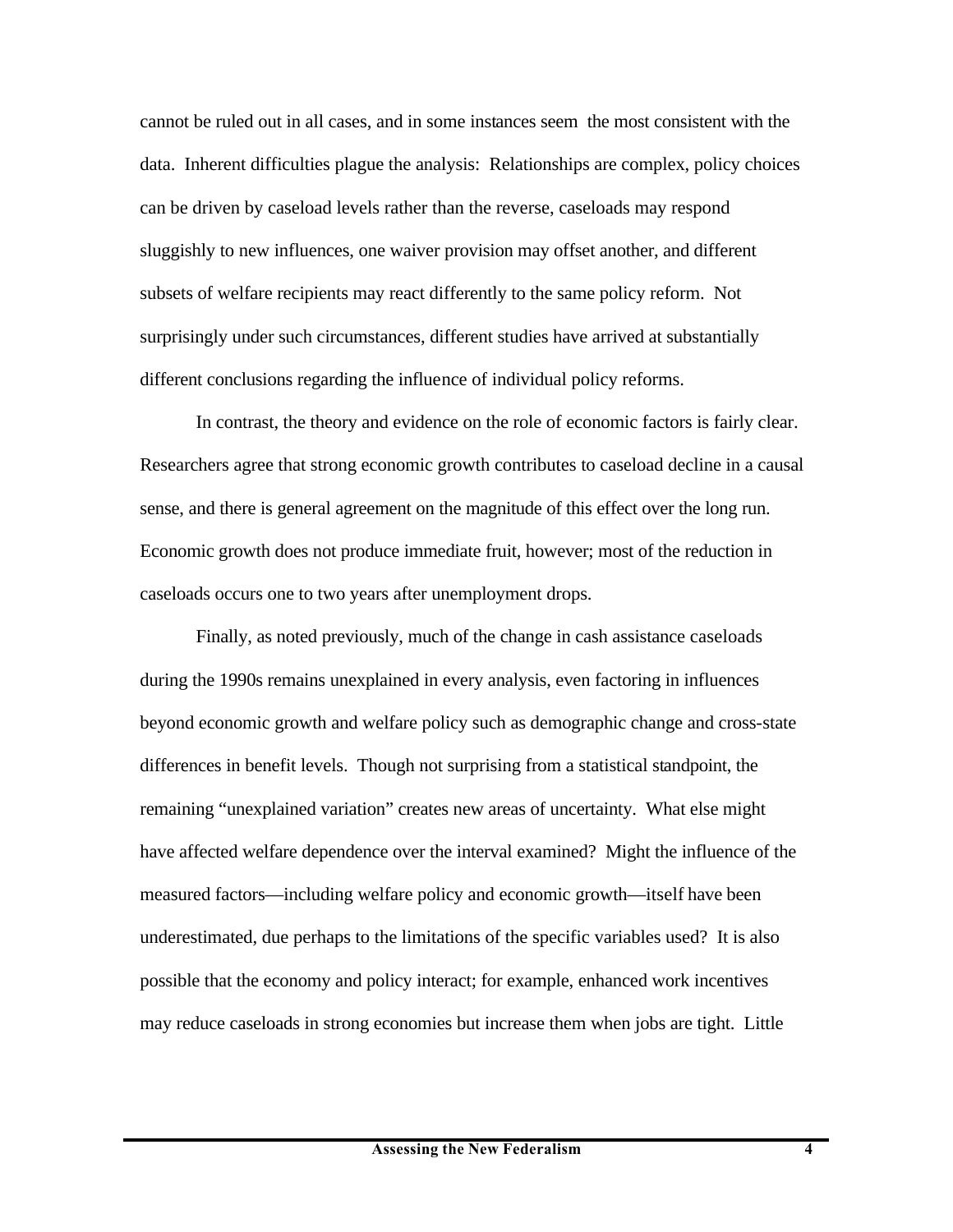has been done to examine these relationships. As a result of all these complexities, none of the literature on caseload decline can be relied on absolutely.

The paper proceeds as follows. It first introduces the set of papers to be reviewed, pointing out their common features and sequencing. It then summarize their findings with regard to three questions: 1) Have welfare reform policies made a difference? 2) How much did the economy matter? and 3) How much do we really know about the causes of caseload decline? Conclusions and a discussion of remaining issues appear in a closing section.

## **Recent Studies of Welfare Caseload Decline**

The literature on the role of policy reforms and the economy in the drop in welfare caseloads have grown rapidly over the last four years. We will focus here on the set of papers spurred by a Technical Report by the CEA in 1997 on the causes of AFDC caseload changes through 1996. Listed in table 1, these include CEA reports from 1997 and 1999; Ziliak, Figlio, Davis and Connolly (2000; originally published in 1997); Blank (1997); Figlio and Ziliak (1999); Bartik and Eberts (1999); Wallace and Blank (1999); Moffitt (1999); and Schoeni and Blank (2000). Several other more recent or less central entries in this literature that are not reviewed in detail here are identified in table 2.

The 1997 CEA Report uses annual state-level administrative data on the number of AFDC recipients divided by the total population of the state to measure the share of the total population receiving AFDC. Welfare reform policy is represented by the year a statewide waiver reform policy was approved, and economic conditions are measured using state unemployment rates. The model also incorporates other factors that might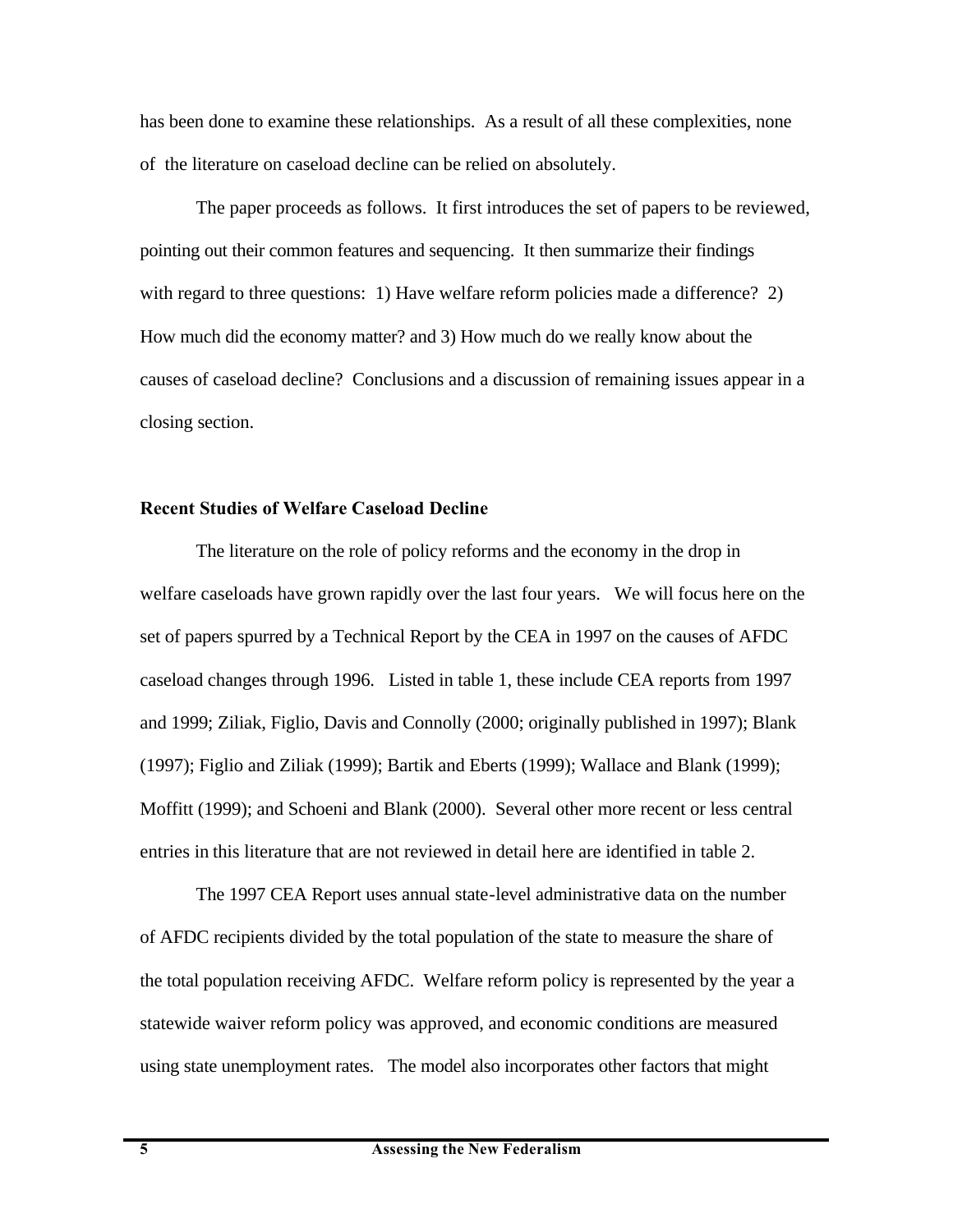## **Table 1**

#### **Caseload Decline Studies**

(in order of initial release)

| Author(s)                                                                     | Title                                                                                                                           | Year |
|-------------------------------------------------------------------------------|---------------------------------------------------------------------------------------------------------------------------------|------|
| Council of<br><b>Economic Advisors</b>                                        | Technical Report: Explaining the Decline in Welfare<br>Receipt, 1993 - 1996                                                     | 1997 |
| James P. Ziliak<br>David N. Figlio<br>Elizabeth E. Davis<br>Laura S. Connolly | Accounting for the Decline in AFDC Caseloads: Welfare<br>Reform or the Economy?                                                 | 2000 |
| Rebecca M. Blank                                                              | What Causes Public Assistance Caseloads to Grow?                                                                                | 1997 |
| David N. Figlio<br>James P. Ziliak                                            | Welfare Reform, the Business Cycle, and the Decline in<br><b>AFDC</b> Caseloads                                                 | 1999 |
| Timothy J. Bartik<br>Randall W. Eberts                                        | Examining the Effect of Industry Trends and Structure<br>on Welfare Caseloads                                                   | 1999 |
| Geoffrey Wallace<br>Rebecca M. Blank                                          | What Goes Up Must Come Down? Explaining Recent<br>Changes in Public Assistance Caseloads                                        | 1999 |
| Robert A. Moffitt                                                             | The Effect of Pre-PRWORA Waivers on AFDC Caseloads<br>and Female Earnings, Income and Labor Force Behavior                      | 1999 |
| Council of<br><b>Economic Advisors</b>                                        | Technical Report: The Effects of Welfare Policy and<br>the Economic Expansion on Welfare Caseloads: An Update                   | 1999 |
| Robert Schoeni<br>Rebecca Blank                                               | What Has Welfare Reform Accomplished? Impacts on<br>Welfare Participation, Employment, Income, Poverty,<br>and Family Structure | 2000 |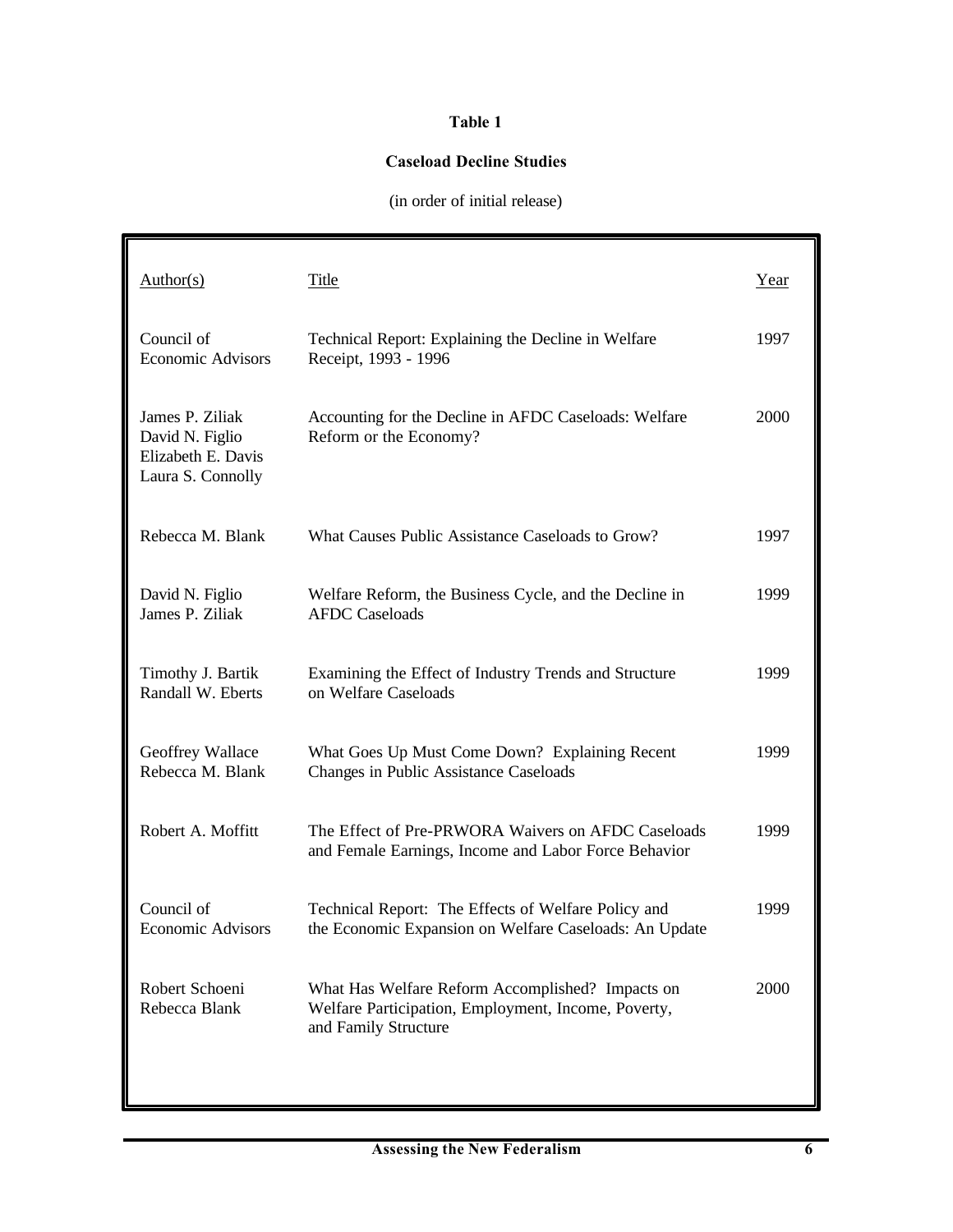#### **Table 2**

#### **Additional Studies Not Reviewed**

# (by year of publication)

| $\frac{\text{Author}(s)}{}$                                                                            | Title                                                                                                                    | Year |
|--------------------------------------------------------------------------------------------------------|--------------------------------------------------------------------------------------------------------------------------|------|
| David J. Fein                                                                                          | Understanding Recent Declines in State AFDC Caseloads:<br>An Analysis of Cross-State Variation                           | 1996 |
| David C. Stapleton<br>Gina Livermore<br><b>Adam Tucker</b>                                             | Determinants of AFDC Caseload Growth                                                                                     | 1997 |
| Phillip B. Levine<br>Diane Whitmore                                                                    | The Impact of Welfare Reform on the AFDC Caseload                                                                        | 1998 |
| Robert E. Rector<br>Sarah Youssef                                                                      | The Determinants of Welfare Caseload Decline                                                                             | 1999 |
| <b>Richard Bavier</b>                                                                                  | An Early Look at the Effects of Welfare Reform                                                                           | 1999 |
| Peter R. Mueser<br>Julie L. Hotchkiss<br>Christopher T. King<br>Phillip S. Rokicki<br>David W. Stevens | The Welfare Caseload, Economic Growth, and Welfare to<br>Work Policies: An Analysis of Five Urban Areas                  | 2000 |
| Mark Henry<br>Willis Lewis<br>Lynn Reinschmiedt                                                        | Reducing Food Stamp and Welfare Caseloads in the South:<br>Are Rural Areas Less Likely to Succeed Than Urban<br>Centers? | 2000 |
| James P. Ziliak<br>David N. Figlio                                                                     | Geographic Differences in AFDC and Food Stamp<br>Caseloads in the Welfare Reform Era                                     | 2000 |
| Jeffery Grogger                                                                                        | Time Limits and Welfare Use                                                                                              | 2000 |
| Dan A. Black<br>Terra G. McKinnish<br>Seth G. Sanders                                                  | Are We Understating the Impact of Economic Conditions<br>on Welfare Roles?                                               | 2000 |
| Thomas MaCurdy<br>David Mancuso<br>Margaret O'Brien-Strain                                             | How Much Does California's Welfare Policy Explain the<br>Slower Decline of Its Caseload?                                 | 2000 |
| Rebecca M. Blank                                                                                       | What Causes Public Assistance Caseloads to Grow?                                                                         | 2001 |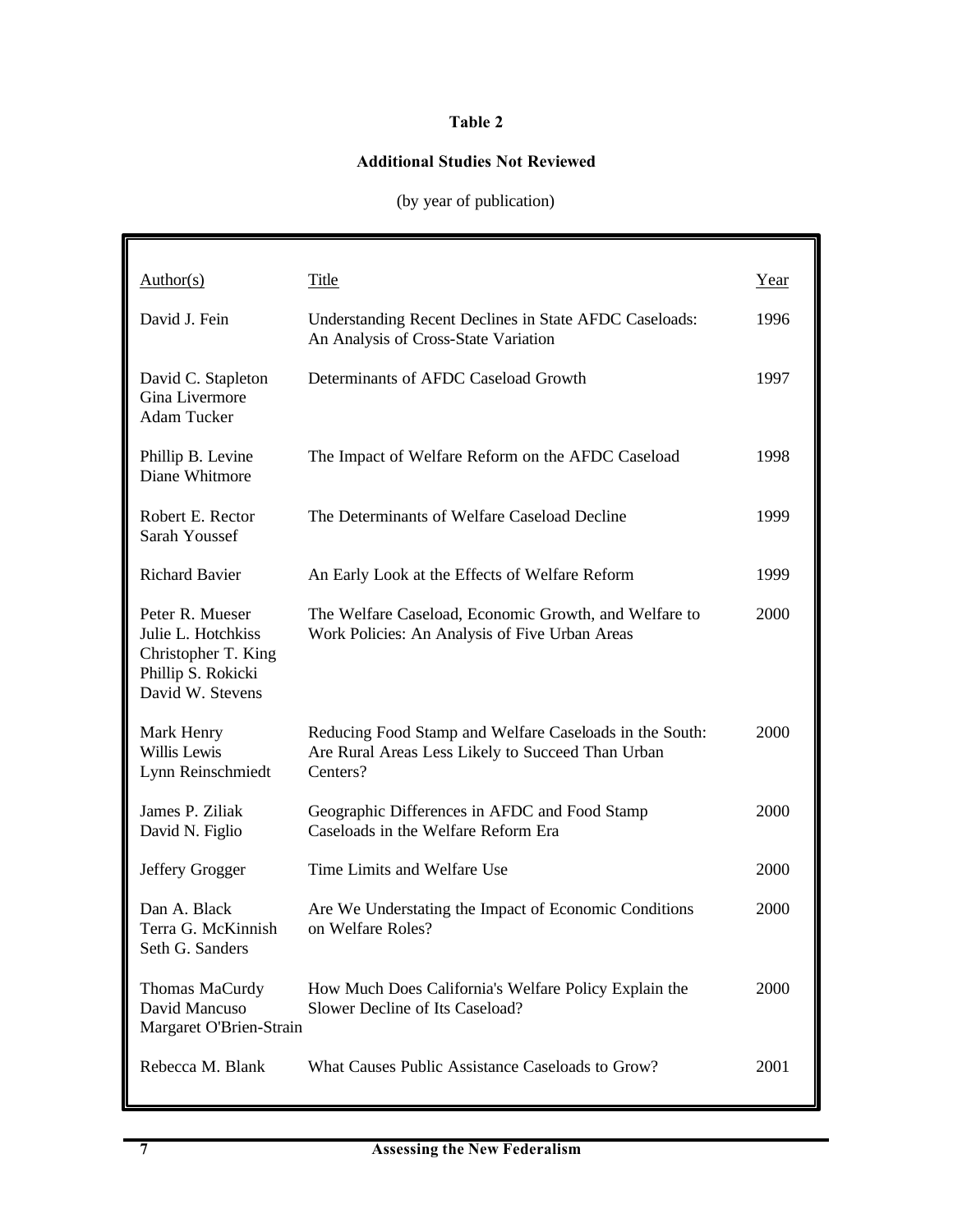affect caseloads such as state AFDC benefit levels, past years' unemployment rates (called "lag" factors), and "lead indicators" of coming waiver reforms in the year before they are approved (to capture possible anticipatory effects of the reforms should recipients become aware of proposed changes and accordingly adjust their behavior in advance).<sup>3</sup> The report concludes that 44 percent of caseload decline nationally between 1993 and 1996 was due to the economy, 31 percent to state welfare policy changes, and 25 percent to "other" factors—both those included in the model and those not anticipated.<sup>4</sup>

Papers by Ziliak et al. (2000; originally published in 1997) and Blank (1997) emerged in response to the 1997 CEA report and extended the literature by using new data and techniques that add to our ability to understand caseload decline. These authors replicated the CEA results and then showed differences in results coming from the new techniques. Ziliak et al. used monthly caseload data instead of annual data in an attempt to measure and distinguish between short-term and long-term effects. This allowed them to include a very rich set of lagged measures to determine if the effects of either the economy or welfare policies take time to have an impact on caseloads. Blank added variables to the model to try to explain state demographic and political factors that might affect caseload levels—such as the percentage of families headed by a single mother and the percentage of the population with a high school degree. She also looked at more

<sup>&</sup>lt;sup>3</sup> Additional controls deal with factors not explicitly included in the model. These include permanent distinctions among states caused by fixed factors that predate the reforms (called "state fixed effects"—e.g., demographic, historical, and political differences); shifts in national welfare participation patterns year to year (called "time fixed effects" or "year effects"), and state-specific trend lines for prereform caseload changes that depart from national norms.

<sup>&</sup>lt;sup>4</sup> The CEA report also resulted in a journal article by Levine and Whitmore (1998). This and other less prominent papers are included in the supplemental bibliography of studies not reviewed here.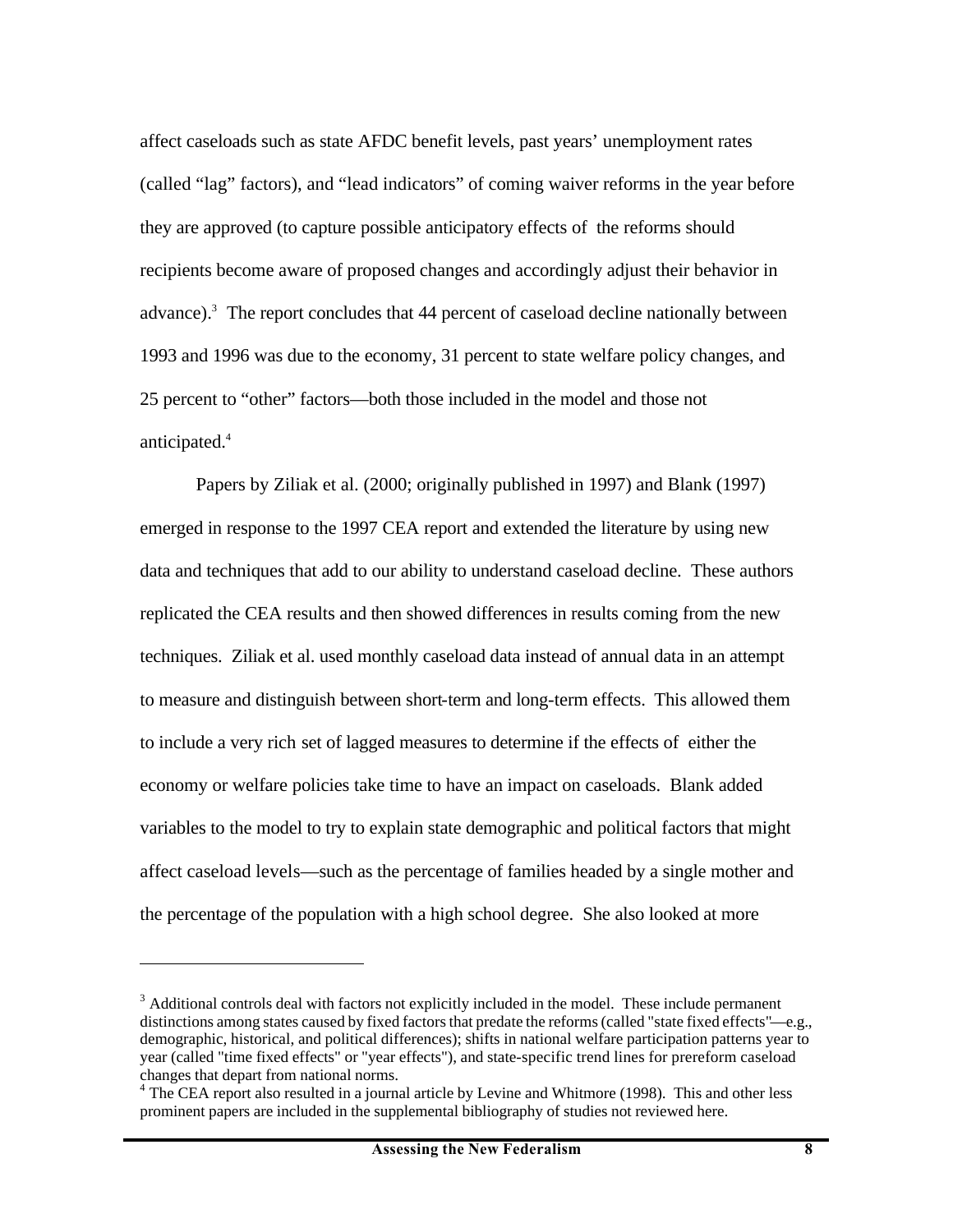detailed measures of AFDC caseloads, breaking the total caseload into basic and unemployed parent cases.<sup>5</sup> The Blank results tended to confirm the CEA's conclusions, while Ziliak et al. reached sharply different conclusions, attributing almost all of the caseload decline during the waiver period to the influence of a strong economy and finding essentially no evidence that policy reforms made any difference.

Figlio and Ziliak (1999) and Wallace and Blank (1999) tried to reconcile these two sets of results by focusing on their methodological and data differences. A series of possible explanations were tried and rejected, moving step by step from one analytic approach to the other. Ultimately, both sets of authors traced the conflicting results to differences in how the original papers modeled caseload adjustments over time in a dynamic framework. In addition, Figlio and Ziliak simulated the effects of a recession on caseload size and showed that waiver reforms exert more downward influence on caseload size in a strong economy than a weak one. For their part, Wallace and Blank extended Blank's analysis of demographic and political influences as complements to policy and economic effects and, like Blank, examined changes in food stamp caseloads as well as cash welfare receipt. They also begin to explore post-PRWORA data for the first time.

Bartik and Eberts (1999) and Moffitt (1999) enriched the literature in other ways. Bartik and Eberts examined a range of economic measures thought likely to better represent employment opportunities for welfare recipients than the overall unemployment rate in a state. Moffitt (1999) used household interview data instead of state

<sup>&</sup>lt;sup>5</sup> AFDC Basic cases make up the majority of AFDC caseloads. AFDC-UP cases are those for two parent families facing difficult employment transitions in the work force. Blank (1997) argues that policy and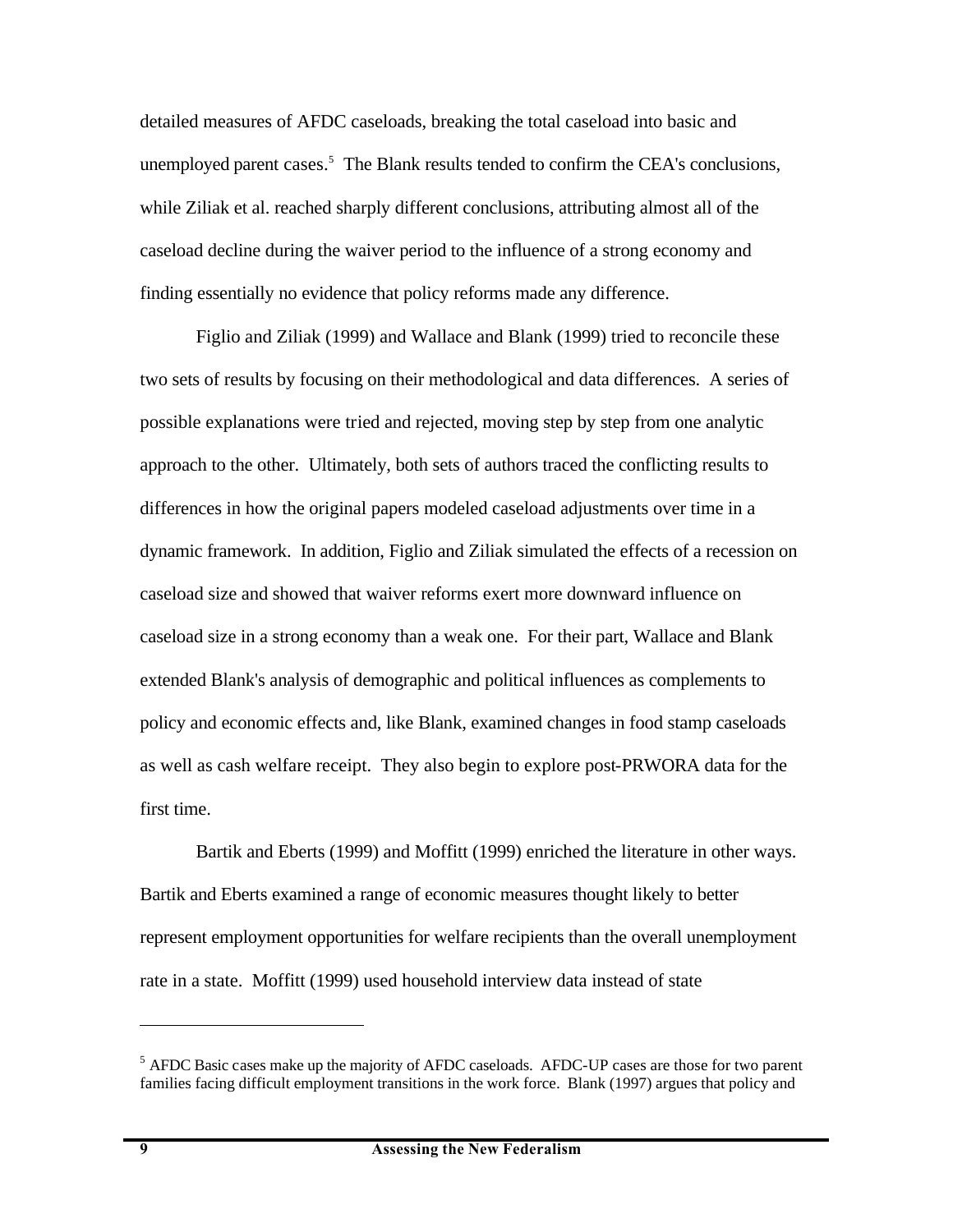administrative records to measure welfare participation at the state level. By starting with micro data, Moffitt was able to interact age and education with other components of the model to see if policies or economic conditions affect certain subsets of the population more than others. He also considered how labor market outcomes closely related to welfare use—specifically, employment and earnings—were affected by policy and the economy during the waiver period and how the influence of the business cycle on caseloads changed over the two decades leading up to PRWORA.

Following this spate of papers, the Council of Economic Advisors (1999) produced an updated report on caseload change that addressed many of the concerns raised by others about the 1997 report, including an important critique by Martini and Wiseman (1997). The update added data through 1998 to measure not just the effects of waiver reforms but also the early effects of national welfare reform under PRWORA. It found continued benefits from reform into the TANF era, supporting a similar pattern in the exploratory findings of Wallace and Blank. Other changes from the earlier Council report included dating the effects of waiver reforms from the start of policy implementation rather than approval, adding the 1996 increase in the minimum wage as an explanatory factor, and exploring more subtle variations in states' work exemption policies (by age of youngest child) and work sanctions (full vs. partial benefit removal).

The most recent paper reviewed, by Schoeni and Blank (2000), also examined the early post-PRWORA period through 1998, this time using household survey data aggregated to the state level, rather than state administrative records. Paralleling Moffitt, these authors looked at how a person's level of education interacts with economic and

economic conditions are likely to have different impacts on these two components of the total AFDC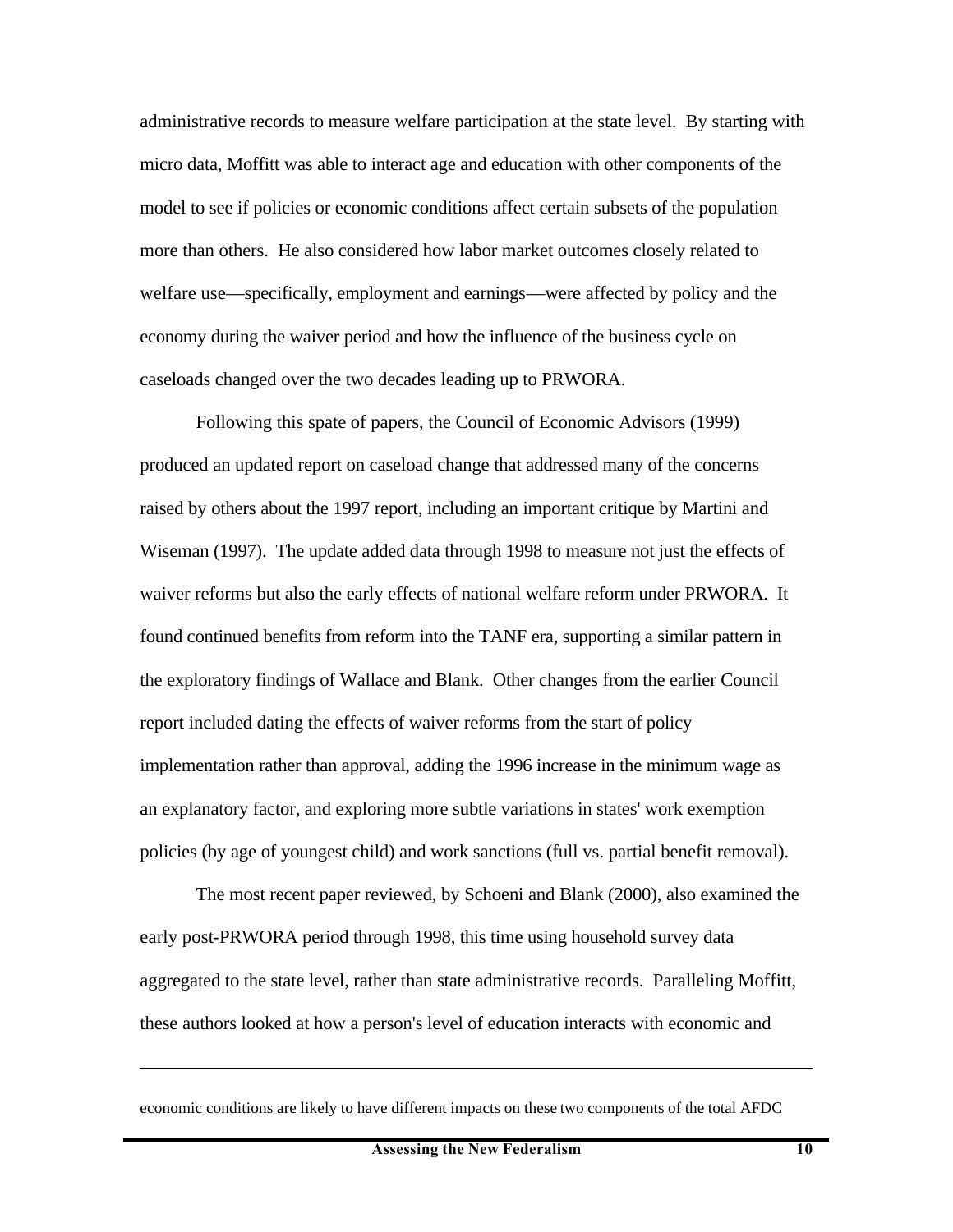policy influences to determine welfare participation. They also revisited outcomes with a strong influence on welfare dependence such as employment, earnings, and—for the first time—looked at family structure and income as additional channels through which welfare reform might exert an influence.

Several other studies from the literature, both emerging analyses and ancillary assessments of waiver effects, are listed in table 2 above but not reviewed here. <sup>6</sup>

#### **Have Welfare Reform Policies Made a Difference?**

Policy makers want to understand whether welfare reform policies have had an impact on AFDC and TANF caseloads separate from the economic boom. There are several policy-relevant issues to be considered. The most obvious is whether welfare reforms had a significant impact on caseloads and whether the magnitude of that impact was large or small—information of great importance to the upcoming Congressional debates regarding the reauthorization of TANF past 2002. The timing of impacts is also of interest—whether individuals respond immediately to policy changes or whether there is a lag. Similarly, it is important to know whether individuals respond to the announcement of a reform or to the implementation of the new policies. Moving away from the all-encompassing term "welfare reform", policymakers would like to know which specific policies make a difference and which do not. For example, policies that

caseload.

1

 $6$  For example, Blank (2001)—an update of Blank (1977)—was received too late to be included fully in this review. Certain elements of the paper are noted, however.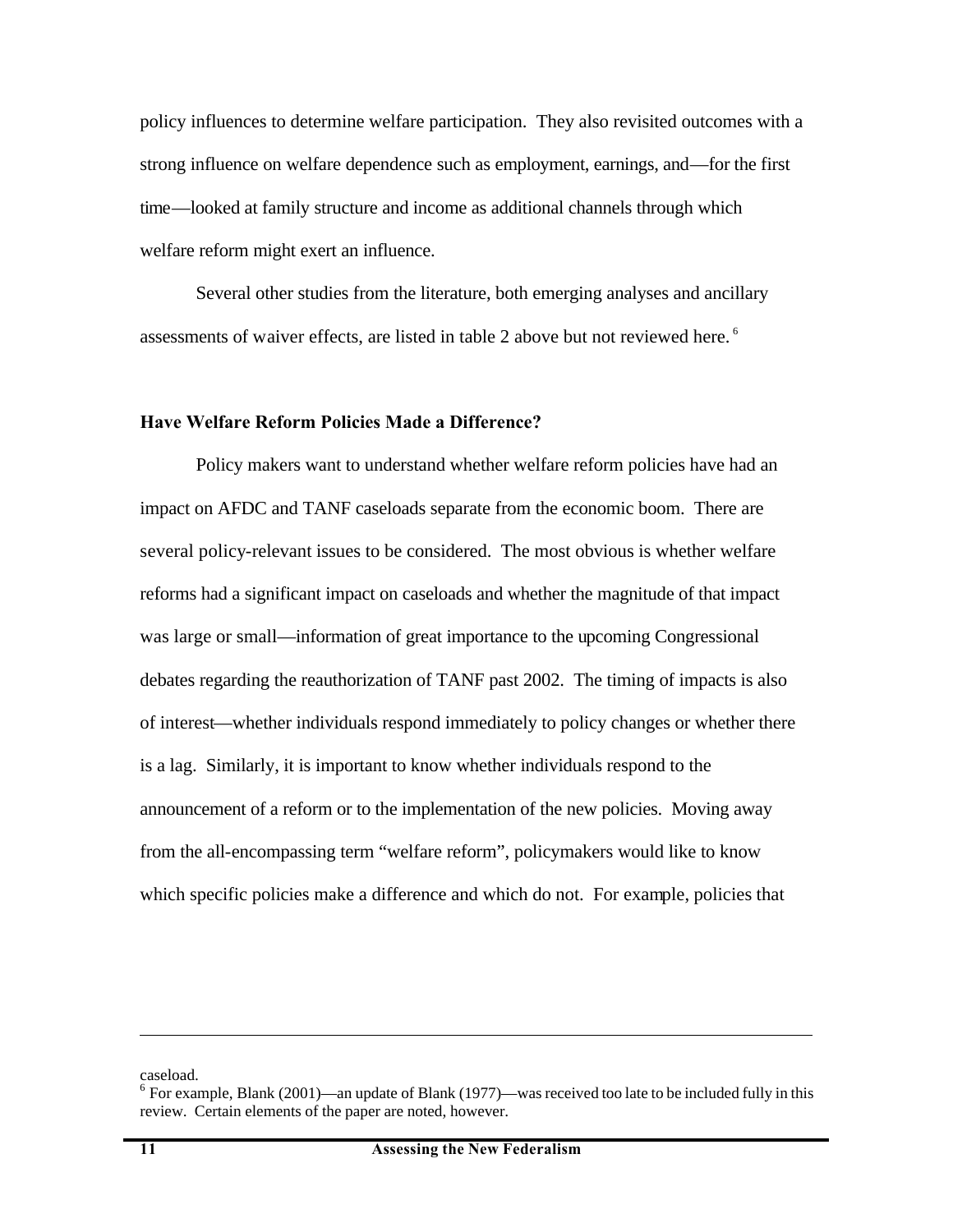limit the number of years benefits can be received (time limits) are likely to have quite a different impact on caseload size than policies that hold benefits constant when a mother has a child while on welfare (family caps). Finally, there are the questions of whether reforms affect some types of welfare recipients more than others or work better in a strong economy than a weak one.

**Summary of Findings.** Collectively, the reviewed studies address all of these questions within the limits of available data and analytic techniques. They first consider whether reforms affected caseloads at all, controlling for the existence of business cycles and other factors to the extent possible. At this level no attempt is made to understand the role of specific policy provisions such as a family cap or an enhanced earnings disregard, a subject to which we will return later. Instead, the focus is on whether a state adopted *any* statewide waiver reform during the pre-PRWORA period and—in more recent analyses—what happened after states implemented their TANF programs.

Even at this general level, results are not consistent or entirely satisfying. The majority of studies found that states adopting reforms had significantly sharper caseload declines than those without reforms, after accounting for other potential influences such as the economy and welfare benefit levels (see table 3). This effect results in caseloads 5 to 18 percent smaller during the waiver period than what they would have been without reforms, and 19 to 35 percent smaller following implementation of TANF. Six of the eight reviewed studies report the impact of "any welfare reform" showed this pattern, including three that looked at data past 1996 (through 1998) and hence indicate continued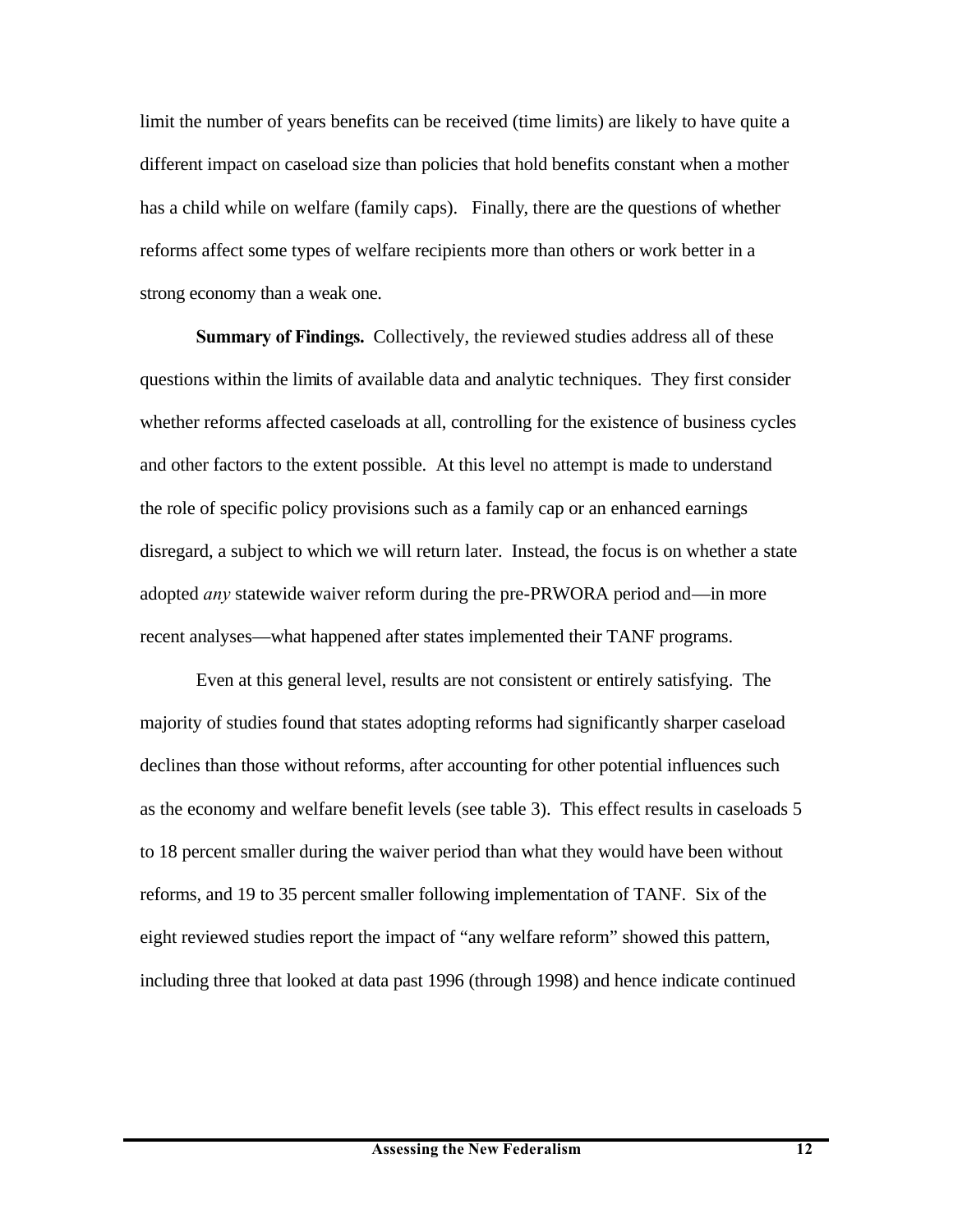## **Table 3**

| <b>Study</b>                      | Time<br>Period<br>Analyzed                     | <b>Predicted</b><br>Percentage<br>Change in<br><b>Caseload</b>                 |
|-----------------------------------|------------------------------------------------|--------------------------------------------------------------------------------|
| <b>CEA 97</b>                     | 1976-96                                        | $-5.17^{a}$                                                                    |
| Ziliak et al. 00                  | 1987-96                                        | na                                                                             |
| <b>Blank 97</b> (AFDC-Basic only) | 1977-95                                        | $-10.7a$                                                                       |
| Figlio & Ziliak 99                | 1976-96                                        | .505                                                                           |
| <b>Bartik &amp; Eberts 99</b>     | 1984-96                                        | .66                                                                            |
| <b>Wallace &amp; Blank 99</b>     | 1980-96<br>1980-98<br>u,                       | waivers - 7.2 <sup>a</sup><br>a<br>waivers -13.8<br>$TANF - 34.7$ <sup>a</sup> |
| Moffitt 99                        | 1977-95<br>1977-95 (CPS)<br>1981-95<br>1987-95 | $-5.751$ <sup>a</sup><br>$-15.047a$<br>$-1.653$<br>$3.744$ <sup>a</sup>        |
| <b>CEA 99</b>                     | 1976-98                                        | а<br>waivers -9.40<br>TANF -18.84 <sup>a</sup>                                 |
| Schoeni & Blank 00                | 1976-98                                        | waivers -10 <sup>a</sup><br>(approx.)<br>TANF $-22^a$<br>(approx.)             |

**The Effect of "Any Reform" on AFDC/TANF Caseload Size\***

\*Estimates are from authors' preferred specifications. Policies include statewide or nearly statewide waivers and (for analyses extending beyond 1996) statewide TANF policies.

<sup>a</sup> Statistically significant at at least the 10% level.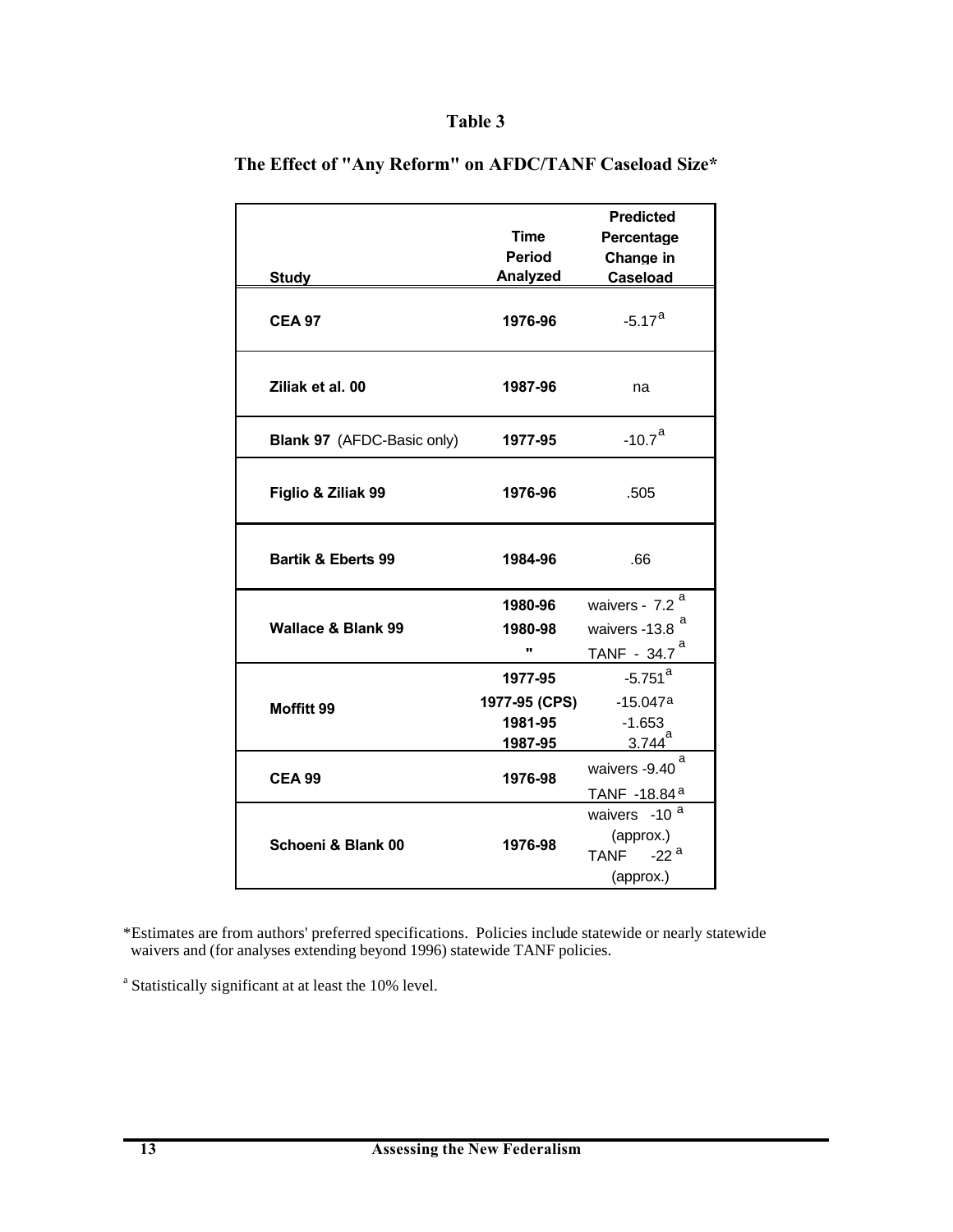caseload reductions attributable to TANF.<sup>7</sup> The other two papers in this group—by Figlio and Ziliak (1999) and Bartik and Eberts (1999)—showed essentially no effect of the waiver reforms. They did not address the TANF period.

Why this difference on such a crucial point? Given the general difficulties of caseload analysis discussed earlier, it is not surprising that some explanatory factor policy or otherwise—should have a range of measured influences across studies. To understand the specific pattern of results seen here, we must concentrate on the estimated effects of the waiver reforms—for which the main discrepancy arises—and return to the TANF results later. Many hypotheses have been advanced and tested for why the waiver results differ among the papers, including differences in how waiver policies are measured (fairly uniformly<sup>8</sup>), when the influence of waivers is presumed to have begun

1

<sup>&</sup>lt;sup>7</sup> Wallace and Blank, who supply the 35 percent figure for the TANF period, warn that it probably overstates TANF's influence by attributing all otherwise unexplained changes in caseloads (after accounting for various economic, demographic, and political factors included in the model) after December 1996—when their TANF indicator turns from 0 to 1—to the reforms, Though not mentioned by the authors, this figure is also an *under*estimate relative to estimates from the other two studies that look at TANF, CEA 1999 and Schoeni and Blank. Unlike those authors, Wallace and Blank allow the waiver provisions to have a separate influence even once TANF is added in January 1997; they do not "turn off" the waiver indicator variable as did other authors at that point. As a result, Wallace and Blank's finding of a 35 percent decline in caseloads due to TANF is the *additional* decline due to TANF. over and above the effects of any waiver policies that remained in place into the TANF era (as many did). This way of structuring the results contrasts with the papers that "turned off" the waiver indicator when TANF arrived, generating measures of the combined effect of TANF and any remaining waiver provisions relative to standard AFDC rules. Fortunately, the Wallace and Blank results can be translated into the same type of comprehensive measures. To do so, we first adjust Wallace and Blank's estimate of the effects of waivers alone—a 14-percent reduction—downward to 9 percent to reflect the fact that waivers' post-TANF influence must be averaged across all states, not just the two-thirds of the states that had waivers when TANF arrived. This gives a hypothetical "with waivers but without TANF" caseload projection for the TANF period equal to 91 percent of what the AFDC caseload would have been without any reforms. An additional 35 percent reduction due to TANF brings the overall caseload to 59 percent of what it would have been absent all reform, implying a 41 percent total reduction due to the two sets of reforms combined. This result far exceeds the corresponding finding produced by CEA '99 (a 9 percent reduction) and implied by Schoeni and Blank and is certainly an exaggeration of the true effect of waivers plus TANF.  $8^{8}$  Blank (2000) suggests that the unusual specification of waiver policies as a one-time effect in the Figlio and Ziliak formulation may be one reason waivers are found to have little effect. However, when waivers are allowed to have an added effect the year after implementation and in any subsequent year, both Ziliak et al. (table 5, column 5) and Figlio and Ziliak (footnote 10) find that waivers do even less to reduce caseloads as time goes on.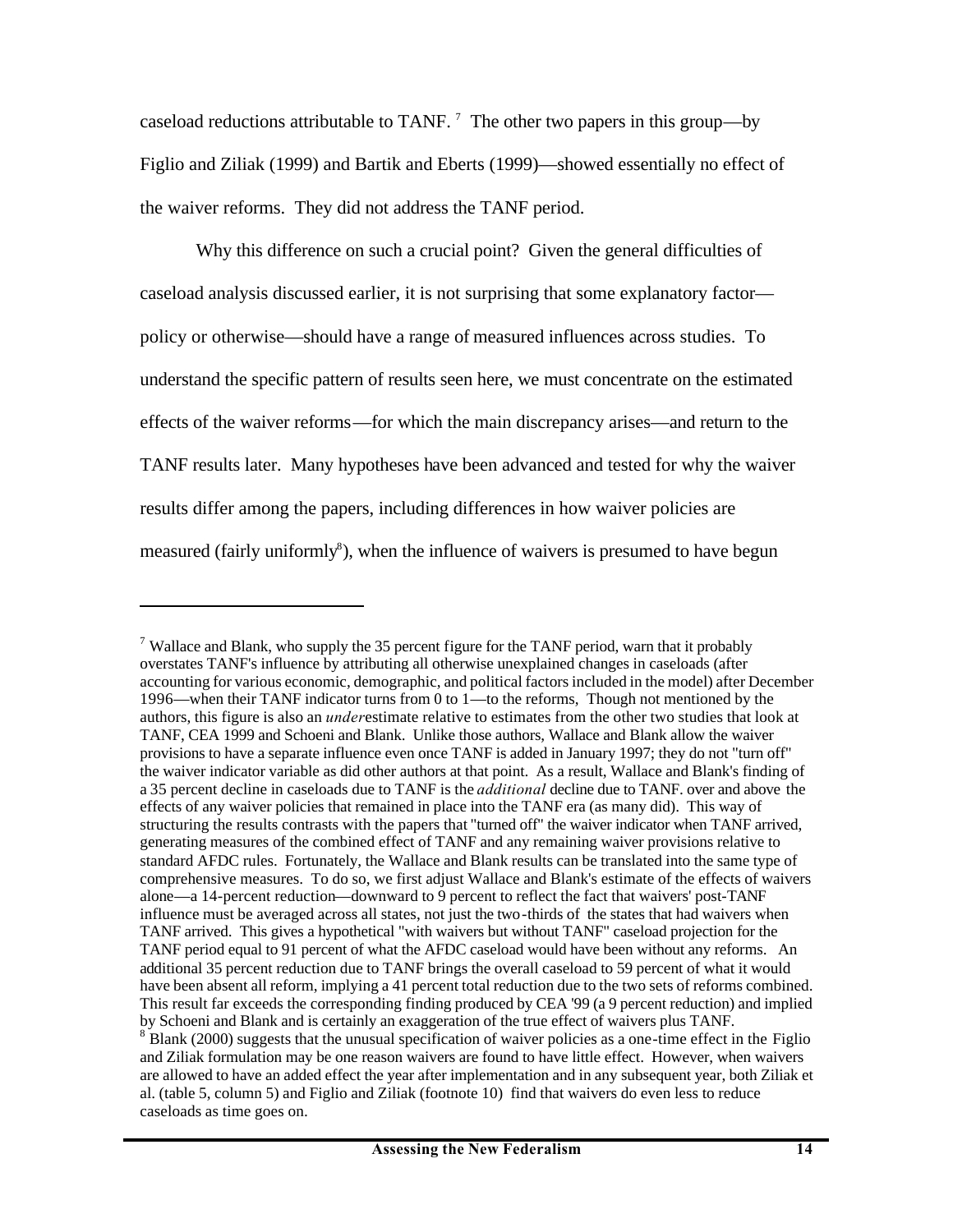(at approval, at or after implementation, or even preapproval), and how long it took for economic changes to have their full effect on caseload size. Table 4 summarizes all nine studies in these respects, also highlighting the different data sources used (administrative or survey, annual or monthly) and the years examined leading up to the waiver period (starting from as early as 1976 or as late as 1987). Based on research in the papers themselves, none of these factors accounts for the difference in results.<sup>9</sup> Nor do the different secondary influences on caseload size considered by the different authors, such as nonwaiver policies or measures of the political, labor market, and demographic context (see list in table 5).

What does affect the results is the assumption made about *the pace of caseload adjustment* to these different influences*.* As shown in the last column of table 4, all six papers that show waivers to have had a downward influence on caseloads assume that caseloads react quickly to new external and policy circumstances.<sup>10</sup> In contrast, the papers reaching a different conclusion, that the waiver reforms did not affect caseload

1

<sup>9</sup> While not capable of explaining the differences in results *across* the studies shown in Table 3, Moffitt did find that the length of time prior to the waiver era covered by the analysis influences the estimated waiver effect. Moffitt's main results, drawn from data going back as far as 1977, show waivers to have significantly reduced caseloads, similar to CEA '97, Blank (1997), and Wallace and Blank. This pattern is reversed when the historical reference period is shortened. Specifically, Moffitt finds that the waiver effect becomes insignificant when analysis is limited to just the year 1981 and beyond, and turns significantly *positive* when studying an even shorter period beginning in 1987. Others have used a shortened reference period in deriving their *main* results, including at least one paper in the set that finds no significant influence from waiver adoption (Bartik and Eberts). But there are also counterexamples to the suggestion that more limited historical data explain the insignificant findings in Table 3. For example, Figlio and Ziliak also obtain insignificant results without restricting their historical time frame to later years (they analyze data from 1976 through 1996) while Bartik and Eberts show that even foreshortened data (1984 through 1996) can produce significant, negative waiver effects when analyzed using the CEA '97 or Blank (1997) methodologies. Ziliak et al. (1997) make the same point using even more recent data, 1987 to 1996. The question of the *preferred* reference period for the analysis, raised by Moffitt, has been left unresolved in the literature. It does reappear, however, in the discussion of the caseload and the economy, below.

<sup>&</sup>lt;sup>10</sup> More precisely, they estimate impacts as if new circumstances had an immediate, fixed influence rather than a changing or lagged effect.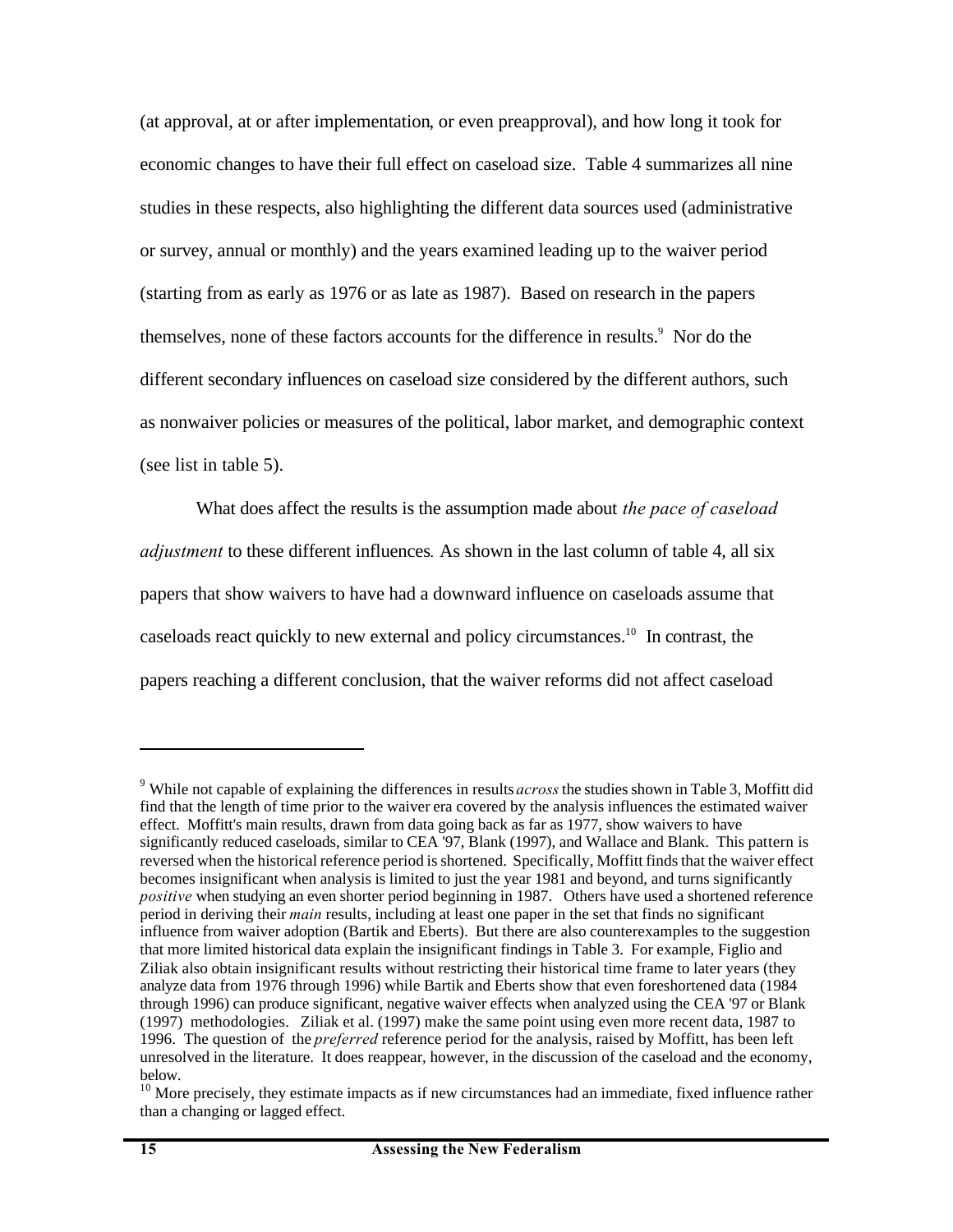size, assume that adjustments are sluggish—that preexisting caseload levels "hang on" over time, making today's caseload higher or lower than observable circumstances would dictate simply because last month's (or last year's) caseload was high or low. This persistence effect, called "state-dependence" by researchers (since it implies that today's outcomes depend on the "state of affairs" at a previous time), is something researchers often look for when studying changes over time in economic aggregates such as the unemployment rate or the money supply. Figlio and Ziliak and Bartik and Eberts (as well as Ziliak et al. 2000) allow for the possibility of sluggish change when analyzing welfare caseloads prior to and during the period of waiver reforms, while other papers do not. That this should make such a difference—the difference between concluding that waiver policies reduced caseloads to an important degree and concluding that they did not<sup> $11$ </sup> requires some explanation. We seek that explanation in this paper, building on but moving beyond the literature itself while recognizing the difficulties inherent to any clear-cut interpretation of the data.

**Interpreting Differences in Results.** Since 1994, the point at which large numbers of waiver reforms began to be adopted, the tendency has been for each year 's

<sup>&</sup>lt;sup>11</sup>Three papers demonstrate the importance of dynamic assumptions in determining the size of the estimated waiver effect. Figlio and Ziliak compare results from their "first differences" model—in which they seek to explain year-to-year *changes* in caseload size—with results on caseload *levels* taken from models patterned after CEA '97 (pp. 31–32). The former show insignificant waiver effects while the latter essentially replicates the "waivers matter" conclusions of the original CEA report. Ziliak et al. achieve the same contrast by adding the previous year's caseload to the basic CEA model for caseload levels to create what is known as a "lagged dependent variable" model. They then confirm the lack of any important waiver influence in a "first-differences" analysis (see columns 1 through 4 of their table 7). Wallace and Blank (1997)—picking up on a feature of the original Ziliak et al. analysis—achieve this same contrast by forcing caseload size to follow a smooth curve from one year to the next along a "cubic" time trend path, which again eliminates the apparent inflence of waiver policies on caseload size produced by simpler models (p. 83).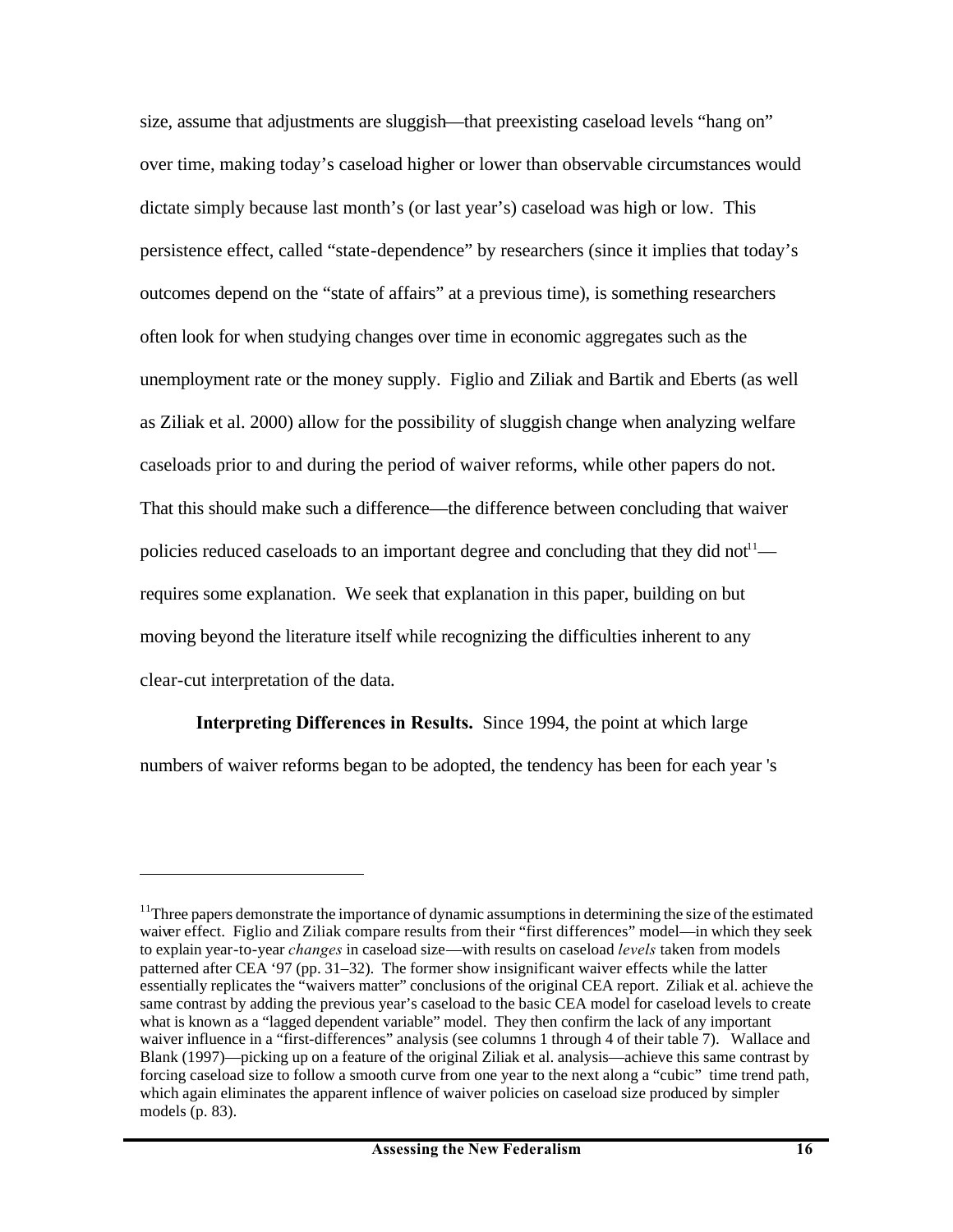# **Table 4**

# **Studies and Methods**

|                    |                                   |                                                                                  |                                                                                                                                                                            |                                  |                                         |                                                | <b>Characteristics of Preferred Model</b> |                     |  |
|--------------------|-----------------------------------|----------------------------------------------------------------------------------|----------------------------------------------------------------------------------------------------------------------------------------------------------------------------|----------------------------------|-----------------------------------------|------------------------------------------------|-------------------------------------------|---------------------|--|
| Study              | <b>Time Period(s)</b><br>Analyzed | Type (and Source) of Caseload Data                                               | <b>Economic Indicator Used</b>                                                                                                                                             | Economy's<br>Influence<br>Lasts: | <b>Policies Examined</b>                | <b>Adjustment to Policies</b><br><b>Begins</b> | Pace of<br>Implementation                 | Caseload<br>Adjusts |  |
| ICEA 97            | 1976-96                           | Annual (state administrative records)                                            | <b>Unemployment Rate</b>                                                                                                                                                   | 2 Years                          | Any Waiver<br><b>Individual Reforms</b> | Pre-Approval                                   | Immediate                                 | Quickly             |  |
| Ziliak et al.      | 1987 96                           | Monthly (state administrative records)<br>Annual (state administrative records)  | <b>Unemployment Rate</b><br><b>Employment per Capita</b>                                                                                                                   | 12 Months<br>2 Years             | <b>Individual Reforms</b>               | At Approval                                    | Gradual                                   | Sluggishly          |  |
| Blank 97           | 1977-95                           | Annual (state administrative<br>records-AFDC-Basic cases only)                   | <b>Unemployment Rate</b>                                                                                                                                                   | 3 Years                          | Any Waiver<br><b>Individual Reforms</b> | At Approval                                    | Immediate                                 | Quickly             |  |
| Figlio & Ziliak    | 1976-96                           | Annual (state administrative records)                                            | <b>Unemployment Rate</b>                                                                                                                                                   | 5 Years                          | Any Waiver                              | At Approval                                    | Immediate                                 | Sluggishly          |  |
| Bartik & Eberts 99 | 1984-96                           | Annual (state administrative records)                                            | <b>Unemployment Rate</b><br><b>Employment Growth Rate</b><br>Share of Workers with High<br>School Diploma<br>Share of Workers on AFDC<br>Above/Below Average Wage<br>Rates | 3 Years                          | Any Waiver                              | At Approval                                    | Immediate                                 | Sluggishly          |  |
| Wallace & Blank 99 | 1980-96<br>1980-98                | Annual (state administrative records)<br>Monthly (state administ rative records) | <b>Unemployment Rate</b>                                                                                                                                                   | 3 Years<br>24 Months             | Any Waiver<br>Any Waiver, TANF          | At Approval<br>Pre-Approval                    | Immediate                                 | Quickly             |  |
| <b>Moffitt</b>     | 1977-95<br>1981 95<br>1987-95     | Annual (state administrative records)<br>Annual (Current Population Survey)      | <b>Unemployment Rate</b>                                                                                                                                                   | 2 Years                          | Any Waiver<br><b>Individual Reforms</b> | At Approval                                    | Immediate                                 | Quickly             |  |
| <b>CEA 99</b>      | 1976-98                           | Annual (state administrative records)                                            | <b>Unemployment Rate</b>                                                                                                                                                   | 3 Years                          | Any Waiver<br><b>TANF</b>               | Individual Reforms At Implementation           | Immediate                                 | Quickly             |  |
| İSchoeni & Blank   | 1976-98                           | Annual (Current Population Survey)                                               | <b>Unemployment Rate</b><br><b>Employment Growth Rate</b>                                                                                                                  | 3 Years                          | Any Waiver<br><b>TANF</b>               | At Implementation                              | Immediate                                 | Quickly             |  |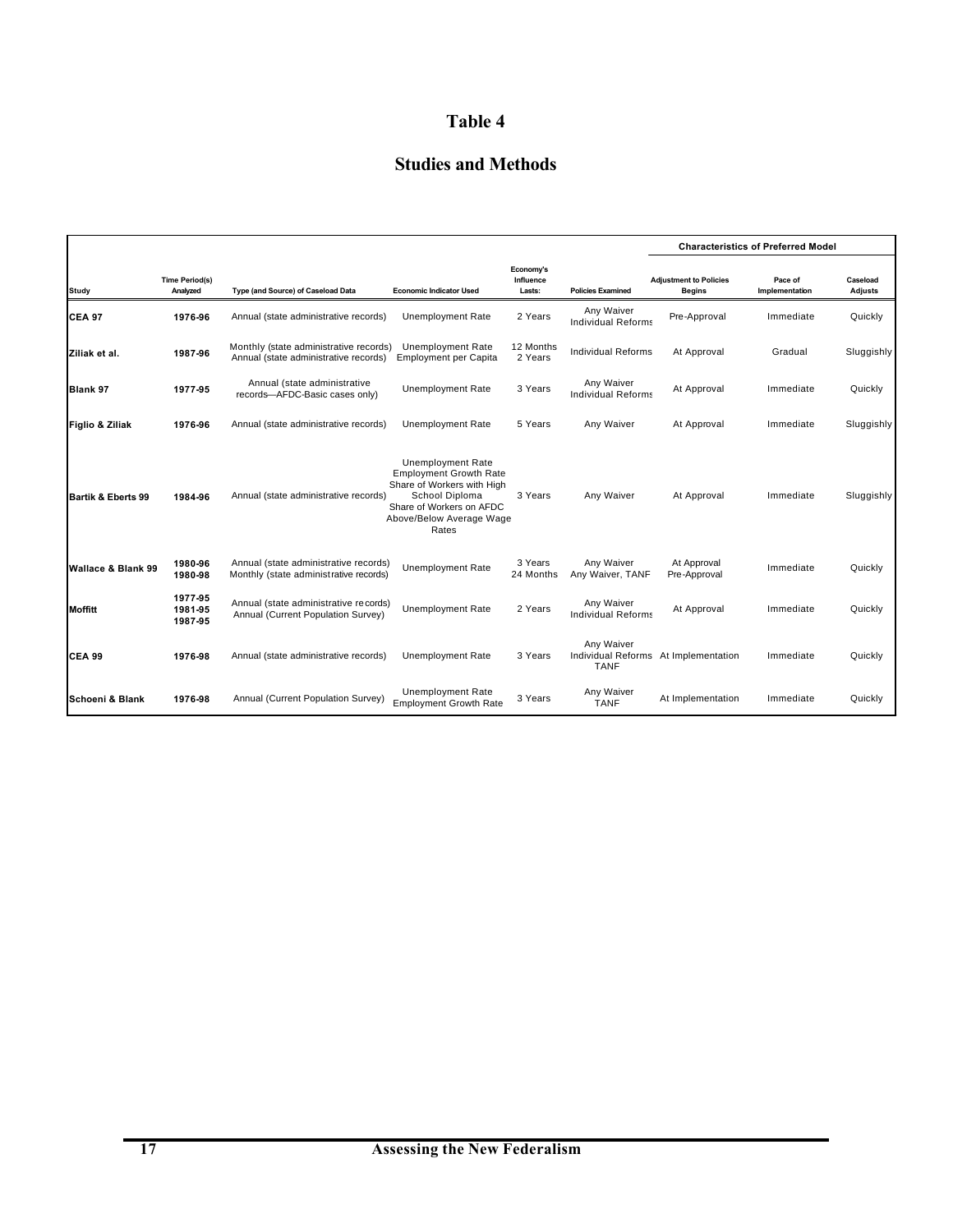# **Table 5**

| <b>Other Factors Influencing Caseload</b><br><b>Size in Preferred Specification</b> | CEA <sub>97</sub> | Ziliak et al. 00 | Blank 97 | Figlio & Ziliak 99 | Bartik & Eberts 99 | Wallace & Blank 99 | Moffitt 99 | CEA <sub>99</sub> | Schoeni & Blank 00 |
|-------------------------------------------------------------------------------------|-------------------|------------------|----------|--------------------|--------------------|--------------------|------------|-------------------|--------------------|
| <b>Policy Variables</b>                                                             |                   |                  |          |                    |                    |                    |            |                   |                    |
| Maximum AFDC benefit                                                                | $\star$           |                  | $\star$  |                    | $\star$            |                    |            |                   |                    |
| AFDC-UP indicator                                                                   |                   |                  |          |                    |                    |                    |            |                   |                    |
| Average family Medicaid expenditures                                                |                   |                  |          |                    |                    |                    |            |                   |                    |
| <b>Political Variables</b>                                                          |                   |                  |          |                    |                    |                    |            |                   |                    |
| Political party - governor                                                          |                   |                  | $\star$  |                    |                    | $\star$            |            |                   |                    |
| Political party - statehouse                                                        |                   |                  | $\star$  |                    |                    |                    |            |                   |                    |
| <b>Labor Market Variables</b>                                                       |                   |                  |          |                    |                    |                    |            |                   |                    |
| Median houly wage rate                                                              |                   |                  | $\star$  |                    |                    | $\star$            |            |                   |                    |
| 20th-percentile hourly wage rate                                                    |                   |                  | $\star$  |                    |                    |                    |            |                   |                    |
| Minimum wage rate                                                                   |                   |                  |          |                    |                    |                    |            |                   |                    |
| <b>Demographic Variables</b>                                                        |                   |                  |          |                    |                    |                    |            |                   |                    |
| % black                                                                             |                   |                  | $\star$  |                    |                    | $\star$            |            |                   |                    |
| % Hispanic                                                                          |                   |                  |          |                    |                    |                    |            |                   |                    |
| % female head                                                                       |                   |                  | $\star$  |                    |                    | $^\star$           |            |                   |                    |
| % nonmarital births                                                                 |                   |                  |          |                    |                    |                    |            |                   |                    |
| % immigrants (lagged)                                                               |                   |                  |          |                    |                    |                    |            |                   |                    |
| Age                                                                                 |                   |                  |          |                    |                    |                    |            |                   |                    |
| Education                                                                           |                   |                  |          |                    |                    |                    |            |                   |                    |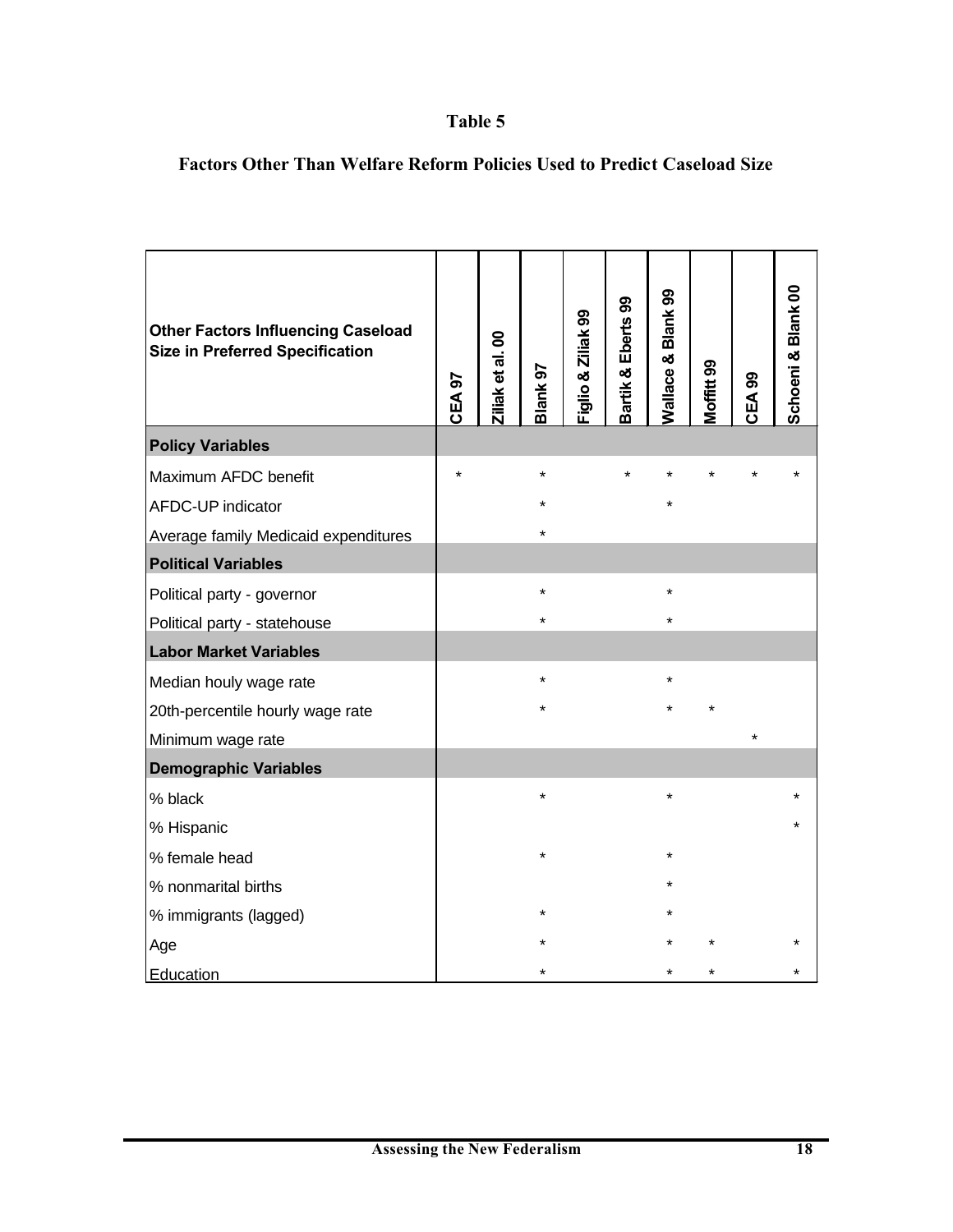AFDC/TANF caseload to be low by historical standards, and lower than the year before. The many nonwaiver determinants of caseload size examined in the literature—change in economic circumstances, demographic shifts, nonwaiver policy changes—cannot fully explain the relatively low and declining nature of welfare participation during this time, even when economic influences are allowed to "cascade" through the caseload for several years using lagged economic variables. Some of the remaining decline is general to the nation, or consistently more rapid (or less rapid) in individual states, elements taken into account in most of the analyses reviewed. The remaining decline—specific to individual states (or sets of states), out of line with basic trends, and not explained by other factors in the model—is where conflicting results arise. All of the studies reviewed here seek to interpret this "residual" decline, and the resulting unexpectedly low caseloads in certain states during the mid 1990s, as consequences of the gradual arrival of waiver reforms between 1993 and 1996. This explanation makes sense when no further factors are considered.

However, three of the papers—Ziliak et al., Figlio and Ziliak, and Bartik and Eberts—go further. While still allowing the arrival of the waiver reforms to account for the remaining decline, these authors also consider sheer persistence in caseload levels as an alternative explanation. They posit that both influences—policy changes and persistence—were at play and run an analysis that determines how powerful each must have been to account for the observed pattern to the fullest extent possible. They find that a more complete explanation of the many aspects of caseload levels and movements during the mid 1990s is possible when the sheer persistence of past caseload levels is allowed to exert a strong influence on current caseload size. Once this additional factor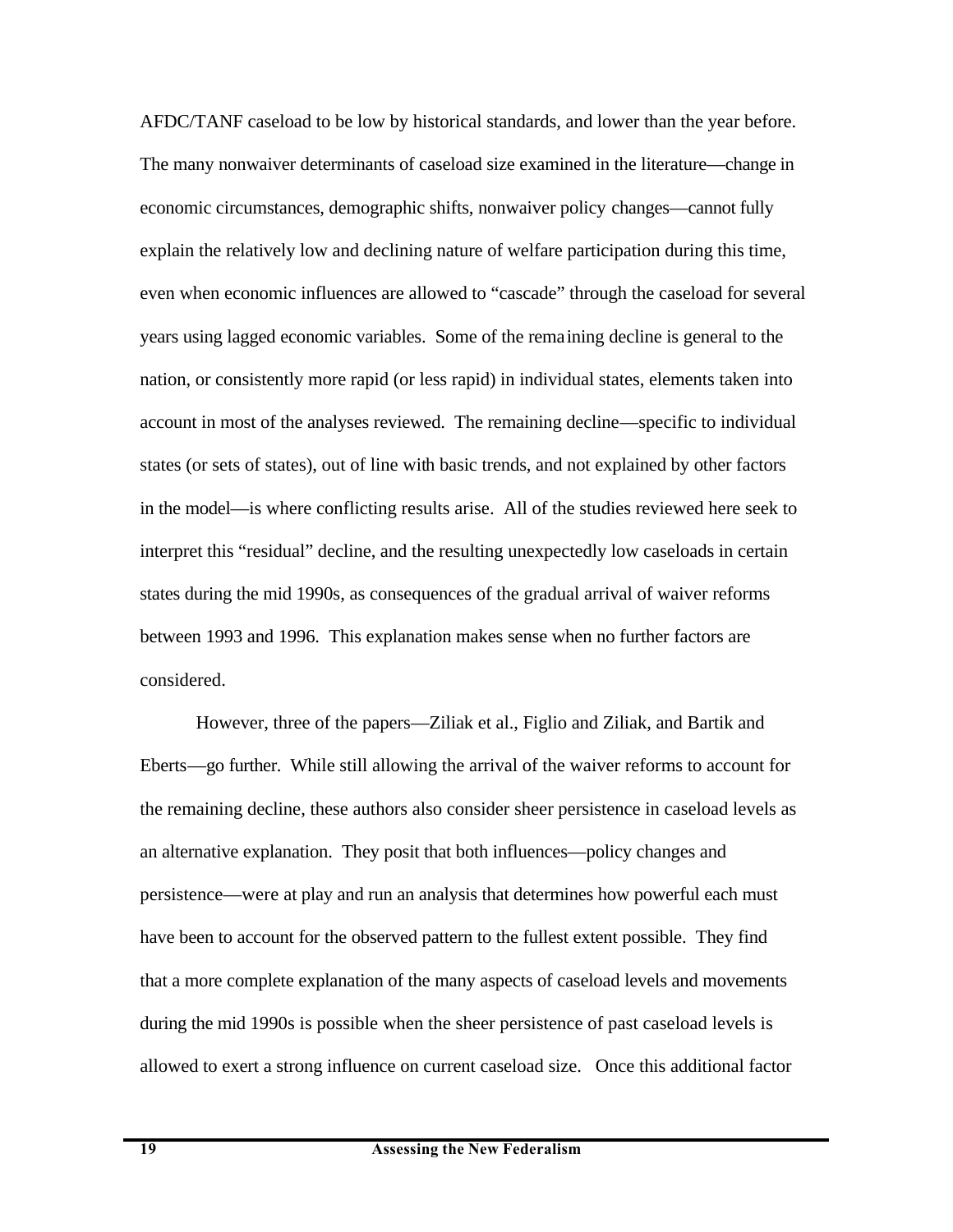is taken into account, the falling caseloads of the mid 1990s are no longer systematically associated with the arrival of the waiver reforms as in other formulations. When confronted with both possibilities, the data accord better with the "universal persistence" hypothesis than with an independent caseload-reducing role of the waiver reforms. The immediate implication is that if the waiver reforms do not correlate with caseload changes once persistence and other factors are taken into account, they almost certainly did not *cause* the caseload declines of the mid 1990s.<sup>12</sup>

The story of sluggish caseload adjustment suggests that some event or series of events at the end of the 1980s or during the early 1990s jostled the caseload downward in a way not captured by other measured factors. Subsequent caseload declines—or at least persistently lower caseload levels than expected given observable circumstances followed because of the sluggishness with which the caseload responds to any specific stimulus. Persistence of past levels plays a role, not just changes in current circumstances.

To assess this conclusion, one must delve deeply into what "sluggish adjustment" and "persistence" mean and where they come from . Rebecca Blank argues that persistence masks more fundamental mechanisms at work in the economy and in the influence of policy.<sup>13</sup> In her view—offered also by Wallace and Blank in response to Ziliak et al.—we should seek an explanation of caseload levels based on real economic

<sup>&</sup>lt;sup>12</sup> The added factor of persistence is modeled either by including the previous year's (or month's) caseload as an explanatory factor in a regression model or by analyzing year-to-year changes in caseloads in a "first differences" framework that assumes the current caseload mirrors last year's caseload except due to changes in other measured factors. Ziliak et al. apply both of these techniques at once, running "first differences" regressions using an equation that includes the prior period's caseload level. Figlio and Ziliak—and Bartik and Eberts—apply the two techniques separately, confirming that they give equivalent (i.e., insignificant) results regarding waiver impacts.

Personal correspondence via e-mail, October 31, 2000.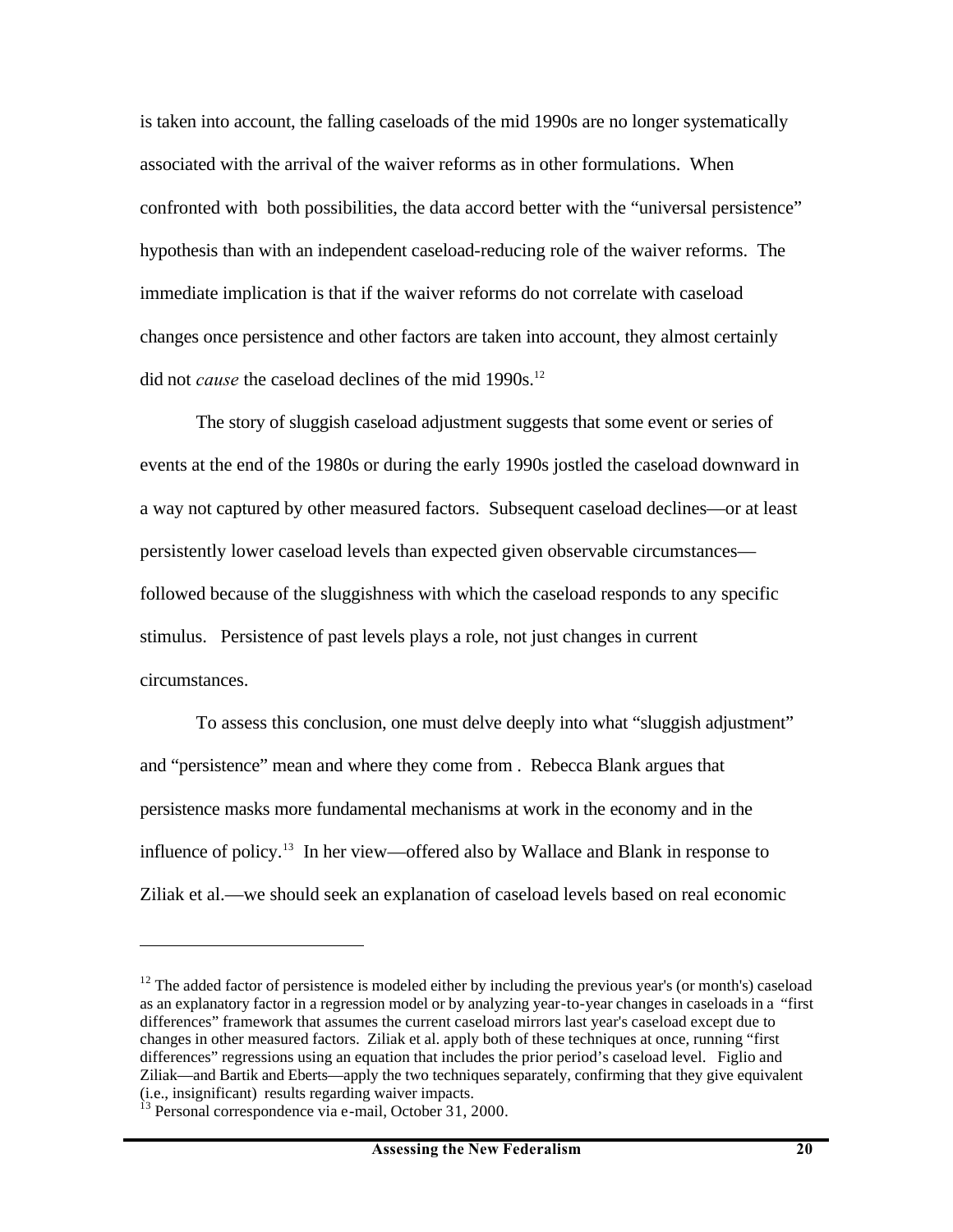and policy variables, not circumstantial patterns in the data over time. While the data may match up well with the formal representations of "persistence" in mathematical models (i.e., lagged dependent variables, first-difference equations), the factors that *cause* persistence to be present hold the greater interest.

Blank seeks those factors in the period just prior to the waiver reforms. AFDC caseloads *rose* to an unusual degree during the late 1980s and early 1990s for reasons little understood in the literature. In a paper extending her earlier results,  $^{14}$  Blank (2001) shows that growth in two-parent and child-only cases is a large part of the explanation. But her analysis focuses on the growth in caseloads that took place around the country, which, while certainly important, does not speak to the persistence effects found by other researchers once state and national trends have been removed from the data. Even so, Blank's analysis may have something to tell us about persistence—or at least about future research on the subject.

Summarizing her findings in a review paper, Blank (2000) notes that simple models without persistence terms adequately explain variations in the "core" AFDC program—the portion remaining after removing two-parent and child-only cases—during the late 1980s and early 1990s. If persistence did not play a role over this period, the evidence of persistence in the longer time frame analyzed by Ziliak and others, 1987 (or 1976) to 1996, might not have been so strong.<sup>15</sup> Under such a scenario—that is, once one

 $14$  The earlier results referenced here appear in Blank (1997).

<sup>&</sup>lt;sup>15</sup> Recall that Ziliak et al., Figlio and Ziliak, and Bartik and Eberts made both patterns—unexpectedly high state-specific growth in the rolls during the late 1980s and early 1990s, and unexpectedly steep statespecific declines in the mid-1990s—part of the same phenomenon, general sluggishness in caseload adjustment (in either direction, at any time). Indeed, many of their analyses—those using still longer-term historical data—combine these two periods with evidence of potential caseload sluggishness during the preceding decade (1976–1986).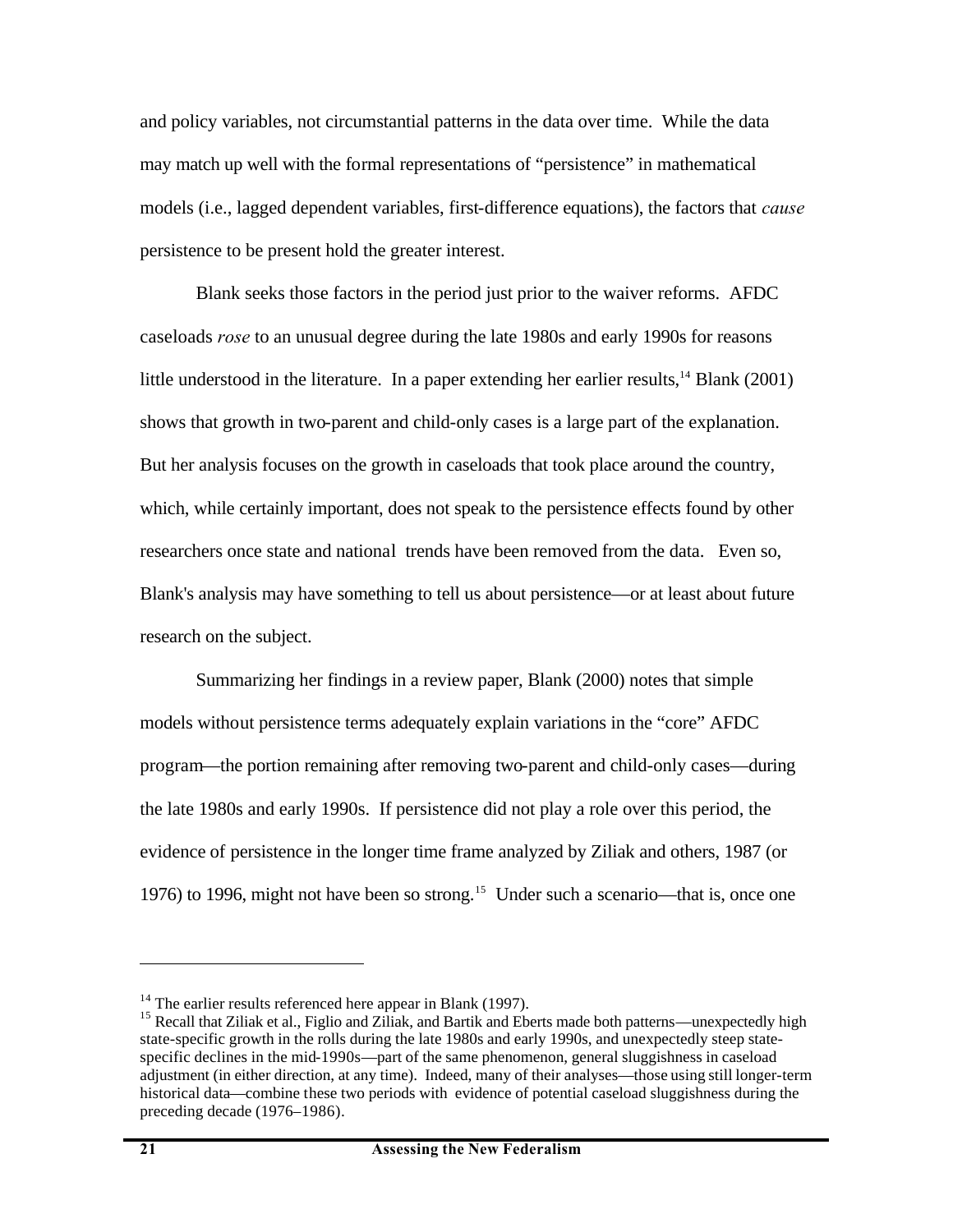removes a substantial portion of the basis for believing in persistence generally—the surprising downward movement of caseloads in the mid-1990s might, in fact, have been best explained by the arrival of the waiver reforms even in models allowing for persistence as a competing explanation. New analyses would need to be run to test this possibility, analyses that take into account the growth in two-parent and child-only cases at the start of the 1990s, the arrival of waiver reforms mid-decade, and the potential for generalized persistence effects over the entire 1987 (or 1976) to 1996 period. Until these analyses are done, we can only speculate.

Other recent research has provided theoretic *support* for the persistence theory. Rather than assuming—as did other authors—that the economy directly affects caseload size, Klerman and Haider (2000) posit a world in which economic conditions influence the *rate* of welfare entry among families not currently on the rolls and the *rate* of welfare exit among families already receiving benefits. These "transition rates" depend on current economic conditions in a stable fashion, since in an unchanging economy job offers come in to a pool of potential workers (here, welfare recipients) gradually and at a steady pace (or, in a weak economy, jobs dry up gradually at a steady pace). Overall caseload size at any point in time reflects entry and exit over many prior years. Hence, unlike current flows, current caseload size depends on both current and *prior* economic conditions.

Based on this model—they see as consistent with the microeconomic foundations of welfare participation decisions—Klerman and Haider derive an expression for caseload size that depends not on prior economic conditions but on *current* economic conditions and last year's caseload size. (The latter captures fully the influence of all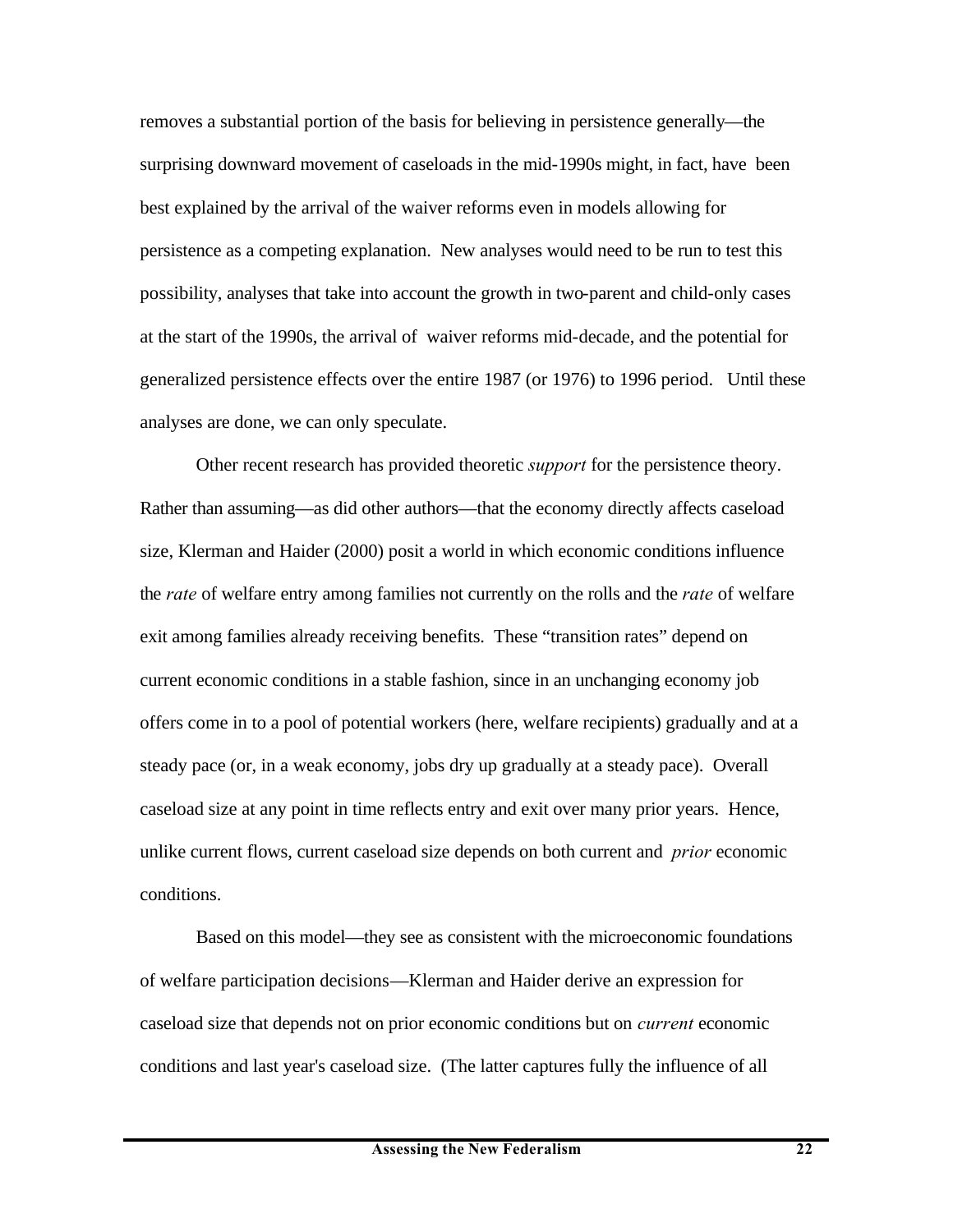preceding years' economic conditions.) This is precisely the Ziliak et al. and Bartik and Eberts formulation for persistence in caseload size—or, equivalently, for sluggishness of caseload adjustment.<sup>16</sup> Thus, Klerman and Haider show how the dynamics of caseload change in and of themselves can create "persistence effects," with no external factor or deeper meaning needed beyond the normal ebb and flow of jobs in the economy. Welfare policy variables and other noneconomic factors can be added to the model without changing its fundamental character: $17$ 

**Choosing between Competing Explanations.** Does this mean that the persistence models have arrived at the correct answer, and that the apparent effects of the waiver reforms in other studies are an illusion? Yes and no. Yes, if one believes it possible that some underlying force keeps caseloads low when they have been low and high when they have been high out of proportion to what measured influences say should

1

<sup>&</sup>lt;sup>16</sup> Figlio and Ziliak subtract last year's caseload from the left-hand side of their regression equation rather than including it on the right-hand side, yielding the "first differences" version of persistence. The result is much the same. In drawing the comparison to the Klerman-Haider results, it is important to note some features not present in the other articles, including a dependent variable specified in levels not logs and appropriate interactions between the lagged caseload variable and current economic conditions. Allowance for "duration dependence"—welfare exit rates that change (usually, drop) as families spend more and more time on the rolls—also complicates the Klerman-Haider model in ways that other authors do not take into account. But the basic point still holds: a one-period lagged value of the dependent variable belongs in the model when economic conditions act on entry and exit rates rather than caseload size directly.

<sup>&</sup>lt;sup>17</sup> The question arises as to whether welfare policies, like the economy, matter most through their effects on entry and exit rates or by having a more direct, immediate effect on caseload size itself. Klerman and Haider do not address this point. There are reasons to think the "flow" model of caseload determination sometimes called a "stock and flow" model—makes less sense for policy changes. As noted in the text, economic conditions are thought to affect the caseload gradually, through the ebb and flow of job openings (or closings) in the private sector, a flow that dictates at a point in time who can leave welfare or—in a recession—who loses their jobs and must go onto welfare. Welfare policy changes do not have such an obvious flow component. To the extent that program rules matter, they make welfare either more or less attractive to a family at a given point in time. Families do not have to wait for other families to move off the rolls—or for new welfare "slots" to open up incrementally—to respond to this added attraction or deficit, as they do when looking for jobs in the economy. As soon as a policy change is implemented and understood, its full effect on caseloads can, in principle, be felt. In particular, the arrival of a new waiver policy is capable of making all the difference it will ever make in a hurry, without waiting for new flows on and off the rolls to ripple through the caseload as must happen in responding to economic change.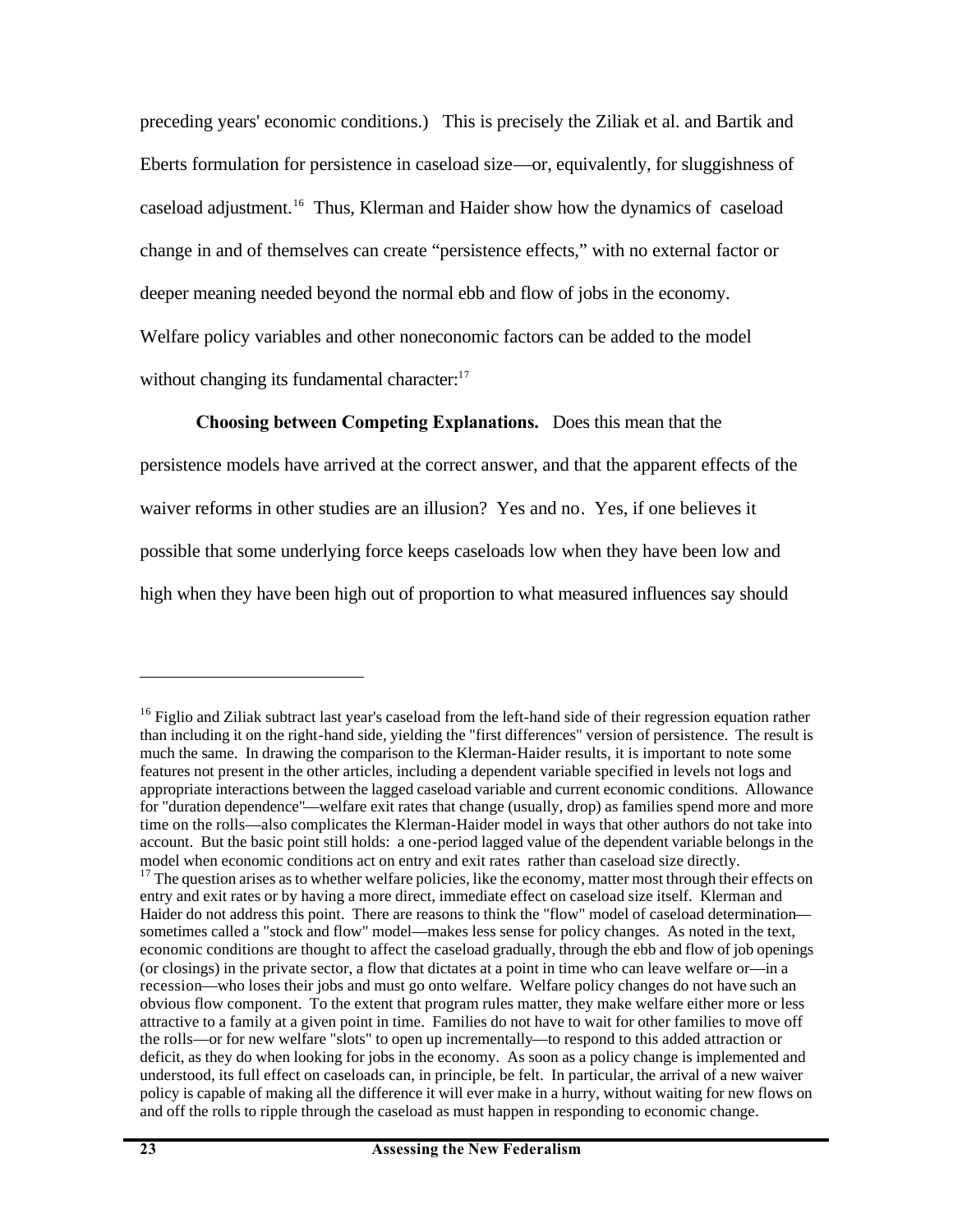happen. Besides the natural dynamics of caseload flow, other mechanisms of this sort are possible. The most likely candidate is force of habit in human behavior. Families have inertia that at least in some cases keeps them on the rolls in year T simply because they were on in year T minus 1, despite other indicators that might suggest exit, while the reverse is true for families not on the rolls. Thus, the caseloads may have been surprisingly low in the aftermath of waiver reforms not because the waivers themselves exerted a downward influence but because previous forces had moved more than the usual number of families off the rolls, before the arrival of the waiver reforms, and once sparked—the experience of living without welfare became habit-forming year-toyear.

Closely akin is the theory of barriers to entry and exit in the welfare system hurdles that must be surmounted to qualify for benefits initially and that then discourage exit.<sup>18</sup> These hurdles include the familiar paperwork burdens families face in establishing their assistance cases in the welfare office and the need to meet behavioral requirements in order to qualify for benefits, such as looking for a job or immunizing one's children. Not only do these hurdles retard entry onto the rolls for those not currently receiving support, they provide an incentive to stay on the rolls once the "transactions costs" of entry have been met—even when circumstances improve to the point that exit would otherwise take place. Future prospects remain uncertain, and no one wants to run the gauntlet of the application process again should they fail to attain permanent selfsufficiency. Both sets of factors—habitual behavior and the "stickiness" of the welfare

 $18$  The author is grateful to Alan Weil for this suggestion, a point also made by Klerman and Haider (2000).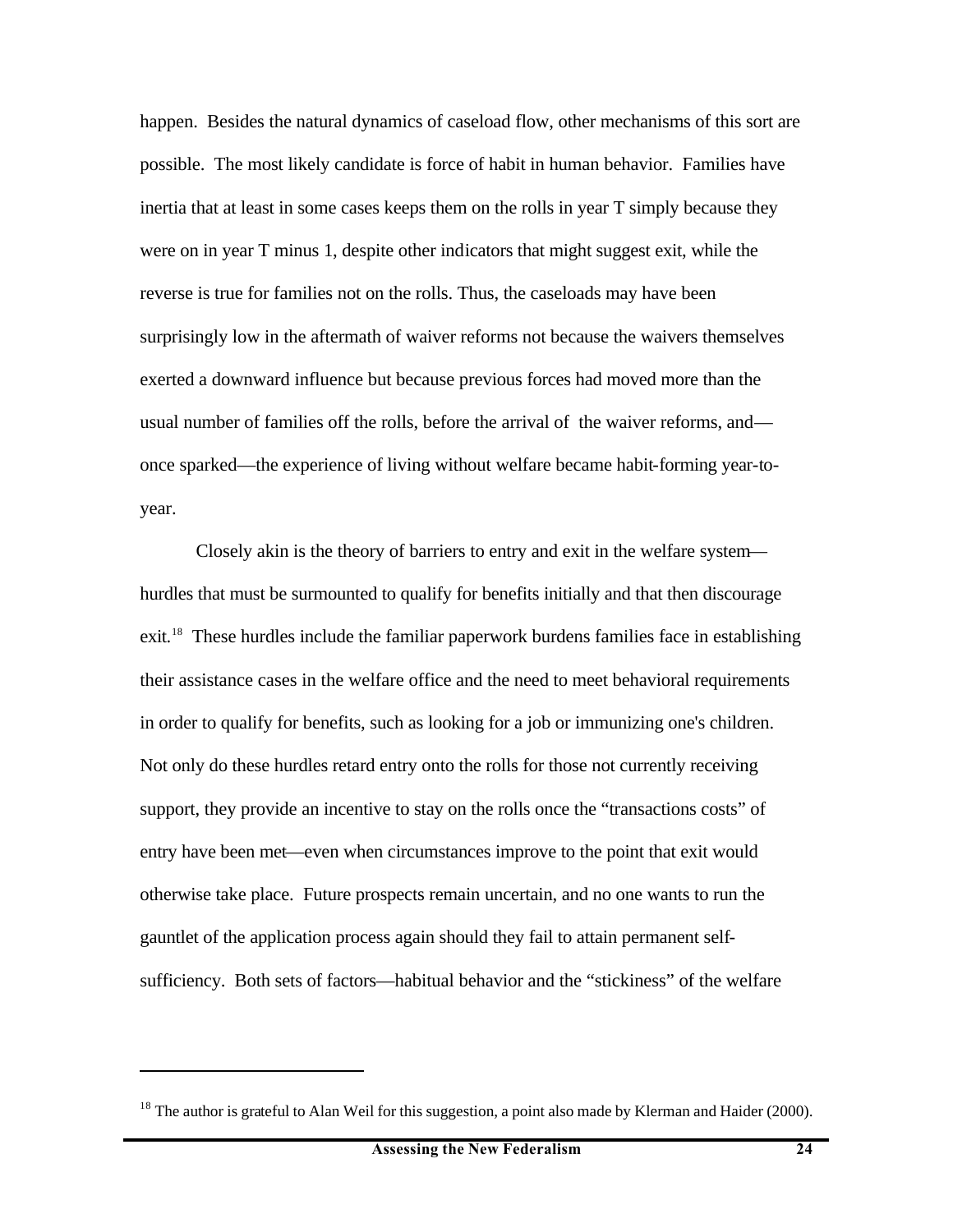system—may have led families that left AFDC in the early 1990s to stay off benefits during the inevitable ups and downs of their personal lives during the mid-1990s. Waiver policy changes, if they played a role at all, were secondary to these factors under this theory.

Alternatively, habitual behavior, institutional barriers, and the gradual responses of the caseload "stock" to the flow of entries and exits may not be real. Instead, a whole different set of factors may have been at work that none of the authors to date has analyzed, factors that can explain the unexpectedly high caseloads of the late 1980s and early 1990s without recourse to persistence effects and, thus, leave the waiver reforms as the best possible explanation for later declines. There are many candidates for the role of missing factors, although some must be ruled out because they would have had a fairly uniform influence across the country. This includes such things as a shift in social attitudes toward "getting what one can for oneself" that may have taken place during the 1980s, as part of what is often called the "me decade." While this could lead to greater utilization of government income transfers among the eligible population, there is no reason to suppose it was more at play in some states than others.

Prewaiver policy changes also may have caused caseloads to grow over that period, changes not included in anyone's model. Some of these could have been statespecific and out of line with overall state trends and, thus, account for the remaining variation behind persistence, such as changes in state minimum wage laws. Or—as Blank (2000) points out—certain national policy changes such as a hike in the federal minimum wage may have exerted a greater influence on labor markets and caseload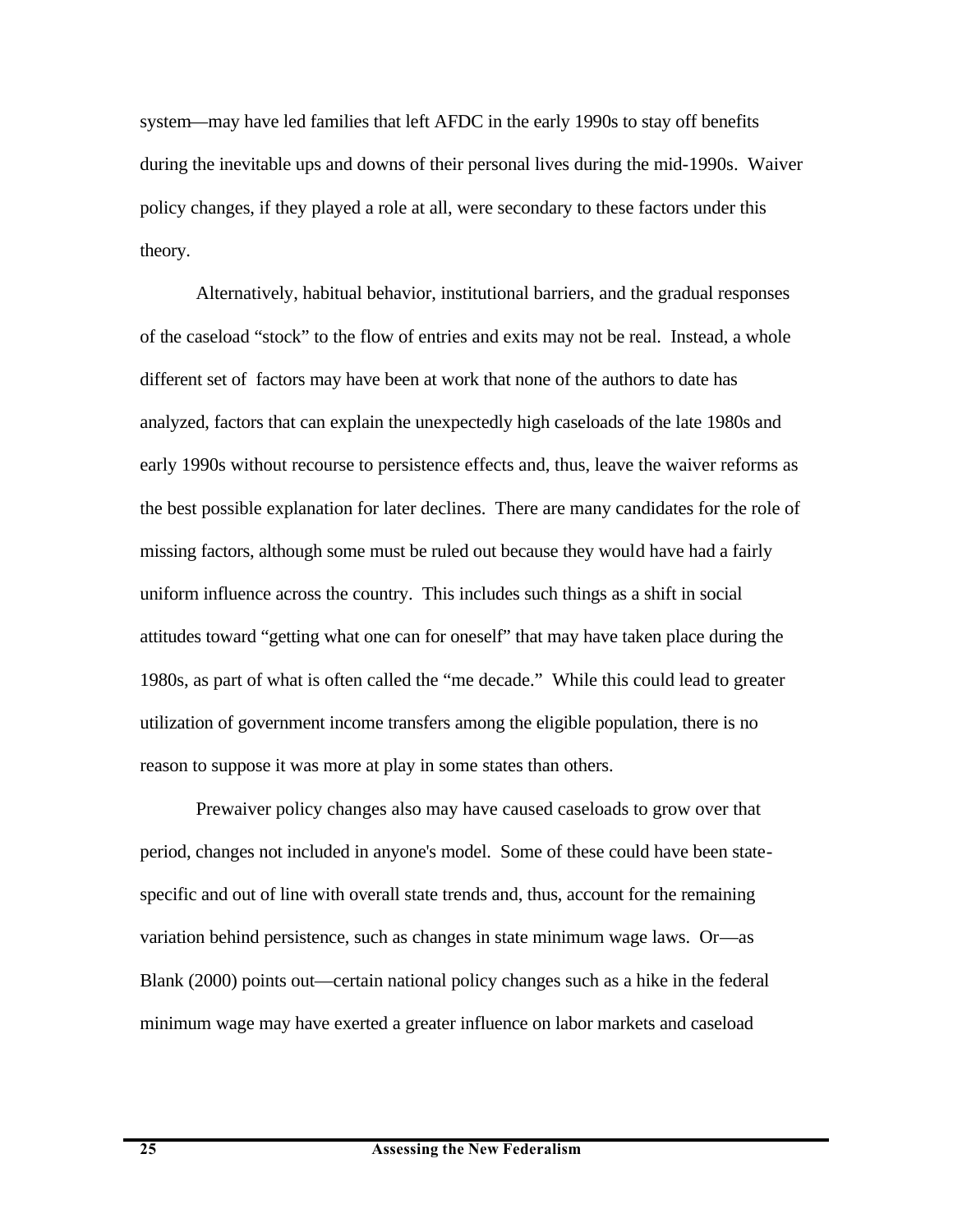levels in some states (e.g., those with low general wages) than in others.<sup>19</sup> Others seem likely to have had more uniform consequences, such as the expansion of the federal Earned Income Tax Credit. The job market may also have changed during the 1980s and early 1990s to make it harder for low-skilled parents to stay off welfare by working, but in a way not captured by the broad economic indicators typically included in the analyses (e.g., the general unemployment rate). However, such changes again would have had to have occurred differently by state—and out of keeping with past state-specific trends—to account for the unexplained patterns underlying the persistence results.

**A Bottom-Line Assessment and Extension to TANF.** At this point, no one can really say which of these many explanations is the right one. Three conclusions regarding the role of waivers in reducing AFDC caseloads during the mid-1990s are possible, however:

- 1. The conflicting results seen are not simply statistical artifacts, but reflect real uncertainties about how welfare families behave, how welfare caseloads adjust, and how policies and labor markets change over time, particularly prior to the period of waiver reforms.
- 2. The persistence of welfare dependence (and non-dependence) over time due to habitual behavior, welfare rules, or stock and flow patterns of case entry and exit

 $19$  CEA (1999) included the federal minimum wage in its analysis and found that it did not substantively affect the estimated impact of welfare policy reform (for either the AFDC or TANF period). We do not know whether this variable would have any effect on measures of persistence, perhaps supplanting the persistence explanation altogether, were it added to a model that includes a persistence term.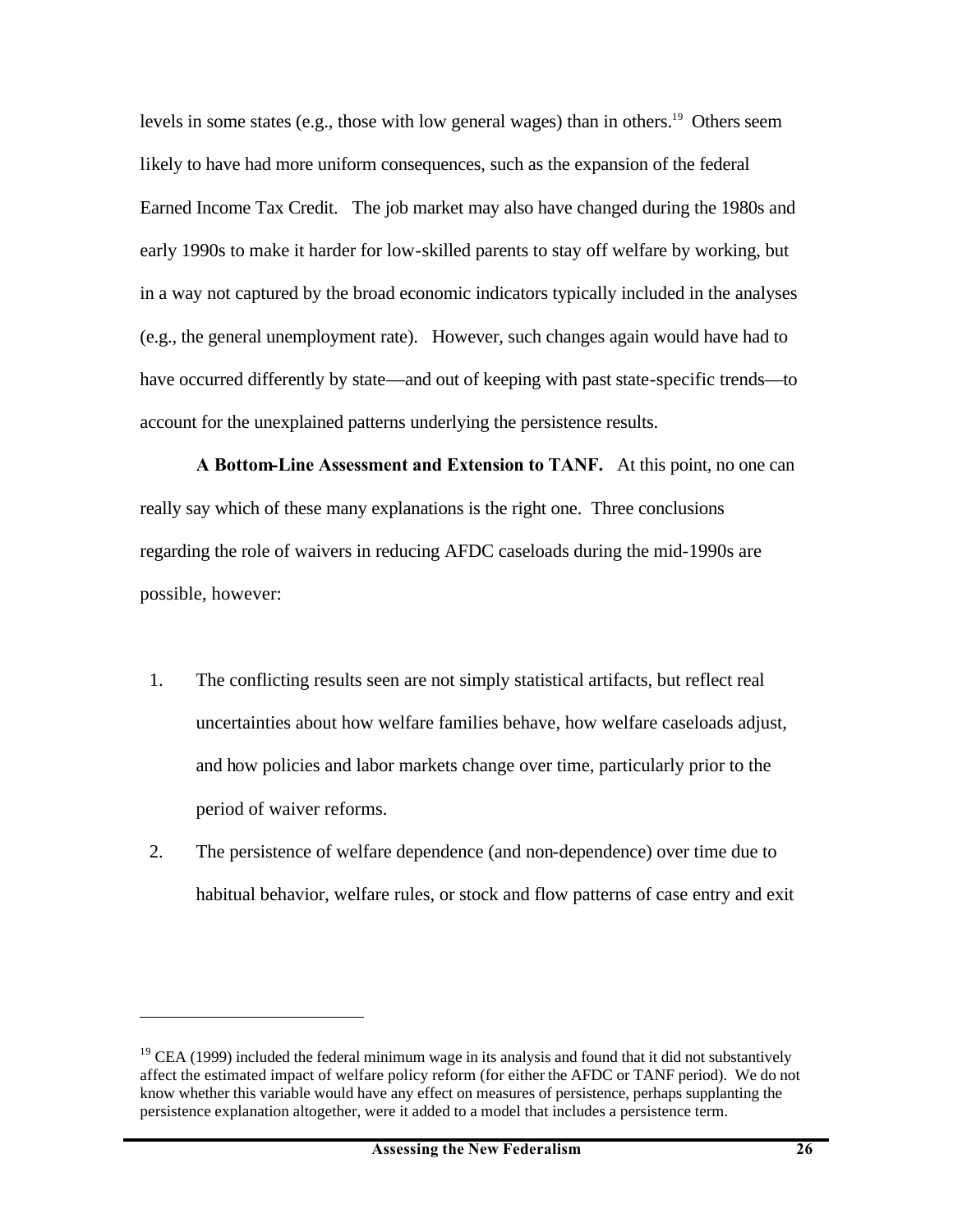provide the most complete explanation to date of caseload ups and downs during the 1980s and 1990s. Though by no means a certainty, these interpretations—if correct—leave little possibility that the waiver reforms had an influence on caseload reductions in the 1990s.

3. The same caseload patterns in the 1980s and early 1990s could be due to unmeasured changes in policy, labor market conditions, or other factors that exerted different effects in different states but were not captured in the analysis.

Besides looking for alternative explanations of caseload growth in the years prior to waivers, a number of other analyses could help to confirm or deny the persistence interpretation. Persistence models need to be extended to outcomes other than caseload size, particularly outcomes on which reforms might exert some influence but for which habit-forming behaviors on the part of welfare recipients and sluggish stock and flow progressions are less likely. Moffitt, and Schoeni and Blank, look at certain noncaseload outcomes, including earnings and income, in models without persistence. For these indicators—or for outcomes even less likely to be influenced by habitual behavior or sluggish adjustment, such as childbirth or training program participation—one would not expect the influence of policy to decline as much when persistence effects are added to the model through lagged dependent variables or other devices. If policy's influence remains, it may mean that the persistence models used by Ziliak et al., and others were not picking up habitual behavior or stock and flow adjustments at all—even for caseload change, where in theory they could be powerful. Such a result would shift the balance of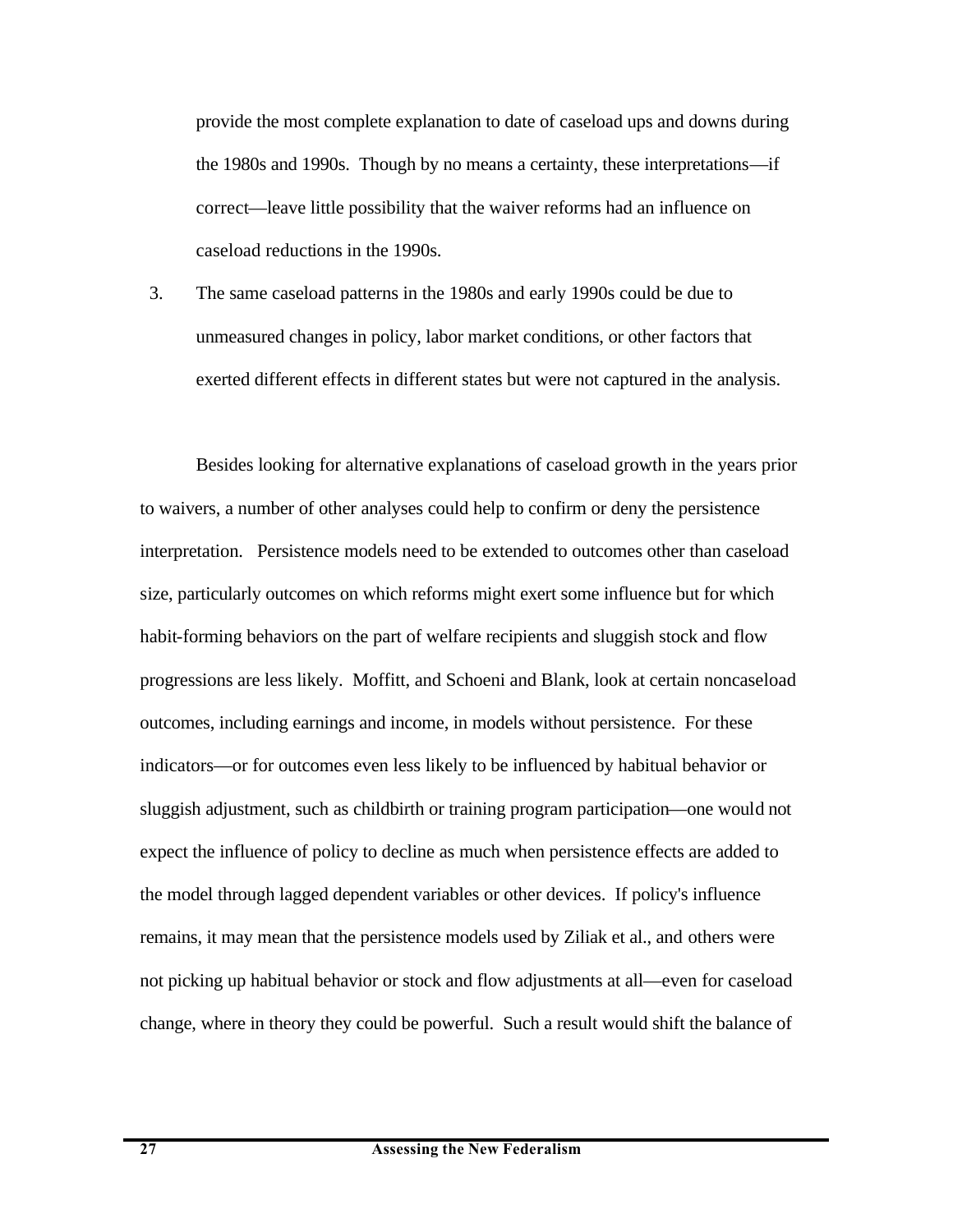evidence toward studies that—in rejecting persistence effects—have already shown waivers to be associated with caseload declines.

It is also critically important to do more research on caseloads in the later 1990s, once TANF came on board. Here, again, a crucial gap concerns models that allow for sluggish caseload adjustment. All the evidence on TANF reviewed here comes from models that omit potential persistence effects. Those studies show that TANF exerted a more powerful downward influence on caseloads in 1997 and 1998 than did state waiver reforms that preceded it (see table 3, above). Based on several comparable on persistence models (those of the CEA, Moffitt, and Blank and her various coauthors), estimated declines in caseloads due to waivers range from 5 to 18 percent, while those induced by TANF reach as high as 19 to 35 percent. Even if both sets of estimates are exaggerated by some margin (due, possibly, to the omission of persistence effects), the 2:1 ratio and the large absolute differential may be real.

Should this prove the case with additional analyses, the size of the contrast between waiver and TANF effects would carry major policy implications regarding TANF's origins and future. Those who see PRWORA as a way to strengthen and make more universal the message—common to many state waiver reforms—that welfare is no longer a way of life would see in this result confirmation that "nationalization" of welfare reform has accomplished an important goal. Alternatively, to onlookers fearful that TANF's time limit provisions and other features will push more families into perilous economic circumstances (beyond those already pushed by the waiver reforms), such a finding would add urgency to the need for remedial action as the number of ex-recipient families in economic peril rises. Depending on which view prevails, TANF's reforms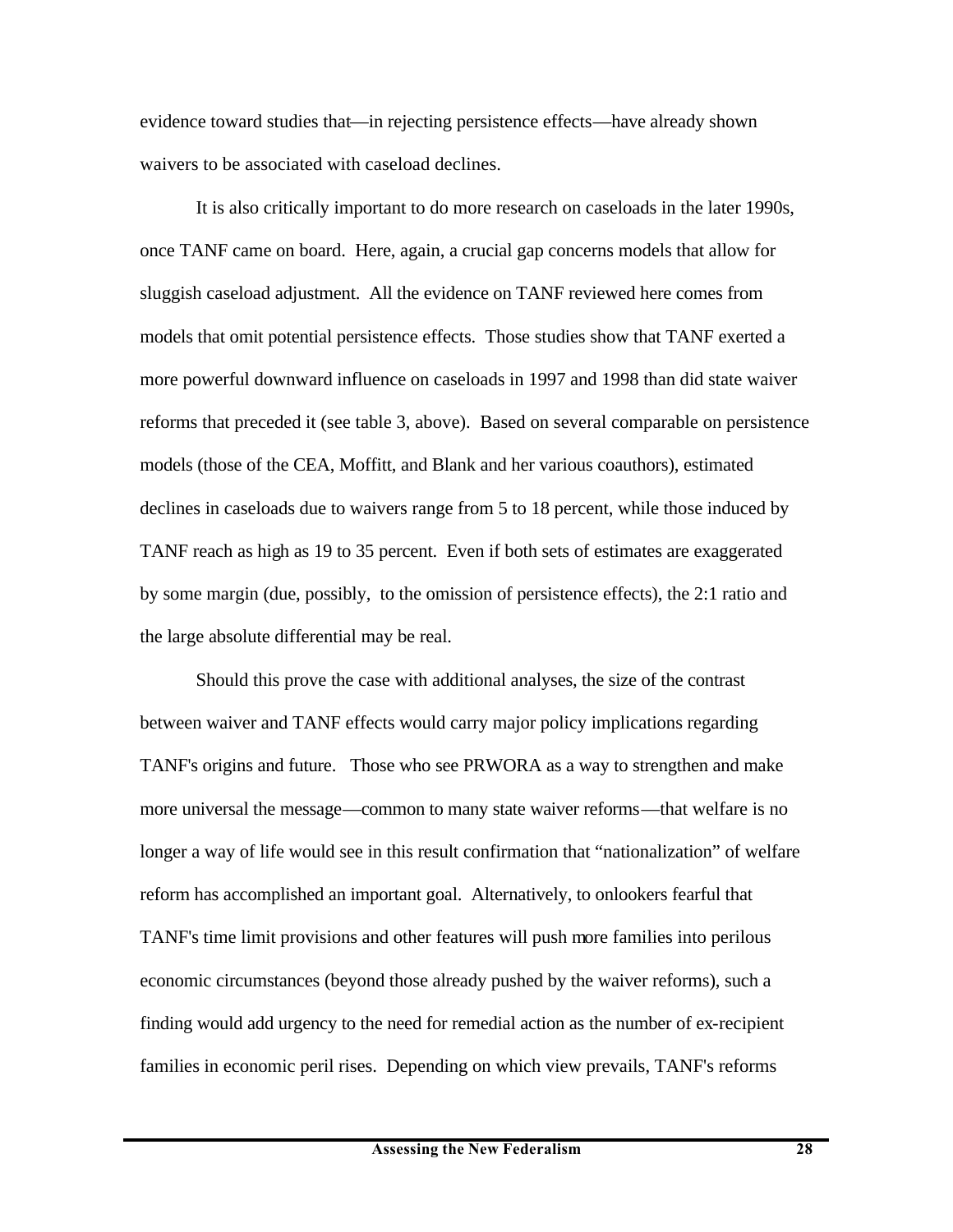will be either extended or undone in the upcoming Congressional debate on reauthorization of PRWORA for 2002. The rhetoric may be more muted if further research shows TANF not to have surpassed waivers to such a degree in its caseload reduction effects.

**Further Considerations.** Even those authors who report a significant relationship between implementation of waiver reforms or TANF and caseload declines caution against interpreting this correlation as "cause and effect." In addition to the issues already discussed, their caution arises from recognition that a variety of other forces accompanied adoption of a waiver in certain states—forces that themselves may have affected caseloads without entering the analysis, leaving all "credit" for the reductions to the waivers. These spurious correlations are possible because states adopting waiver reforms often differed from other states on factors such as the strength of a state's pre-PRWORA education and training system or the resources available for worksupport services such as transportation and child care. Some of these differences will have been removed in the analysis—especially those that do not change over time though some will remain.<sup>20</sup> It is possible that remaining differences would have led states adopting waivers to experience larger declines in caseloads than other states anyway, even in the absence of reform, because their education and training systems were being revamped more aggressively at that time or because they had a larger pool of new employment support resources to draw on.

<sup>&</sup>lt;sup>20</sup> Although the models control for state fixed effects—that is, they incorporate a single term for each state to attempt to explain differences across states — this technique only controls for those factors in a state that remain fixed over time. The time-fixed effects included in most models only account for those factors that change over time equally in all states.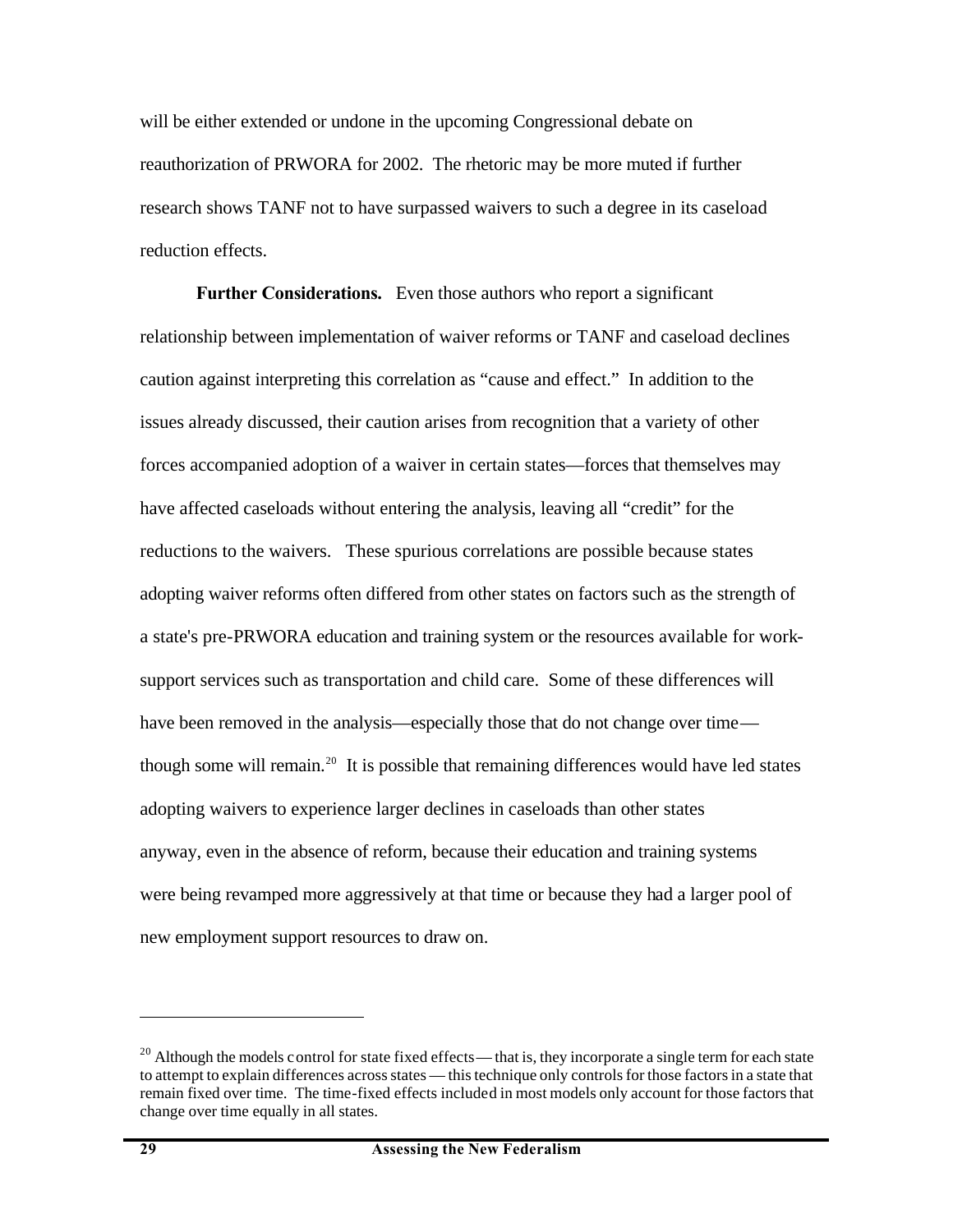The very forces that drove caseload decline in the first place also may have led to adoption of policy reforms at a particular time in a particular state. This would be the case, for example, if—as suggested by the original CEA report—unusually large increases in AFDC rolls in the prewaiver period both prompted reform measures out of concern for the problem and triggered a natural readjustment of caseloads to more typical levels independently of policy.<sup>21</sup> Other examples are offered in the literature in which some force external to the waivers themselves, such as efficient welfare program administration, both stimulates reform and makes caseload decline inevitable, with neither of these changes causing the other. Under these conditions, omission of the true causal mechanism from the analysis leads to false attribution of caseload decline to the reforms.

**Lagged and Lead Effects.** Considerable attention has also been given to measuring whether welfare recipients respond to the *anticipation* of new policy changes, in addition to reacting to new policies once legislated or implemented. To test this hypothesis, some researchers have put two sets of waiver variables in their models. One version is the standard set of variables indicating the year in which waiver provisions were approved or began to be implemented (and all subsequent years). Another set demarks the year *prior* to waiver approval or implementation, to capture "lead" or anticipation effects. Three of these papers (CEA 1997, Blank (1997), CEA 1999) find a statistically significant caseload reduction the year before waiver approval or (for CEA 1999) implementation. This effect is maintained or increases in later years. The fourth

1

<sup>21</sup> In fact, CEA (1997) reports that the waiver states did *not* experience greater-than-average increases in welfare participation between 1989 and 1993. But the principle still holds—exogenous factors may have influenced both waiver policy choices and caseload size independently of policy.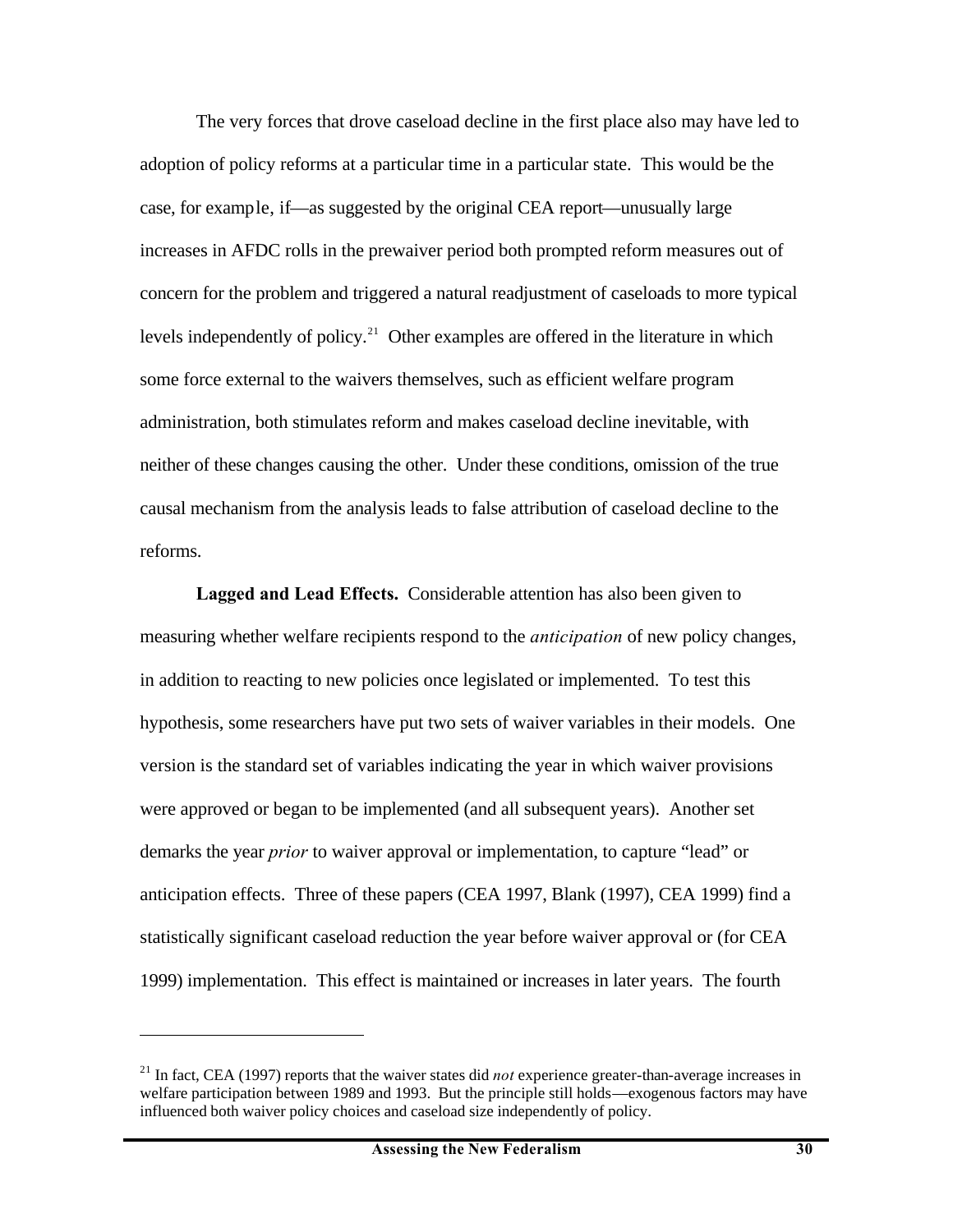author to look at this question (Moffitt) finds no significant waiver effect in any period, although coefficients are negative on both lead and contemporaneous indicators of waiver approval, consistent with the significant reduction found when using just a single (contemporaneous) waiver indicator.

If waivers are posited to have a consistent influence in all years—that is, if just a single indicator variable is used—CEA 1999 finds that the effect of waivers is somewhat larger when estimated beginning in the year of waiver *approval* than when estimated beginning in the year of waiver implementation.<sup>22</sup> This also suggests that the influence of reform begins *prior* to implementation. In looking separately at the PRWORA reforms, CEA 1999 again finds significant caseload reductions in the year prior to implementation. As with waivers, these reductions grow larger once reform implementation begins.

These results seem to make the case that individuals respond in anticipation of waiver policies that have not yet been implemented, or perhaps not even approved. An advance reaction could occur, for example, if some welfare recipients leave the rolls in anticipation of tougher work requirements or time limits about to be enacted. Alternatively, anticipatory effects could stem from changes in how welfare program administrators interact with recipients (and potential applicants) once they realize that more work-oriented policy changes are on their way. There are a number of reasons to question these theories, however. For instance, the findings on policy lead effects cited above come from models that do not allow for sluggishness of caseload reactions to new conditions. It is possible that apparent anticipatory influences of various reforms are the vestige of some prior downward "shock" to caseloads that is still working its way through

 $22$  This information appears in footnote 9 on page 14 of CEA '99.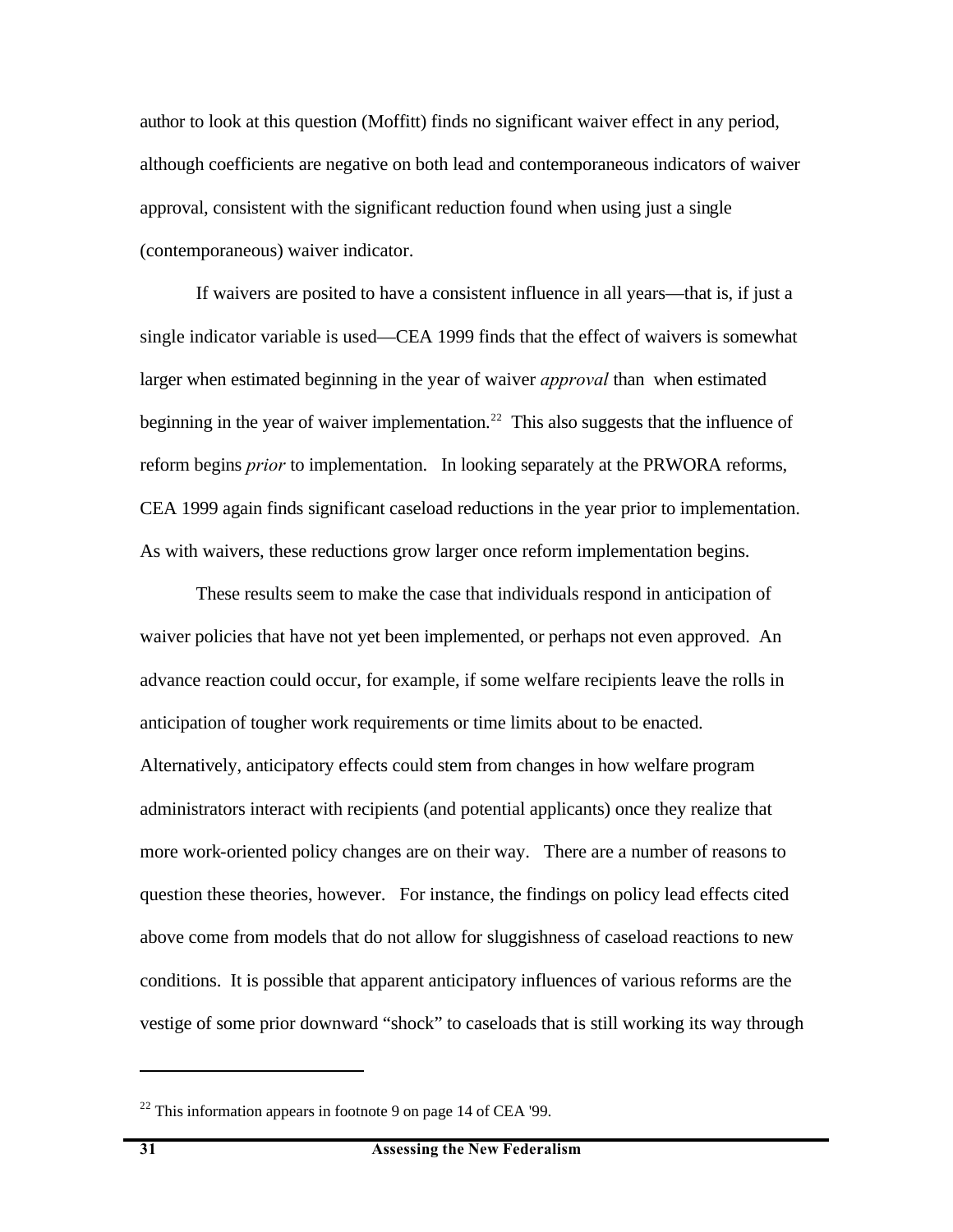the system in the year prior to waiver reform. Ziliak et al. test this theory by examining lead effects in the presence of persistence and find that it does not hold up: lead effects remain significant and negative. Somewhat surprisingly, they are largely canceled out once waivers are actually approved, leaving little effect in the year of approval.<sup>23</sup> It is hard to understand why models incorporating persistence would show significant reductions in caseloads the year *prior* to waiver approval but not subsequently—in other words, why initial progress toward smaller caseloads engendered by the prospect of reform would *go away* once the reforms are actually adopted. This odd pattern casts doubt on both the notion of anticipatory effects and—at some level—on persistence models more generally.

These are not the only reasons that researchers caution against placing too much faith in measured anticipation effects. Moffitt (1999) warns that states applying for waivers may be systematically different from other states, with initial caseload decline *precipitating* later waiver adoption. Unless welfare recipients or welfare administrators are reacting to anticipated policy changes a year or more ahead of waiver implementation, it is not the reforms themselves that cause the decline but some outside factor influencing both. One possible mechanism is offered by Martini and Wiseman (1997) in their critique of the original CEA report: states whose caseloads have just declined to an unanticipated degree (or increased less than expected) may have slack resources and, thus, have more ability to design and press forward with waiver initiatives.

<sup>&</sup>lt;sup>23</sup> Ziliak et al. also confirm the CEA 1997 results on "lead" effects when they use the CEA model (column 2 of their table 7). The more important findings are those from the model where "persistence effects" also play a role through first-differencing (column 4 of their table 7); these are the results cited in the text.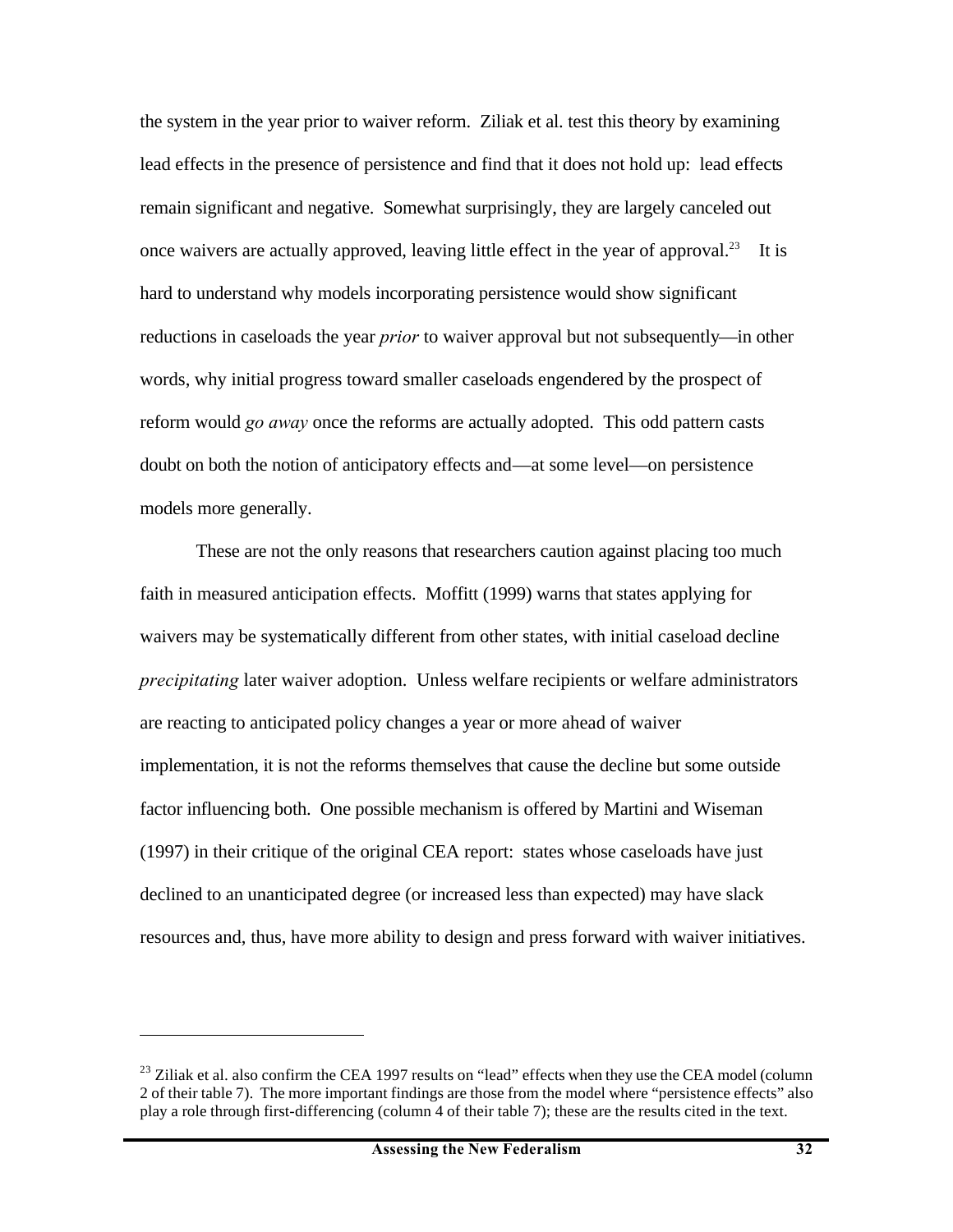Further empirical evidence of this possibility is found in the models of caseload persistence discussed earlier. As already noted, when the previous year's caseload is added to the model to allow for sluggish caseload adjustment as conditions change, Ziliak et al. find that the measured negative effects of waivers disappear. Something else is picking up that downward influence, something associated with the arrival of waivers (and, hence, capable of "claiming" the same downward influence previously ascribed to waivers). This can only be the single new factor in the model—the previous year's caseload, which has a negative coefficient. Lower prior caseloads are acting in place of waiver adoption to explain the unusually low current caseload. For this to happen, prior caseloads must be negatively correlated with waivers—that is, states with unexpectedly low caseloads in one year were more likely to adopt reforms in the next. The "lead" variable for waiver adoption, which begins tracking waiver effects in the year prior to approval, perhaps incorrectly interprets this lower initial caseload level as an anticipatory effect of the reforms. In fact, its true cause may lie elsewhere, possibly in unmeasured events that *preceded both years* of interest.

Another question of importance concerns the lag needed for policy reforms to exert their full influence following approval or the start of implementation. Three papers model this factor (which is different than general persistence<sup>24</sup>): Ziliak et al. and Moffitt look at lags following waiver approval, while CEA 1999 examines lags following the start of implementation. In monthly data, Ziliak et al. find that waiver effects grow over time following approval, although in annual data they do not. This suggests that

<sup>&</sup>lt;sup>24</sup> General persistence is just that—general, and hence present every time some external factor acts on caseloads to move them up or down. Lagged responses to policy changes arise from a specific kind of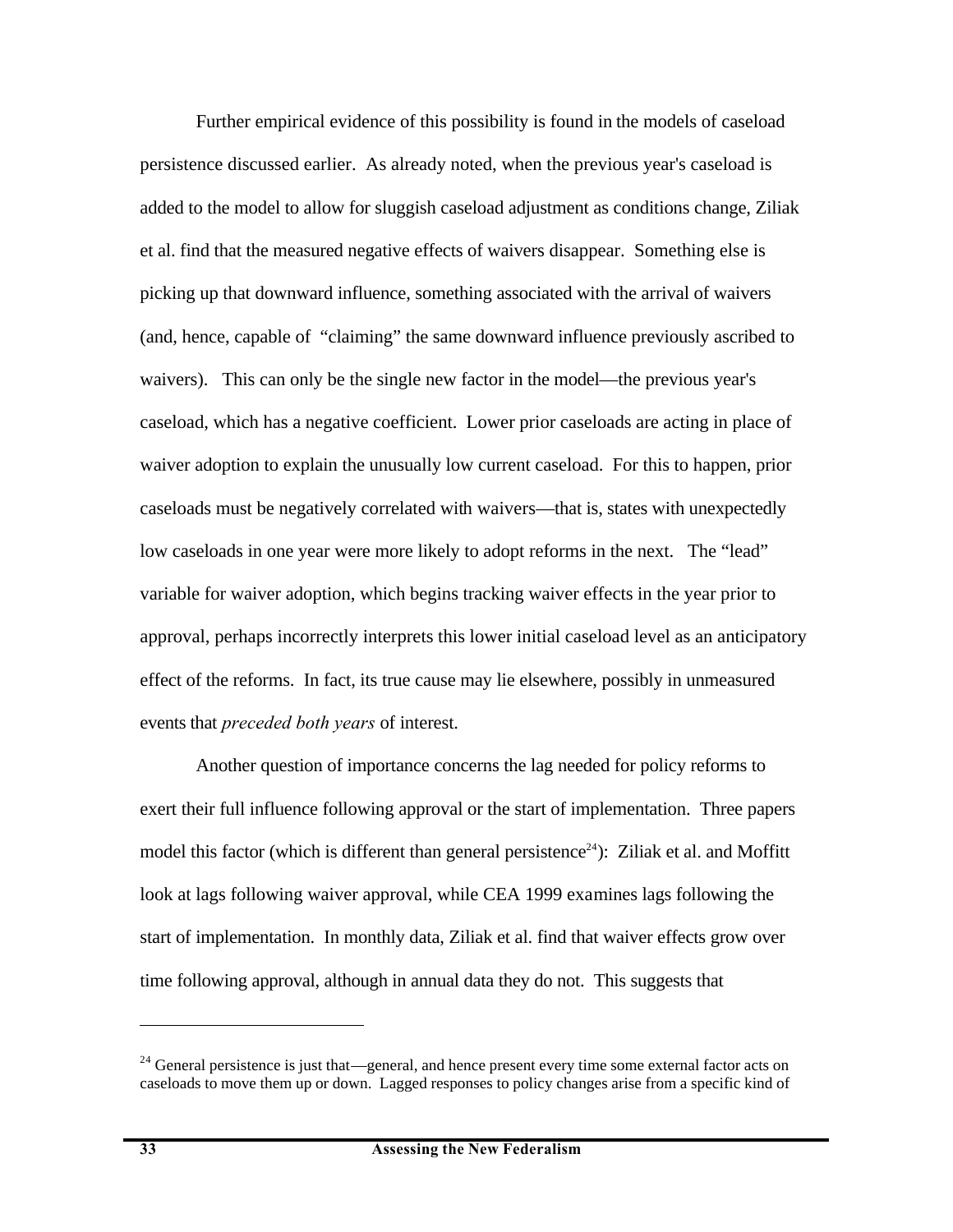implementation of policy changes and the influence of those changes on caseloads including their contribution to overcoming the inertia of persistence effects—evolve fairly quickly following approval. Moffitt, however, finds growing effects of policy from year to year.<sup>25</sup> Starting from the beginning of implementation rather than approval, CEA 1999 obtains mixed results regarding the evolution of waiver effects from year to year.<sup>26</sup> Additional analyses are needed to resolve this question.

**Estimating Effects of Individual State Policies.** Researchers have also explored caseload decline from the standpoint of the individual reform measures that might have played a role in overall waiver impacts, measures such as time limits, family caps, and work sanctions. Unfortunately, the results from these analyses are even less consistent than the findings on waiver effects overall. Very few studies agree on the impacts of individual policies; table 6 summarizes their disparate findings.

The policies examined include three reforms designed to increase work effort and, either directly or indirectly, reduce caseloads:

external "trigger"—a new policy—and do not show up in the data immediately after another kind of impetus such as a shift in teen childbearing or a major rise in the unemployment rate. <sup>25</sup> This information appears in footnote 12 on page 114 of Moffitt.

 $^{26}$  This information appears in footnote 17 on page 22 of CEA 1999.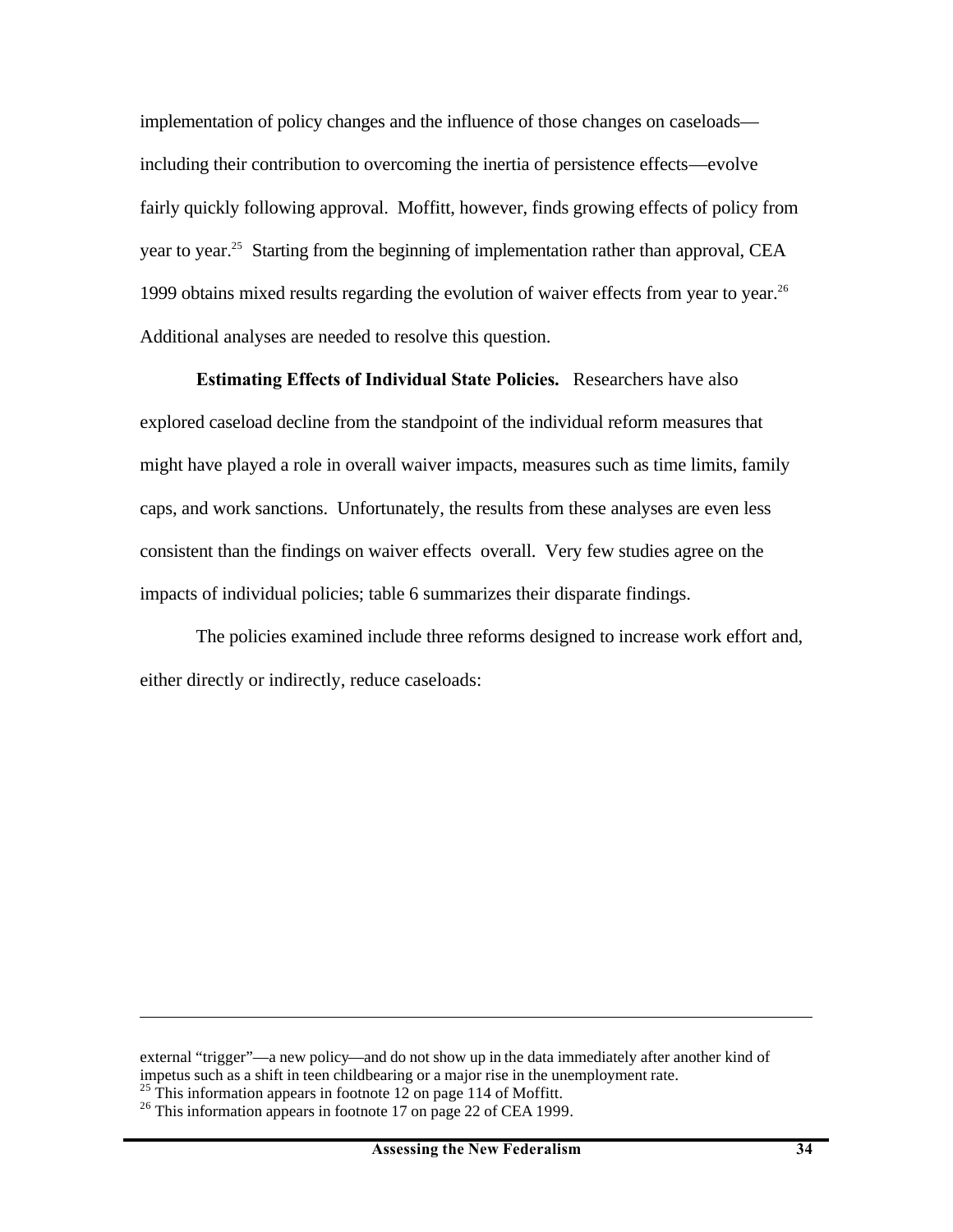# **Table 6**

## **The Effect of Individual Welfare Reform Provisions on AFDC/TANF**

|                               |                                                                | Predicted Percentage Change in Caseload Due to:                               |                                |                                                                                             |                                               |                                                                                                          |  |  |
|-------------------------------|----------------------------------------------------------------|-------------------------------------------------------------------------------|--------------------------------|---------------------------------------------------------------------------------------------|-----------------------------------------------|----------------------------------------------------------------------------------------------------------|--|--|
| Study                         | <b>Time Period</b><br>Analyzed                                 | <b>Added Time</b><br>Limit                                                    | Added<br><b>Family Cap</b>     | <b>Increased Work</b><br><b>Sanctions</b>                                                   | <b>Increased Earnings</b><br><b>Disregard</b> | <b>Narrower Work</b><br><b>Exemptions</b>                                                                |  |  |
| <b>CEA 97</b>                 | 1976-96                                                        | Benefits -6.37 <sup>a</sup><br><b>Work</b><br>2.86                            | $-.49$                         | $-9.69a$                                                                                    | .11                                           | 2.64                                                                                                     |  |  |
| Ziliak et al. 00              | 1987-96                                                        | $-566^{\circ}$<br><b>Benefits</b>                                             | .161                           | Combined with<br>narrower work<br>exemptions                                                | 434 <sup>a</sup>                              | $-344$                                                                                                   |  |  |
| Blank 97 (AFDC-Basic only)    | 1977-95                                                        | <b>Benefits</b><br>4.5<br><b>Work</b><br>$-5.9$                               | $-17.9^{\rm a}$                | $11.1^a$                                                                                    | $-3.6$                                        | $-10.4^{\rm a}$                                                                                          |  |  |
| Figlio & Ziliak 99            | 1976-96                                                        | na                                                                            | na                             | na                                                                                          | na                                            | na                                                                                                       |  |  |
| <b>Bartik &amp; Eberts 99</b> | 1984-96                                                        | na                                                                            | na                             | na                                                                                          | na                                            | na                                                                                                       |  |  |
| Wallace & Blank 99            | 1980-96<br>$\mathbf{u}$<br>1980-98                             | na                                                                            | na                             | na                                                                                          | na                                            | na                                                                                                       |  |  |
| Moffitt 99                    | 1977-95<br>$\mathbf{u}$<br>1977-95 (CPS)<br>1981-95<br>1987-95 | <b>Benefits</b><br>$-6.79$<br>$-9.211$ <sup>a</sup><br>Work<br>na<br>na<br>na | $-10.58^{a}$<br>na<br>na<br>na | $-2.043$<br>na<br>na<br>na                                                                  | $-4.569$<br>na<br>na<br>na                    | 5.733<br>na<br>na<br>na                                                                                  |  |  |
| <b>CEA 99</b>                 | 1976-98                                                        | Benefits or work<br>$-3.75$                                                   | $6.71$ <sup>a</sup>            | $-9.71$ <sup>a</sup><br>Partial<br>Partial->full-18.14 <sup>ª</sup><br>$-39.36^{a}$<br>Full | $+^{a}$ (\$)                                  | Exempt if have<br>$12.37^{a}$<br>child $<$ 4 vr.<br>child $< 6$ mo.<br>11.56<br>no child exemptions 4.86 |  |  |
| Schoeni & Blank 00            | 1976-98                                                        | na                                                                            | na                             | na                                                                                          | na                                            | na                                                                                                       |  |  |

- \* Estimates are from authors' preferred specifications. Policies include statewide or nearly statewide waivers and (for analyses extending beyond 1996) statewide TANF policies.
- (\$)Earnings disregard modeled as a continuous variable —> coefficient not comparable to other studies; effect is positive and significant.
- <sup>a</sup> Statistically significant at at least the 10% level.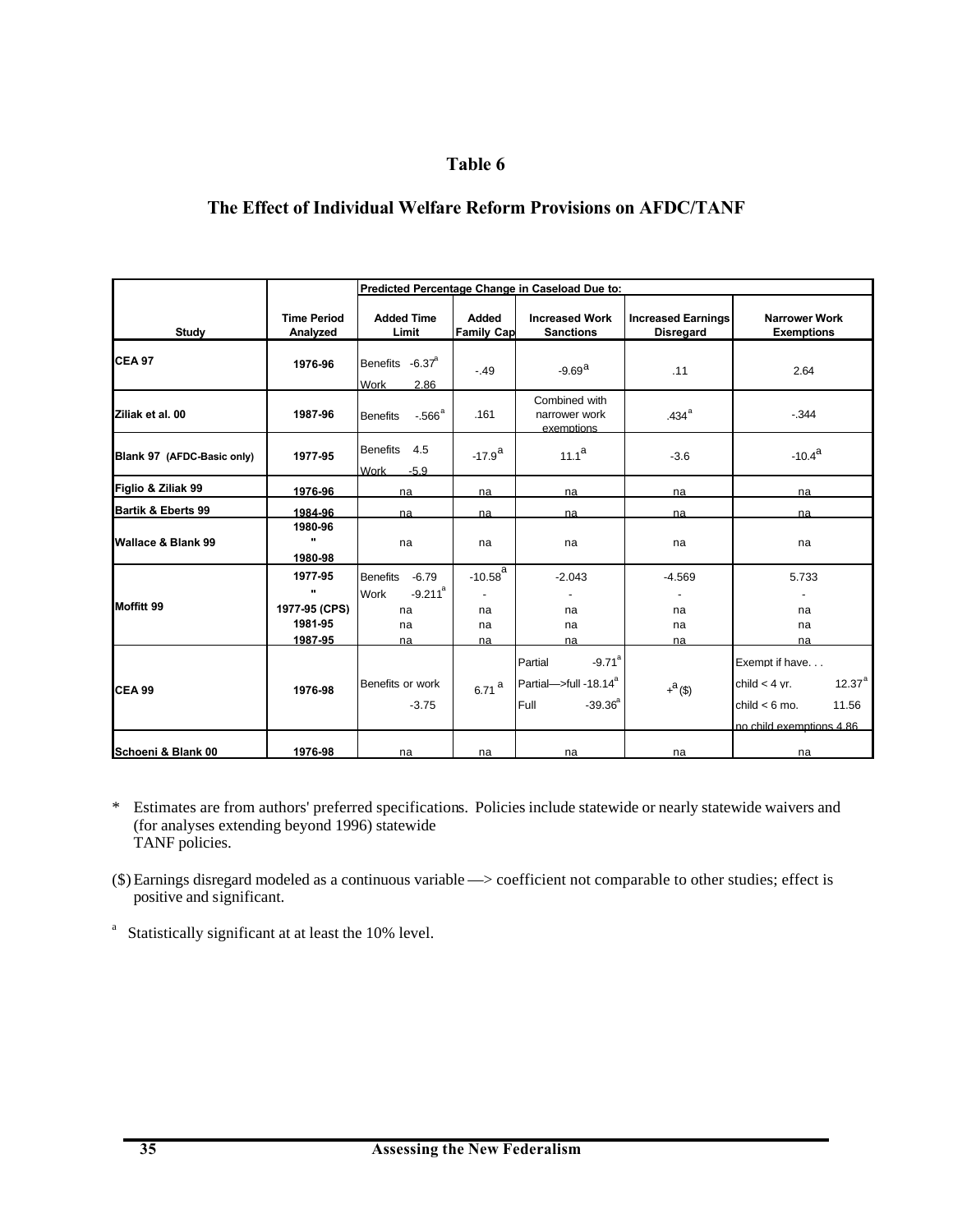- Narrower Work Exemptions increases in the proportion of the caseload required to participate in work activities.
- Increased Work Sanctions reduction or elimination of benefits for families that do not comply with work requirements.
- Time Limit Added limits on the number of months or years a family can (a) receive benefits or (b) remain on the rolls without meeting work requirements.

Most of the coefficients on these policies are indeed negative, though only time limits on benefits and increased work sanctions were found by the majority of authors to have significantly reduced caseloads. Together with these expected results, some unexpectedly significant findings emerged. Blank (1997) attributed *higher* caseloads to increased work sanctions, while CEA 1999 associated narrower work exemptions with the same result.

Another work incentive provision is expected to increase caseloads by allowing recipients with higher earnings to stay on the rolls:

- Increased Earnings Disregard increases in the amount of benefits a family is allowed to keep when it has earnings.
- Two of five studies produced this result to a statistically significant degree, and two others show the expected positive sign.

The final policy measure in the table may not affect caseload size at all: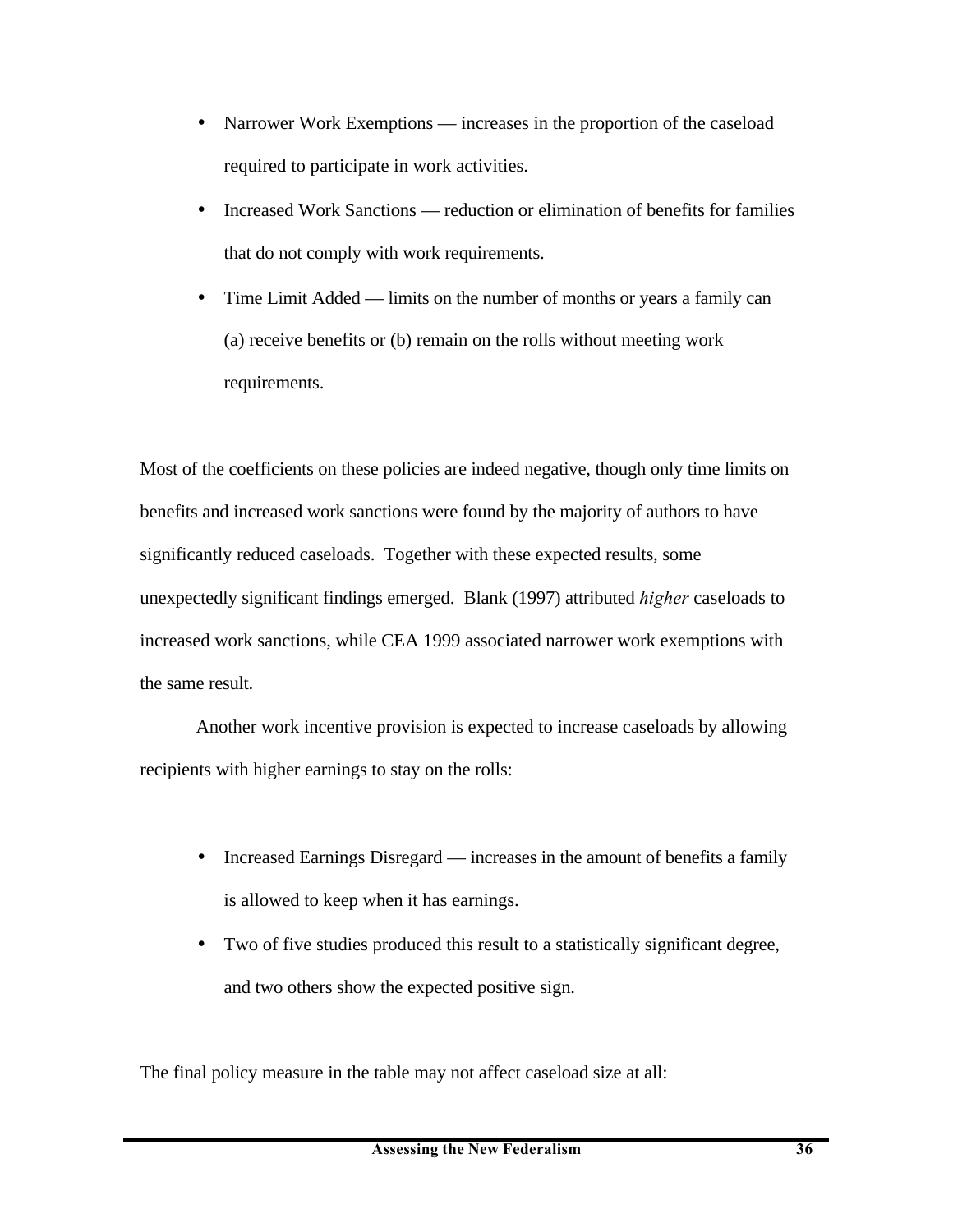• Family Caps Added — elimination of benefit increases for children conceived and born while a family is on welfare.

It is possible, however, that family caps reduced caseloads by encouraging work, if they made public assistance a less attractive option for low-income parents in expanding families—or if they reduced fertility and, hence, left fewer parents struggling to work while raising multiple children. There is no offsetting theory of family caps *increasing* welfare participation. Yet, the data show significant relationships in both directions.

Two questions arise from these results. First, can we conclude from this evidence that one or more specific reform measure contributed to the caseload decline of the mid-1990s? If not, why did the analyses fail to produce any clear conclusions?

As in the analysis of "any welfare reform," what one concludes about individual policies depends on how one deals with the possibility of persistence effects caused by sluggish response to new conditions. Models that assume that welfare participation behaviors tend to persist as circumstances change incorporate persistence effects and tell a simple story with regard to the individual reform provisions: Benefit time limits significantly reduced caseloads in the waiver era, while larger earnings disregards increased them (Ziliak et al.). In part, this story is "clean" because to date only one persistence model has been applied to data on individual reform measures. But it is also true that this model produces no perverse, statistically significant effects, unlike two of the four nonpersistence models (Blank (1997), CEA 1999). Clearly, more research in this area is needed.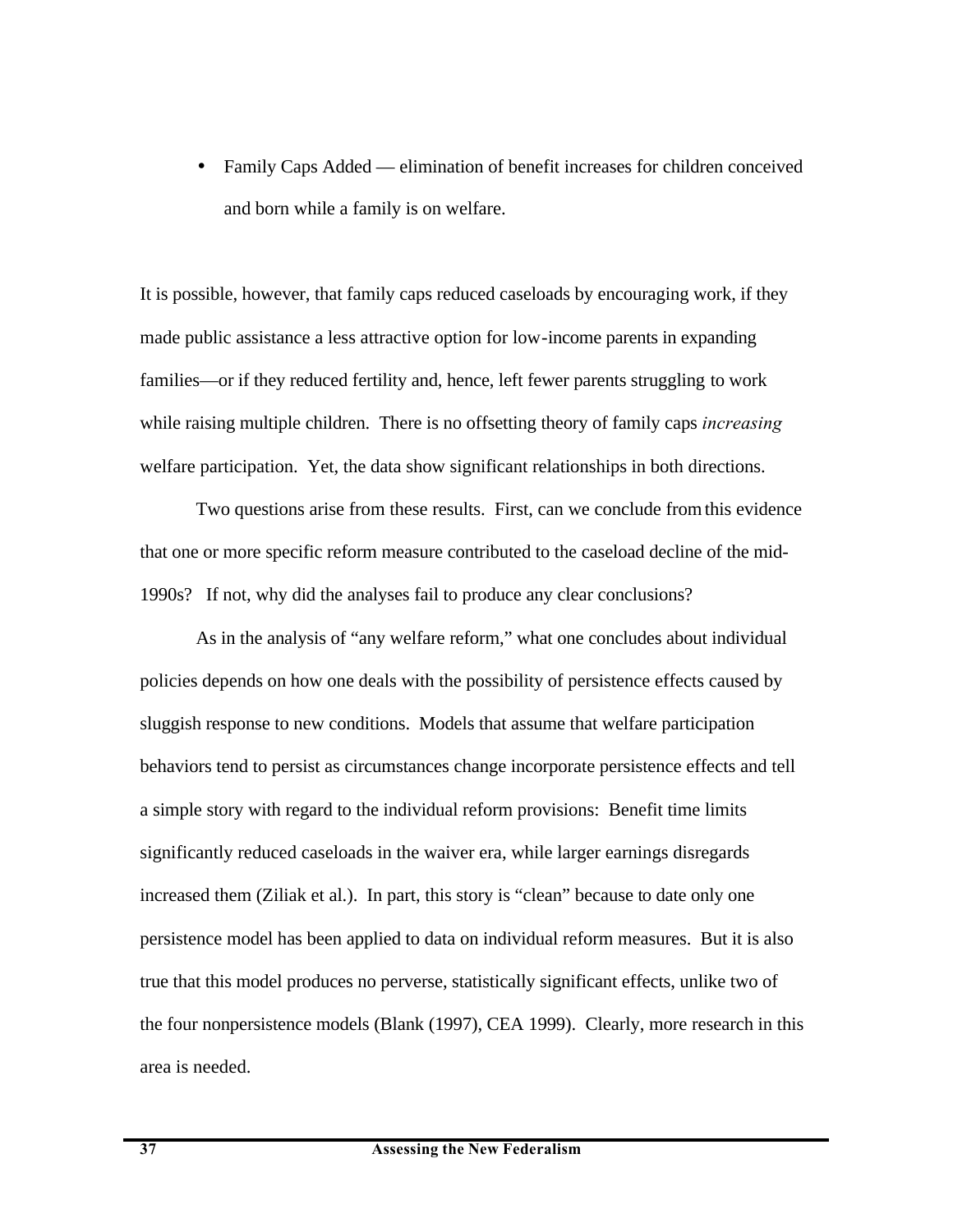If one rejects the hypothesis of persistence, the three nonpersistence models estimated over the waiver period (CEA 1997; Blank 1997; Moffitt) also tell a fairly consistent, sensible story in terms of statistically significant findings. Work requirements, sanctions, time limits, and family caps all reduce caseloads in at least one of these papers, with only the sanction result offset by a counterexample (in Blank 1997). Of course, if these papers exaggerate overall waivers impacts because persistence does exist, it is likely that at least some of the significant effects they find for individual policies are illusory. Extending the same analysis model into the TANF era, CEA 1999 obtains a very different set of significant results—and a set with as many perverse effects (on exemptions and family caps) as expected effects (on sanctions and disregards). Surprisingly, both of these perverse findings indicate caseload *growth* because of a particular policy, even though the CEA 1999 model overall shows a decline.

On net, the analysis of individual reform measures tells us little on which we can depend. The general lack of statistical significance—and the conflicting directions of influence found among significant variables—is not that surprising, given the difficulties of caseload modeling. Other factors impinge here for the first time. First, it is very difficult to disentangle the effects of one policy from another in any assessment of welfare reform, including highly structured social experiments. In almost any welfare reform package, certain policies are closely related both in how they are implemented and how they affect (or are expected to affect) recipient behavior. Because they move in lockstep, separating their influences is—in the extreme case—statistically impossible and in practice very difficult.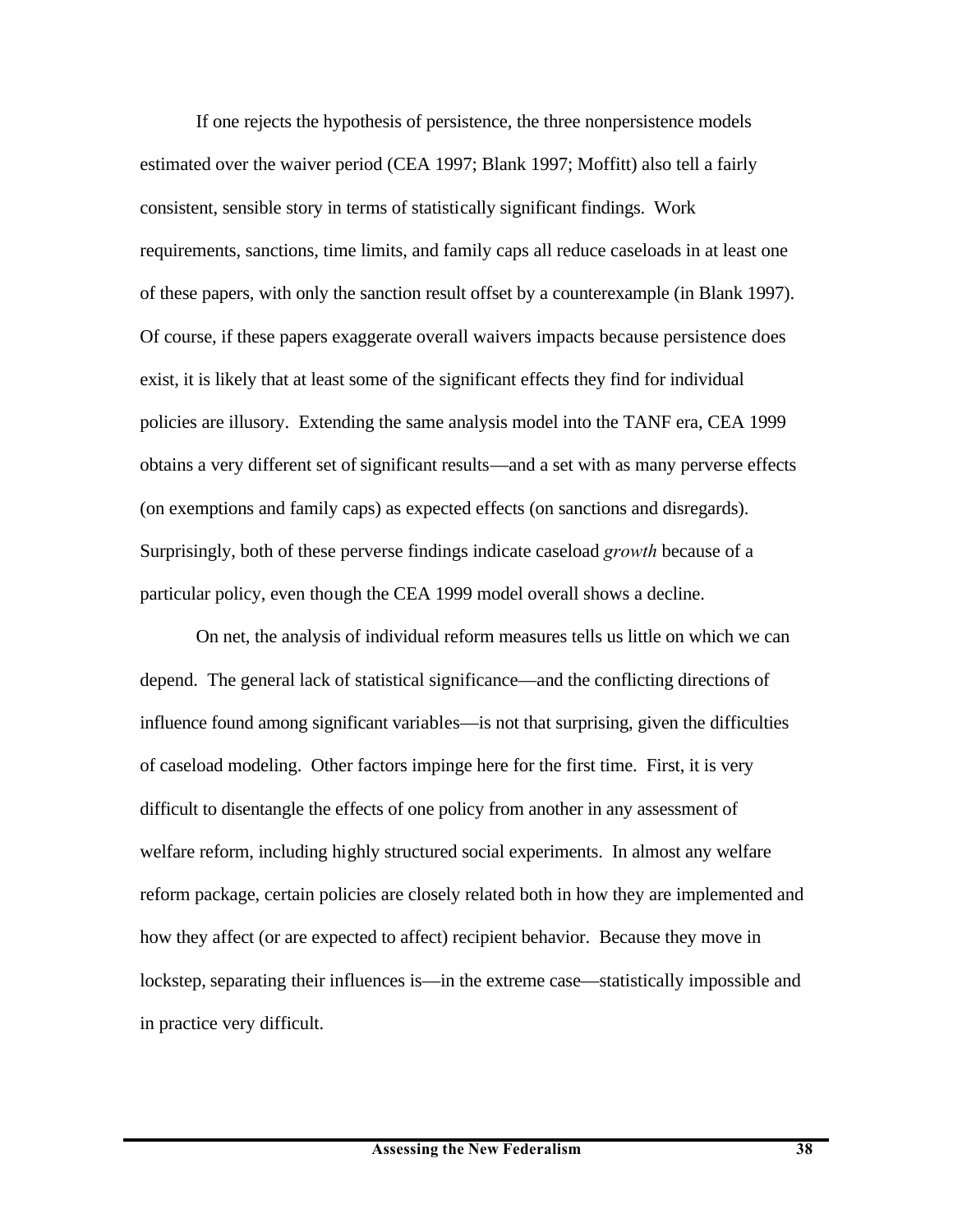Second, it is unclear how some policies should be expected to affect participation. For example, family cap laws may discourage those anticipating large families from applying for welfare but may not have the same effect on families already on welfare. Likewise, increased earnings disregards will undoubtedly keep some people on welfare longer as their earnings begin to rise, but may later lead to caseload decline as recipients gain enough work experience to become self-sufficient even at a higher eligibility threshold. Third, some of the policies tested may not be binding in the time period studied. For example, it is possible that a state with a five-year time limit on benefits may not see large impacts from that provision until recipients approach the limit. Finally, as discussed earlier, none of these models control for all the other factors that may be changing in the state at the same time as policy. As a result, very little can be concluded about the impact of individual policies on caseload decline from this set of studies.<sup>27</sup>

#### **How Much Did the Economy Matter?**

 A good measure of the relationship between caseloads and economic conditions can provide valuable information to policymakers on its own. First, it allows for better predictions on caseload size under different economic conditions, which leads in turn to more accurate fiscal planning. This capability is particularly important in relation to the TANF "rainy day fund" provision (the portion of the federal block grant designated for state use if caseloads and costs rise during a future economic downturn). Second,

 $^{27}$  Individual state waiver evaluations do a better job at this, having the advantage of randomized designs in many cases (e.g., matched sets of families, one subject to a particular policy provision and the other not), though even those studies often combine multiple reforms into a single "package" that makes separate reforms difficult to untangle. See Finegold and Scheuren (2000) for a recent discussion of this point, made previously by a number of other observers, most prominently Robinson Hollister.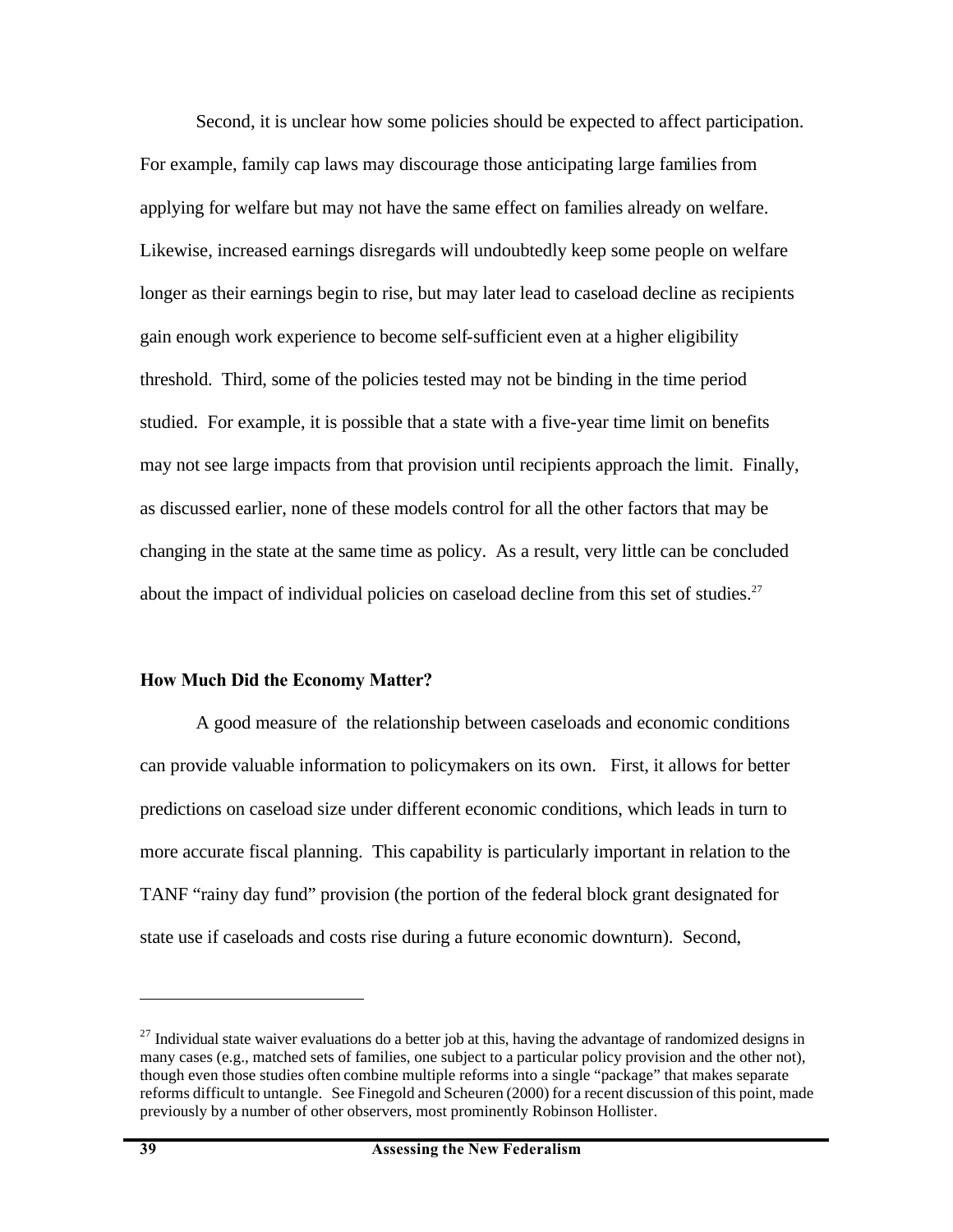understanding how business cycles affect the welfare and "near-welfare" population will enable policymakers to better evaluate future policies to spur employment and economic growth. In particular, understanding which types of economic growth reach the welfare and near-welfare populations would be valuable information for policy and tax reform debates on how to increase the economic well-being of individuals at various levels of the income distribution. More broadly, the relationship between economic health and the size of the welfare population gives an important indication of the degree to which "a rising tide lifts all boats" in a robust economy—and, conversely, how much of the most vulnerable population is stranded as the tide recedes. It is particularly important for policymakers and planners to understand lags between economic changes and their caseload repercussions. Finally, depending on one's optimism regarding the twenty-first century economy, knowing how economic success carries over to lessened dependence gives some idea of how likely the gains in family self-sufficiency seen during the last six years are to continue over the next six.

The results from this set of studies show the economy to be closely tied to caseload size, and a major contributor to recent declines in dependence. Most authors used annual state-level unemployment rates as their measure of economic health, with lower rates signifying a stronger economy. Some explored other measures in addition (e.g., Bartik and Eberts), while two papers did not look at economic effects at all or only over a very short follow-up period. As shown in table 7, all seven papers that explored long-run economic effects found that reductions in the unemployment rate lead to lower welfare caseloads. Findings were consistent as well in indicating that an important component of the effect is lagged one or more years beyond the actual change in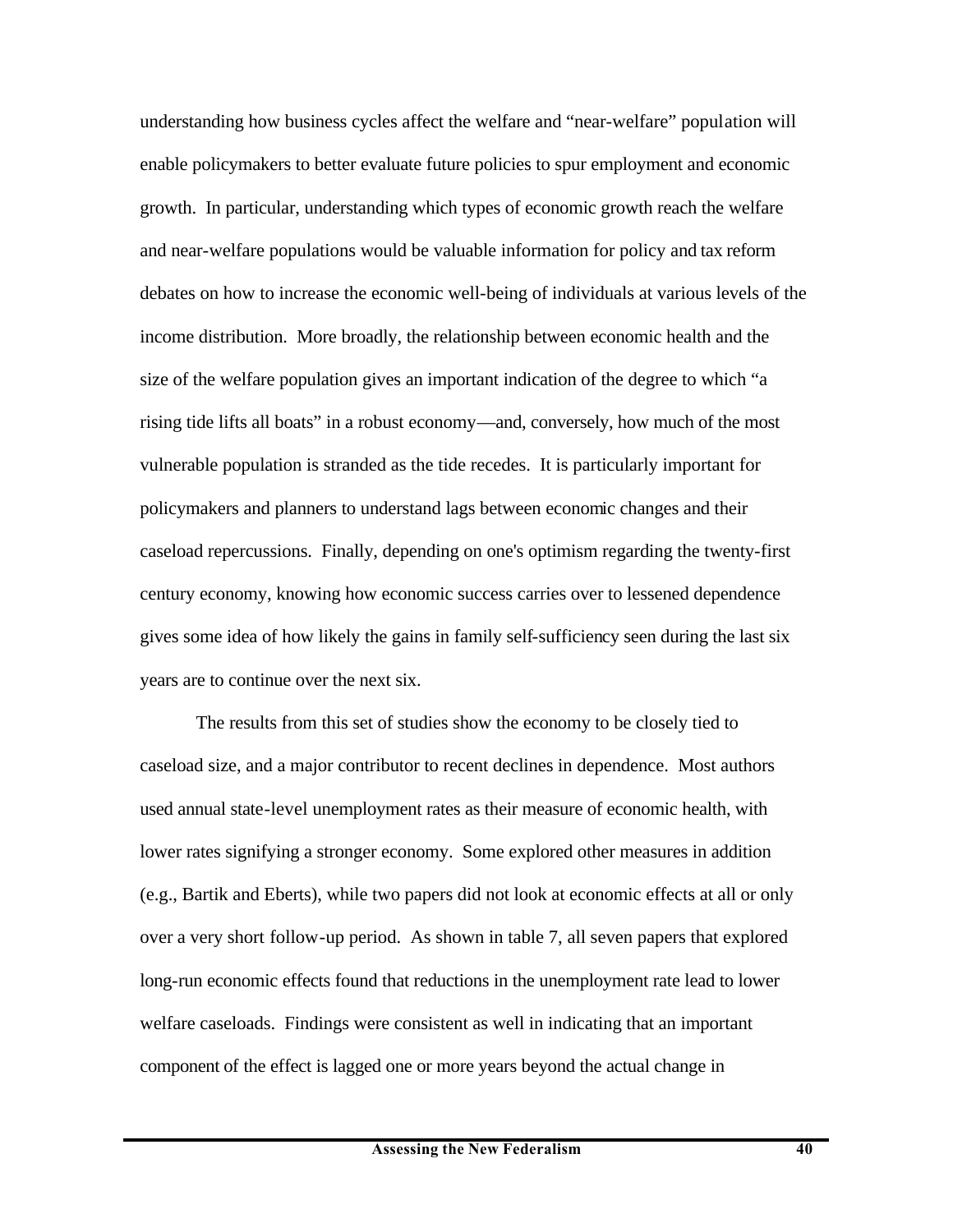### **Table 7**

|                                   |                    | Predicted Percentage Change in Caseload with a Sustained<br>1 Percentage Point Reduction in the Unemployment Rate |                       |                      |                                |  |  |
|-----------------------------------|--------------------|-------------------------------------------------------------------------------------------------------------------|-----------------------|----------------------|--------------------------------|--|--|
| <b>Study</b>                      | <b>Time Period</b> | Current<br>year                                                                                                   | 1 year lag            | 2 year lag           | 3 year cumulative effect<br>** |  |  |
| <b>CEA 97</b>                     | 1976-96            | .77a                                                                                                              | -4.97 <sup>a</sup>    | na                   | $-4.02b$ (2 years)             |  |  |
| <b>Blank 97</b> (AFDC-Basic only) | 1977-95            | $-.7$                                                                                                             | $-1.4^{\rm a}$        | $-1.7a$              | $-3.8b$                        |  |  |
| <b>Figlio &amp; Ziliak 99</b>     | <u>1976-96</u>     | na                                                                                                                | na                    | na                   | $-5.9^{\rm b}$ (4 years)       |  |  |
| Bartik & Eberts 99                | 1984-96            | na                                                                                                                | na                    | na                   | $-6.49^{\mathrm{a}}$ (4 years) |  |  |
| <b>Wallace &amp; Blank 99</b>     | 1980-96            | $-1.5^{\text{a}}$                                                                                                 | $-2.2^{\text{a}}$     | $-2.3^{\circ}$       | $-6.0^{b}$                     |  |  |
|                                   | 1980-98            | na                                                                                                                | na                    | na                   | $-4.0^a$ (2 years)             |  |  |
|                                   | 1977-95            | $-.031$                                                                                                           | $-4.334$ <sup>a</sup> | na                   | $-4.365b$ (2 years)            |  |  |
| <b>IMoffitt 99</b>                | 1977-95 (CPS)      | .512                                                                                                              | $-4.672$ <sup>a</sup> | na                   | $-4.160b$ (2 years)            |  |  |
|                                   | 1981-95            | .745 $^{\rm a}$                                                                                                   | $-4.500a$             | na                   | $-3.755b$ (2 years)            |  |  |
|                                   | 1987-95            | $-0.031$                                                                                                          | $-2.220$ <sup>a</sup> | na                   | $-2.251b$ (2 years)            |  |  |
| <b>CEA 99</b>                     | 1976-98            | .36                                                                                                               | $-1.50a$              | $-4.27$ <sup>a</sup> | $-5.41^{b}$                    |  |  |

## **The Effect of Changes in the Unemployment Rate on AFDC/TANF Caseload Size\***

\* Estimates are from authors' preferred specifications. Ziliak et al. report only very short-term (2 months) economic effects. Schoeni & Blank do not report economic effects.

\*\* Assumes 1% decline in unemployment is sustained over 3 years (or other indicated period); sum of three preceding columns.

- a Statistically significant at at least the 10% level.
- <sup>b</sup> Test of statistical significance not run.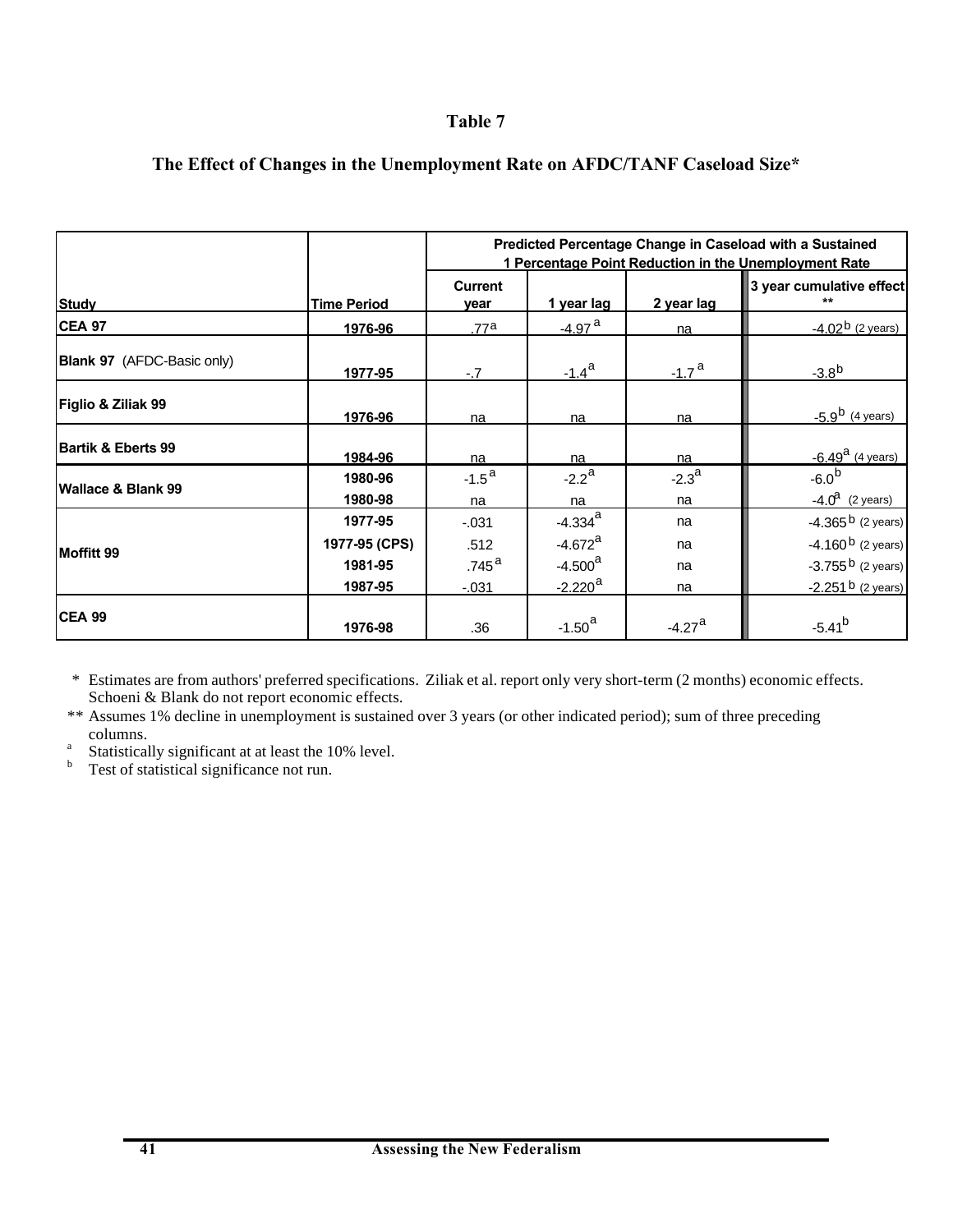economic conditions. Moreover, the magnitude of effect over several years of improved economic conditions differs remarkably little from study to study. In all cases, a sustained 1 percentage point decrease in the unemployment rate produces a 4 to 6 percent decrease in the welfare rolls by the end of the second, third, or fourth year, with longer intervals producing larger effects.<sup>28</sup>

**How Effects Vary over Time.** The different studies tell different stories in one respect, however: the speed of response to an improved economy. The immediate change in caseload in the current year ranges from a statistically significant decrease in welfare recipiency of 1.5 percent to a statistically significant *increase* of 0.8 percent. A year later all analysts show a decrease, both for that year and cumulatively (i.e., summing the first two columns), although magnitudes still vary considerably for both the year-1 effect alone and the cumulative effect of two years of an improved economy. Ultimately, however, there is little disagreement on how strongly a sustained reduction in the unemployment contributes to caseload reductions over several years.

The differences in results that do appear have been attributed to a range of factors. The most extensively examined factor concerns the time frame covered by the analysis. As can be seen in table 7, researchers used somewhat different historical time periods in their models, some starting as early as 1976 and other as late as 1987, and ending variously with 1995, 1996, or 1998 data. While critical for understanding policy effects due to TANF, the end point of the analysis does not seem to make much difference to estimates of the economy's role in determining caseload size. The one fully comparable

<sup>&</sup>lt;sup>28</sup> A temporary reduction in unemployment does not have such a large effect but still ripples through the system for two or more years, according to all three studies that looked separately at each of the first two years following a change (Blank (1997), Wallace and Blank, and CEA 1999).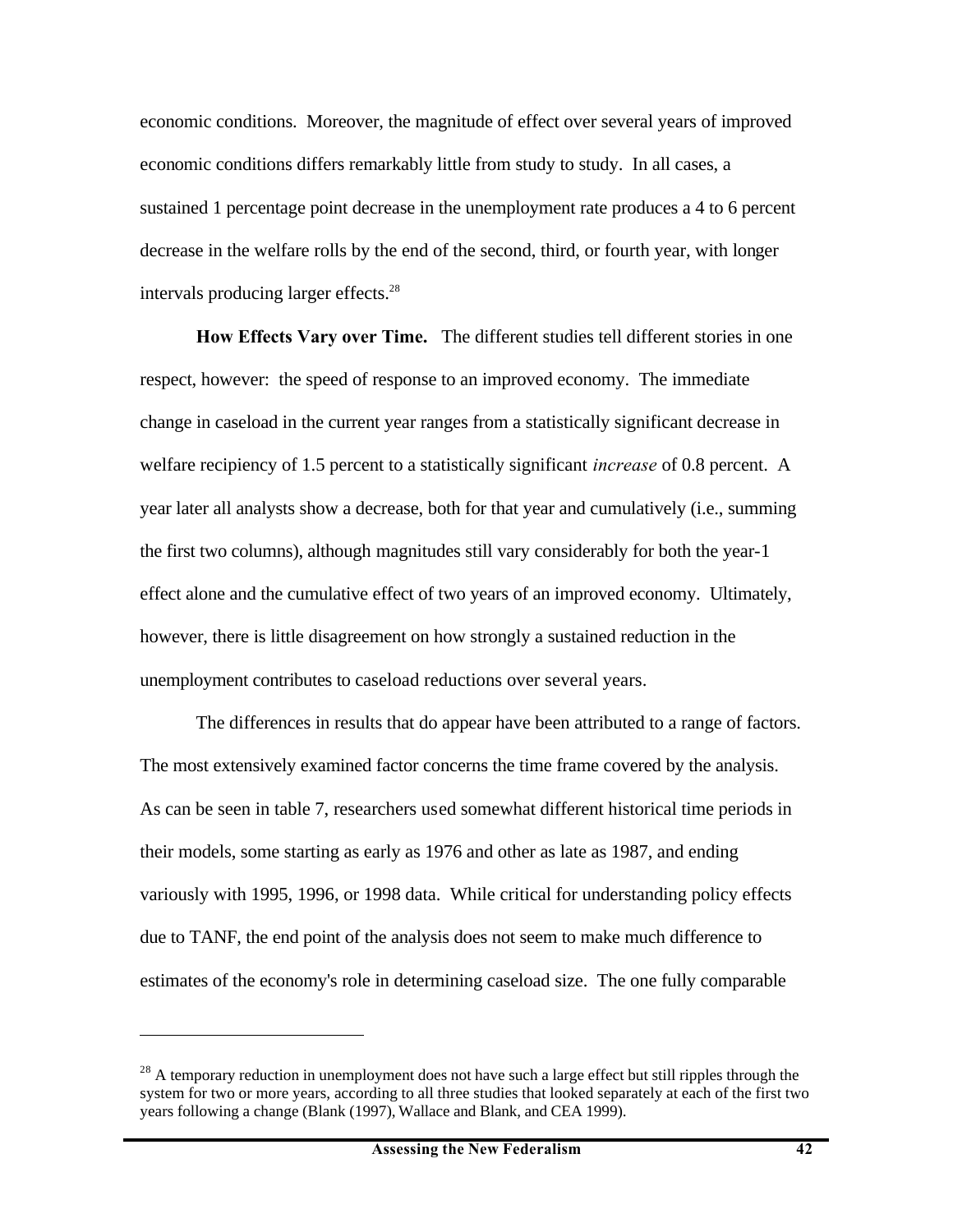finding incorporating post-TANF data for 1997–98—CEA 1999—falls in roughly the middle of the distribution of measures of the long-run impact unemployment on caseload size.<sup>29</sup> In analyses of pre-TANF data, omission or inclusion of 1996 has been shown to make almost no difference to the measured effect of unemployment on caseloads (Figlio and Ziliak, Moffitt). These findings are not surprising: Because steady declines in unemployment and the arrival of waivers went hand in hand in the mid-1990s, most of the measured influence of the economy on caseloads independently of policy reform is determined by data from the prewaiver period.

The relationship of welfare dependence to the state of the economy prior to 1993 was not entirely steady. Two full business cycles—growth, then recession, followed by growth, then recession—occurred between 1976 and 1992. Moffitt describes how the AFDC caseload moved in different ways relative to the economy at different points in this interval. From 1976 to 1979, and again after 1987, falling unemployment was accompanied by falling caseloads, as expected; similarly, caseloads rose at the beginning of the 1980–81 recession. This "normal" story was reversed—or at least nullified—from 1982 to 1987, however, as caseloads *fell* despite a deepening recession in the early 1980s and then rose or held constant over the first few years of the subsequent recovery. Even once the pattern returned to normal beginning in 1998, shifts were evident from earlier cycles; Moffitt points out that the recession of 1990–92 had an exceptionally strong upward effect on caseloads compared to earlier cycles.

1

<sup>&</sup>lt;sup>29</sup> Wallace and Blank study the post-TANF period using monthly data, for which long-run results are not available and might not be comparable to annual findings from other studies. Schoeni and Blank do not report any findings on the influence of the economy.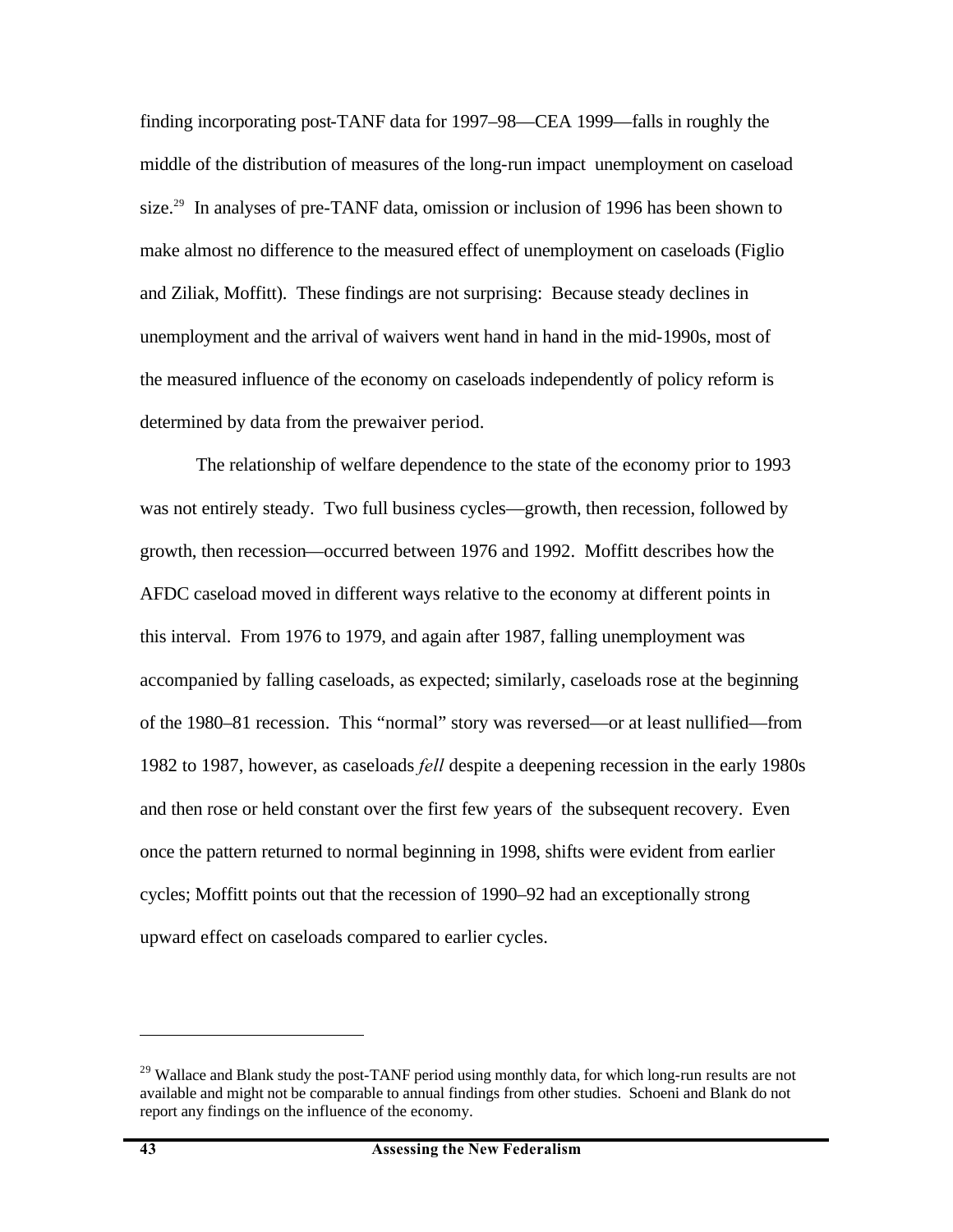How much does the selection of historical time periods matter to the findings? Moffitt shows that it makes some, but not a great deal of, difference which economic cycles enter the calculations. Omitting the unusual counter-cyclical movement of caseloads in the 1980s (and the preceding "normal" interval, 1977–1980) reduces his estimate of the cumulative influence of the economy by about half: rather than a 1 percentage point reduction in unemployment reducing caseloads by 4 percent, it reduces caseloads by around 2 percent. Oddly, though, the other two studies to omit portions of the early years—Bartik and Eberts (starting in 1984) and Wallace and Blank (starting in 1980)—produce the largest reported estimates of cumulative economic effects, 6 percent or more. Shorter-term findings across the three studies are also quite inconsistent: Wallace and Blank show significant current-year declines in the rolls as unemployment falls while Moffitt shows a significant increase (when analyzing 1981–95) or no change (when analyzing 1987–95). In also looking at economic responses by time period, CEA 1999 is at times consistent with Moffitt and times not.

These facts leave some question as to the appropriate time period for studying caseloads from an economic perspective. Moffitt provides two perspectives: that all business cycles should be included to incorporate as much historical information as possible, and that only the most current cycles are relevant, given the large structural changes that have occurred in the labor markets since the late 1970s that render the patterns in older business cycles obsolete. Ironically, this choice carries larger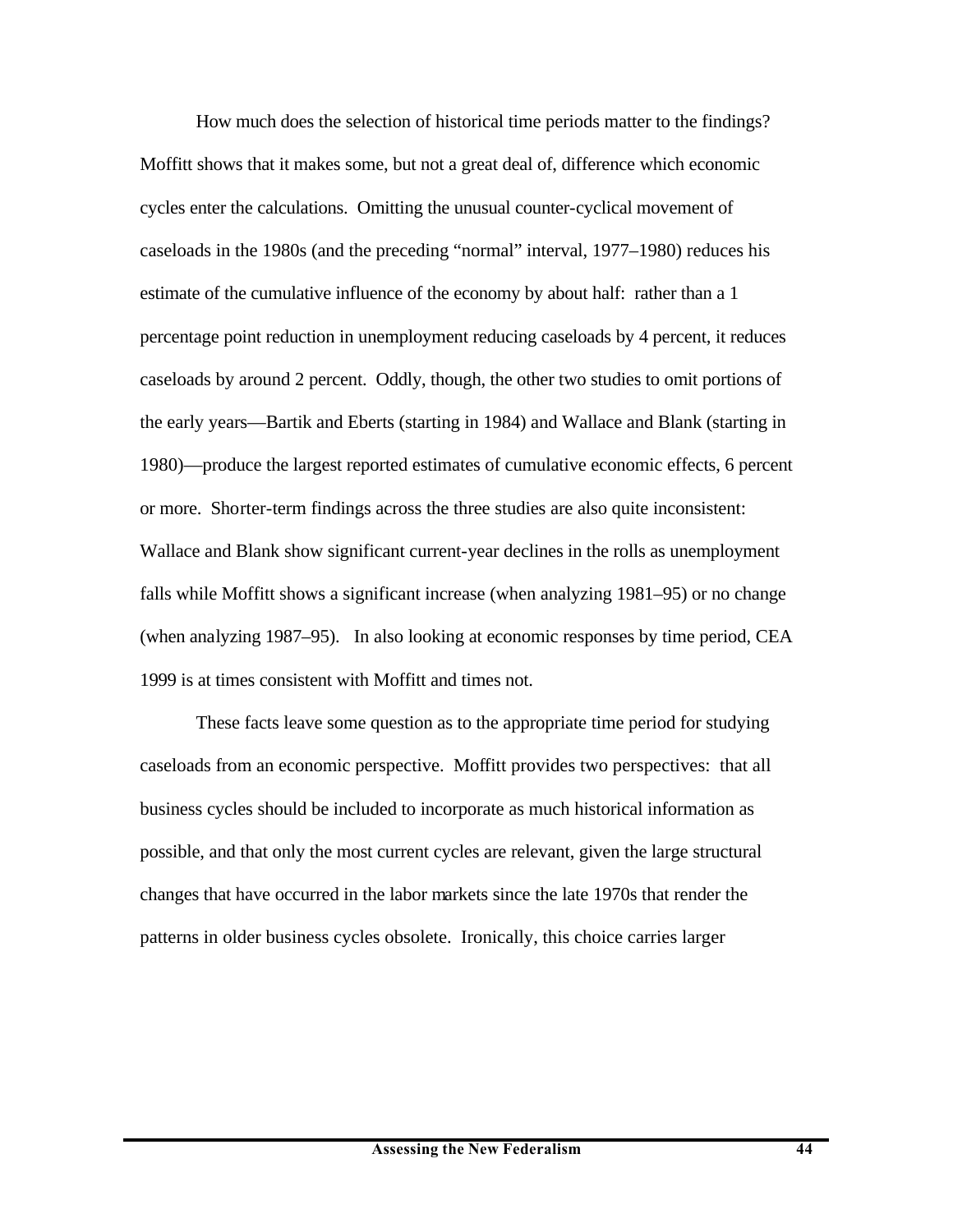implications for measures of the effect of welfare reform than for measures of the effect of the economy.<sup>30</sup>

**Other Sources of Variation.** Other variations in economic results are due to the use of monthly versus annual data and the choice of time trends and lag structures in the models. Ziliak et al. and Figlio and Ziliak argue that aggregation of caseload data into annual measures leads to a loss of important variation found in monthly caseload changes. Almost all authors explore the implications of assuming longer or shorter lags between changes in economic conditions and caseload adjustments. Wallace and Blank find that differences also emerge when researchers choose one form of time trend over another in modeling secular changes in caseload size. Unfortunately, there is little agreement on the appropriate data or method to use in any of these cases. The good news, for now, is that findings on the long-run contribution of the economy to caseload change vary little with the range of options examined. The economy matters—and by a consistent amount—no matter how one looks at it.

As a final point on the influence of the economy, it is notable that all authors used state level unemployment rates as a primary—and usually the only—indicator of how the economy might affect the employment and self-sufficiency of potential welfare recipients. This may not be the most appropriate measure of the effects of the economy at the lower end of the income distribution. Some argue that unemployment rates for those labor sectors where welfare recipients and low-skilled workers are likely to find

 $30$  Recall from an earlier footnote that the negative effect of waivers on caseloads disappeared when Moffitt confined his analysis to 1981 and beyond and reversed itself—i.e., showed waivers to have *increased* caseloads—when analyzing only 1987 and beyond. CEA 1999, on the other hand, finds that waivers reduce caseloads regardless of how uniformly or distinctly past business cycles are handled.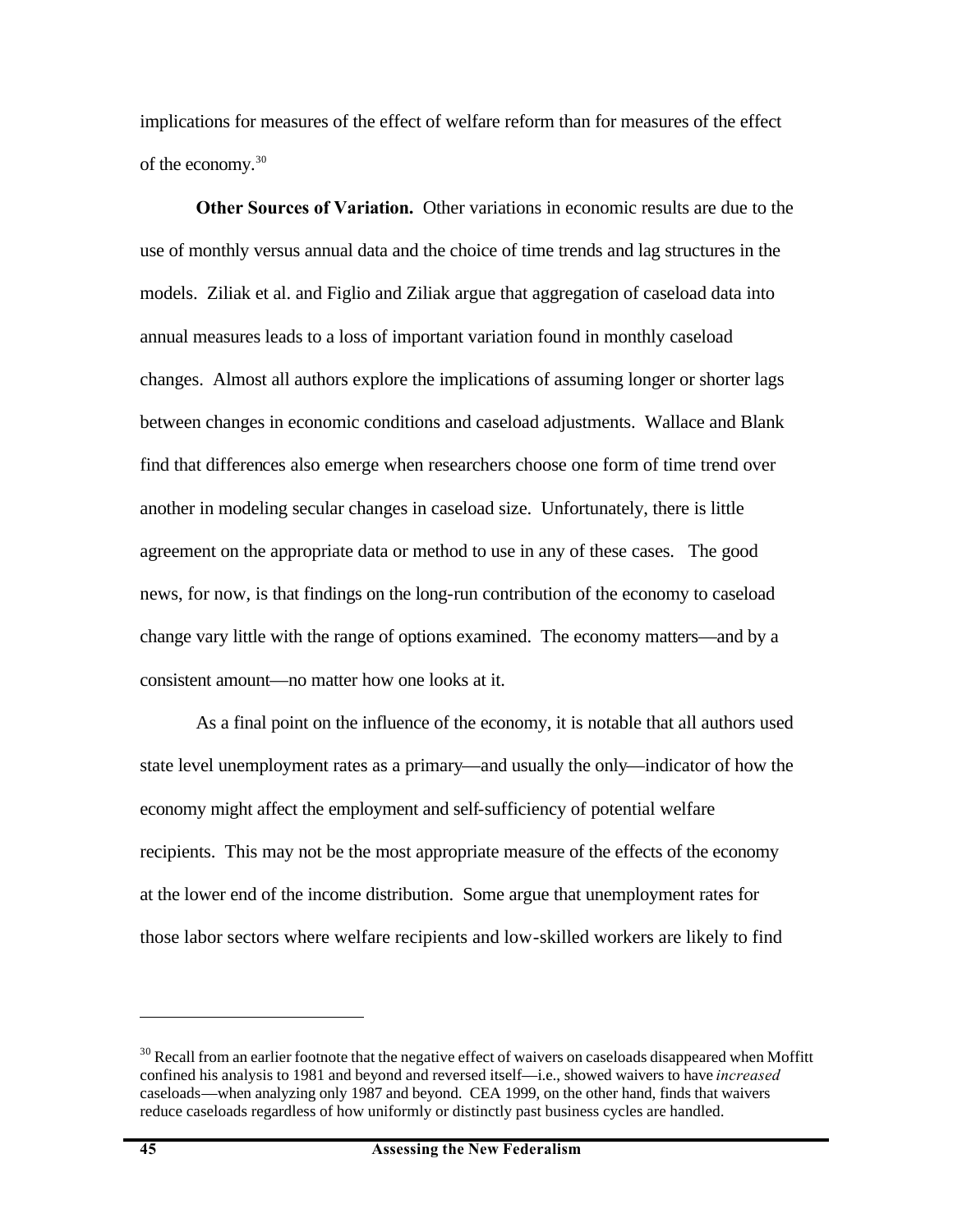jobs should be used instead of the general unemployment rate. In addition, state-level unemployment rates may not represent the situation facing low-skilled workers, who may be clustered in local communities with unemployment rates much different than the state average. Others suggest that alternative economic controls should be incorporated, such as measures for job growth and the skill mix for industries in a given area.

Among the reviewed studies, Bartik and Eberts make the strongest case for alternative measures of labor demand for welfare recipients. They alone explore several economic measures in depth; in addition to state unemployment rate, these include employment growth, share of jobs likely available to welfare recipients based on industry mix, share of jobs requiring no more than a high school education, and the overall wage level in the economy relative to the mix of jobs. $31$  All these variables are found to significantly influence caseloads, though not always in the expected direction (e.g., a shift in industrial mix toward industries that tend to employ welfare recipients is estimated to increase welfare rolls, perhaps because of heightened job instability). Collectively, they add to our ability to explain the surprisingly limited response of caseloads to a growing economy in the late 1980s—when the demand for less-skilled workers was declining in relative terms—but not the drop in caseloads in the 1990s.

Bartik and Eberts also find that growth in total employment may be as important in reducing caseloads as reductions in the unemployment rate *per se.* While the two normally go hand in hand, they need not in all cases. For example, unemployment might fall due to unusually high out-migration or labor force exit (e.g., retirement) without any

1

 $31$  Ziliak et al. (1997) used employment per capita as an alternative economic indicator but limited the influence of economic factors to just 12 months. Subsequent papers finding large lagged effects of the economy over several years limit the relevance of those results, however.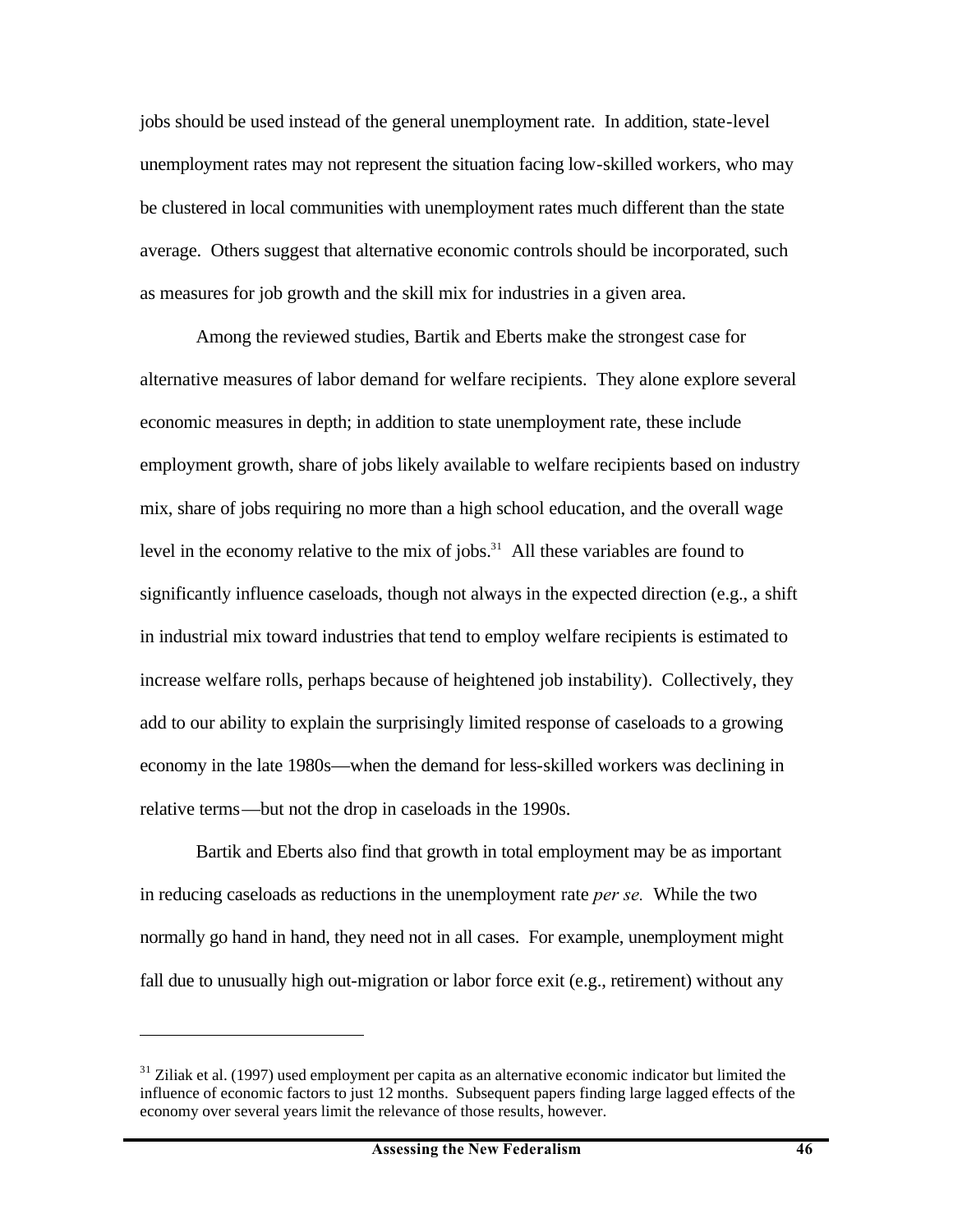net increase in the total number of jobs (or even a decline). Should this occur, Bartik and Eberts warn that welfare rolls are likely to respond quite differently—and, in this case, far less favorably—than has been true in the past.

**Interactions between the Economy and Policy.** Policy reforms may also exert a different influence under different economic conditions. All the findings on the role of waiver and TANF policies reviewed so far treat the two influences as separate; the adoption of new policies is assumed to have a uniform effect on the caseload under any economic conditions. If, instead, reforms push caseloads down more in a strong economy, the economic and policy trends of the 1990s fed off each other and—more ominously—the reductions achieved in welfare recipiency may retreat more quickly in a future recession than otherwise expected. Not only would a weakening economy push up caseloads in its own right, some of the contribution of the waiver and TANF reforms to caseload reduction that we are seeing now would evaporate. Alternatively, reforms might be more effective in a weak economy by, say, slowing the influx of economically marginal families onto the rolls. If the interaction works in that direction, the contribution of welfare reform to caseload reduction may be even larger in the next recession than it has been to date.

Clearly, this is an important and complex question. Research on this topic is still fairly limited—it is confined to the waiver era, for example, and has not yet looked at how TANF interacts with the economy. Given all the other challenges in modeling caseload change, second-level interaction effects between the economy and policy may be particularly difficult to sort out. Four of the reviewed studies (plus one other not reviewed) have explored the possibility that the effects of welfare reform on dependency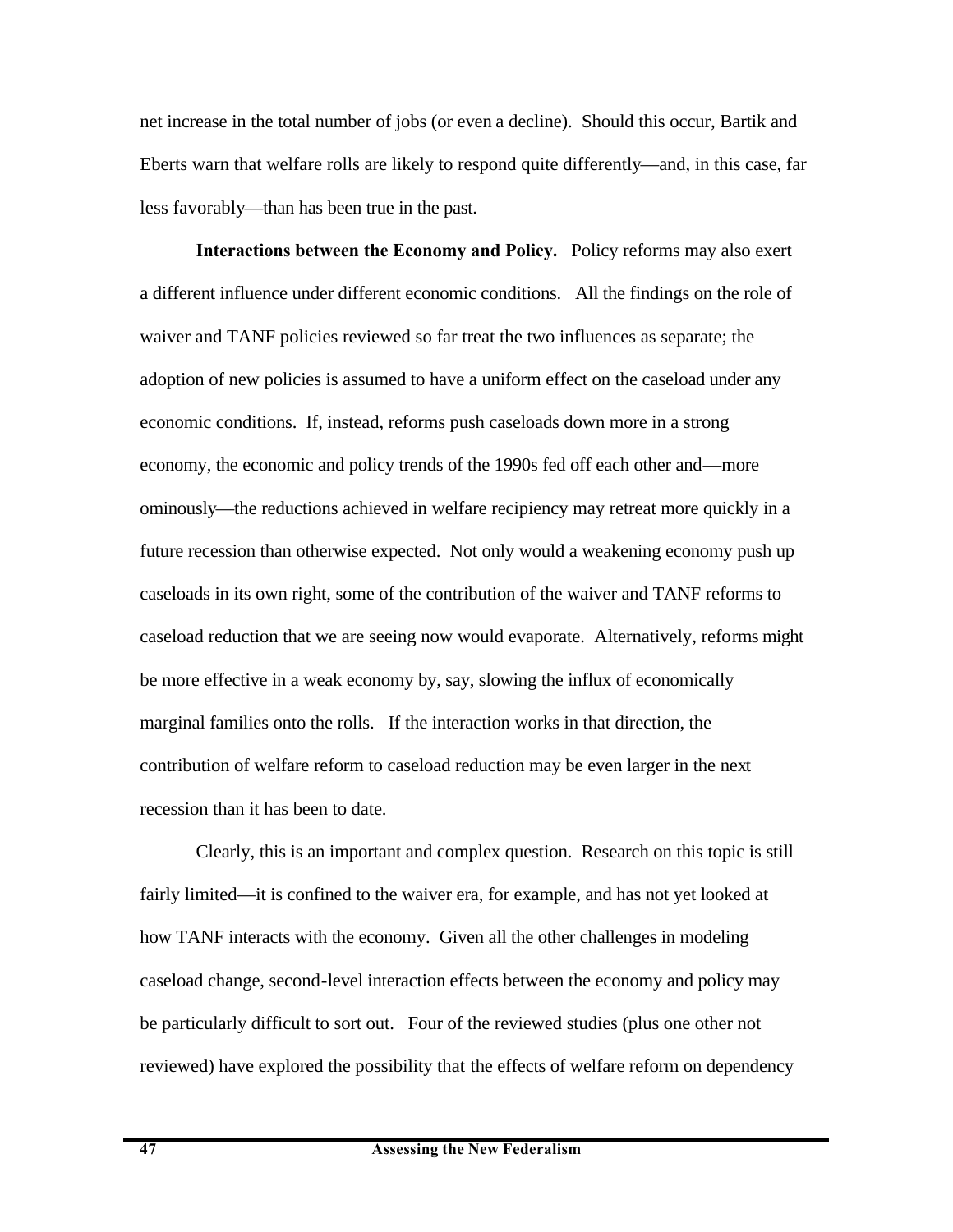vary with the economy. Of the five, only one—Figlio and Ziliak—finds waivers to have had different effects in the times and places where economic conditions were more favorable.<sup>32</sup> As the only researchers to consider this question using national data and allowing for sluggish caseload adjustment, Figlio and Ziliak conclude that the mid-1990s waiver reforms did more to reduce caseloads in strong economies.

By contrast, CEA 1997 and one additional study not reviewed here (Levine and Whitmore, 1998) find no relationship between the economy and the size of waiver effects.<sup>33</sup> Nor do Bartik and Eberts, using a model similar to that of Figlio and Ziliak but data for just one state (Michigan). The inclusion or omission of sluggish caseload adjustment may again be a telling factor in this regard. No study to date has suggested that reforms work better in a weak economy, making it unlikely that recent policy changes will mitigate caseload growth in the next recession. Just the opposite is more likely, if models incorporating sluggish caseload adjustment are the most trustworthy. Clearly, more research in this area is needed, especially an examination of policy and economic interactions under TANF beginning in 1977.

#### **What Do We Know about the Relative Importance of Policy versus the Economy?**

Based on the results presented thus far, is it possible to draw strong conclusions about the comparative contributions of welfare policy and the economy to recent caseload

 $32$  In their preferred model, Figlio and Ziliak find that the approval of a waiver reform had essentially no effect on caseload when unemployment was very low (around 2 percent) but *increased* the caseload by 6 percent when unemployment was high (around 8 percent). In another model, waivers reduced caseloads by 6 percent when unemployment was low but increased caseloads by 3 percent when unemployment was high.

<sup>&</sup>lt;sup>33</sup> The CEA result appears in footnote 20, page 17, CEA 1997.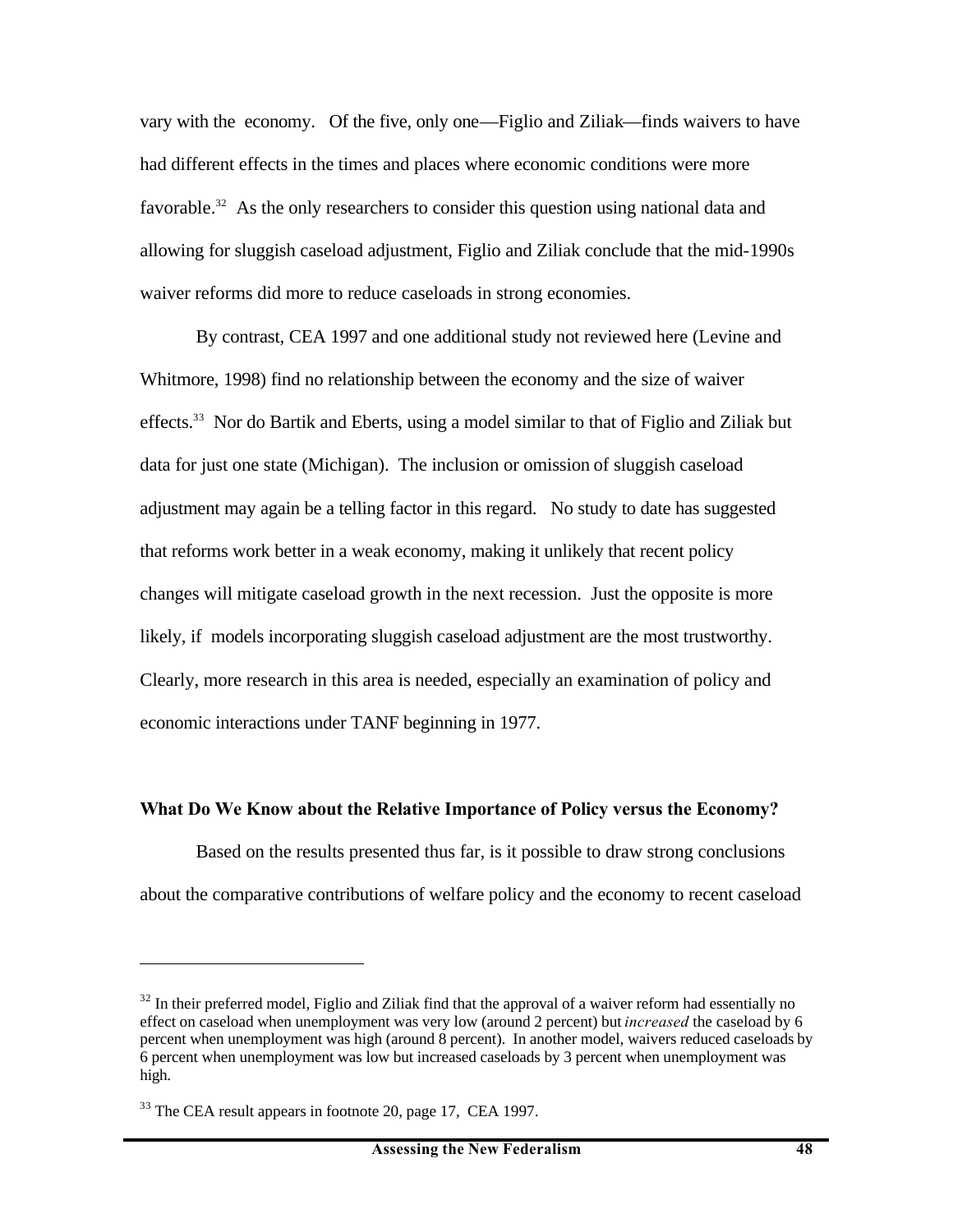declines? Policymakers yearn for this type of information, and quotes about the relative influence of the two factors—in the mode of "who should get credit?"—have made it into the popular press. Yet, as we have seen, the story is not so simple and continues to be unclear in major respects.

Still, some things can be said with confidence. We can be certain that the strong economy played a role in the caseload declines of the mid- to late 1990s. We also know that its influence was substantial over a sustained period of economic growth, though some of that influence occurred with a lag. The strengthening economy may also have made it easier to achieve caseload reductions through policy reform, though this is much less certain. It is also clear that, in a strictly descriptive sense, states that adopted waiver reform policies in the mid-1990s had larger caseload declines than states that did not and that implementation of the TANF reforms in 1997 and 1998 was accompanied by still further declines. Causality in this relationship is questionable, however, and some researchers find that even the correspondence in timing goes away once adjustment is made for changing economic conditions and the potential for sluggish caseload response.

Even if causality and sluggish adjustments were not issues, the results summarized thus far do not tell us which of the two influences—reform policies or economic growth—did the most to lower dependency in the 1990s. The answer to this question depends on more than just the responsiveness of the caseload to specific reform measures or to changes in the unemployment rate. To understand how we got from historically high to stunningly lower caseload levels in just five years, we must also consider *how many* states adopted reforms between 1993 and 1998 and *how much* the economy improved during that interval.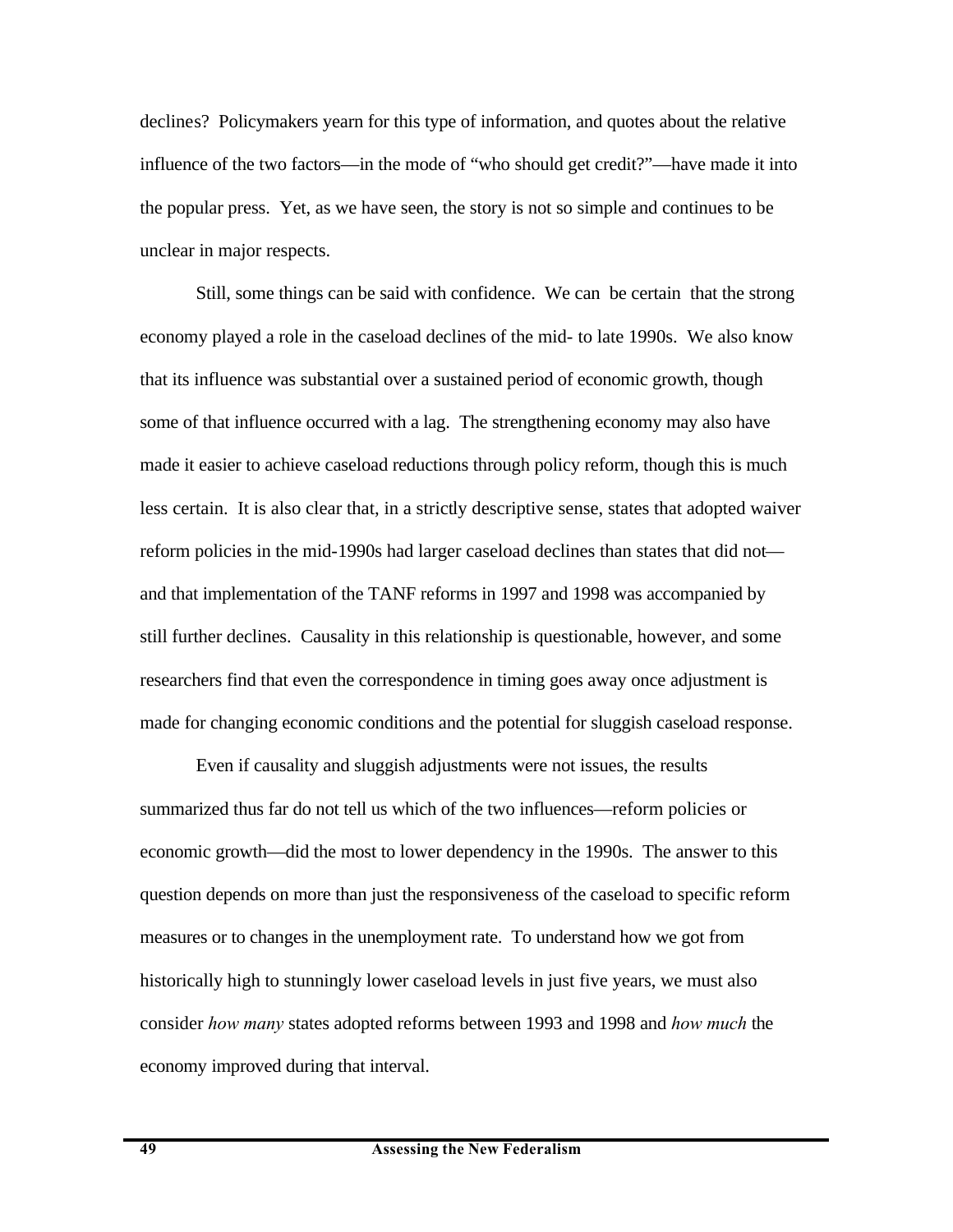The question of "reform versus the economy" holds great interest to policymakers for several reasons. First, understanding the relative importance of reforms and the economy may provide some information on whether families are coming out ahead in the transition off welfare—a more likely result if a strong economy is leading to their independence than if policies such as stronger work sanctions and benefit time limits made the largest contributions. In addition, caseload declines attributed to welfare reform have a greater chance of permanency than those driven by the economy—assuming that their effects hold up in a weakening economy, an as-yet-untested proposition. The architects of welfare reform sought to permanently change the culture of welfare, moving from an income support philosophy to a strong work orientation, reducing *lifelong* reliance of public assistance. For that to have been accomplished, progress to date must hold up in less robust economic times—that is, it must be driven by policy changes more than economic growth..

This crucial difference—the prospect of transient versus permanent change—has major implications for disadvantaged families, state and federal budgets, and for the nation's anti-poverty policy in general. If it is primarily the economy that moves families out of dependence and into work—and makes certain reform measures effective—future anti-poverty efforts should focus on macroeconomic growth and targeted jobs programs such as local enterprise development. Alternatively, if welfare program rules are the decisive factor, a continuation or even an extension of recent reforms may make the most sense as the way to insure continued reductions in dependency.

The distinction between policy and the economy also has implications in fiscal matters, affecting the allocation of funds between current and future budgets. For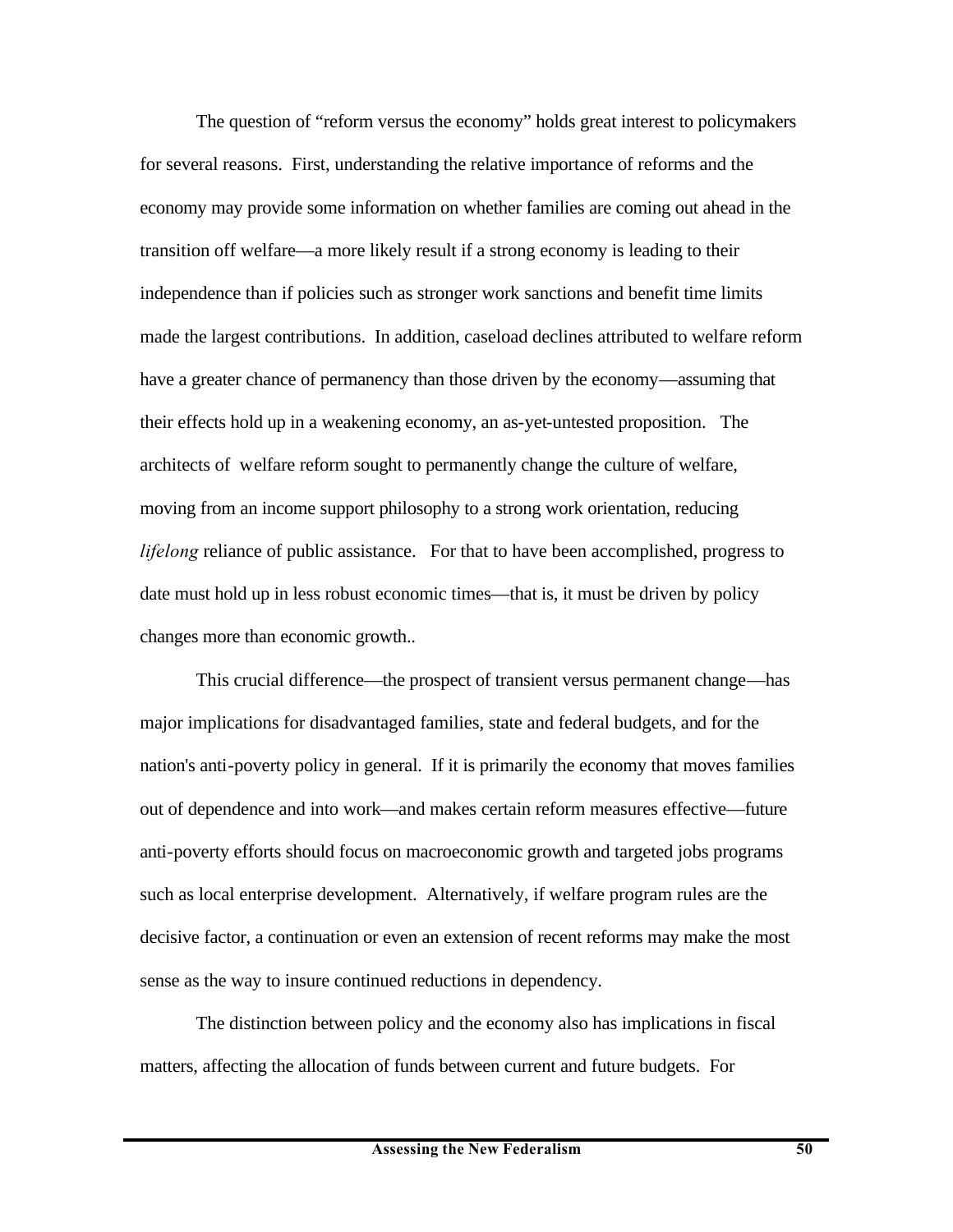example, a permanent drop in caseloads due to welfare reform implies a freeing-up of resources for other uses for many years. In contrast, any fiscal freedom gained because welfare rolls shrank in response to the economy could be temporary. Such a "windfall" should not automatically be made available to other short-term uses in either state or federal budgets. As with the federal "rainy day" funds provided under the TANF block grants, a more prudent course would be to save at least some of this "surplus" to fund caseload *increases* in the future—in other words, in the next recession. However, we would not expect to see this sort of budget reversal, or a need to save current windfalls for future use, if policy reforms caused most of the recent caseload decline. Were this known to be the case, policymakers could safely invest surplus finds in other uses (or in tax cuts).

Several of the studies reviewed address these issues by calculating the percentage of caseload decline between 1993 and 1996 (or 1998) attributable to the economy, to policy, and to other factors. While there is no assurance that future changes will mimic the patterns of the past—particularly with regard to policy changes that, unlike economic measures, have only recently begun to be tested and to be tested in just one direction (toward *greater* emphasis on work)—the findings of the last decade form the best basis for extrapolating the future. Figure 1 shows how the two factors compare for the studies that considered their relative contributions during the 1990s.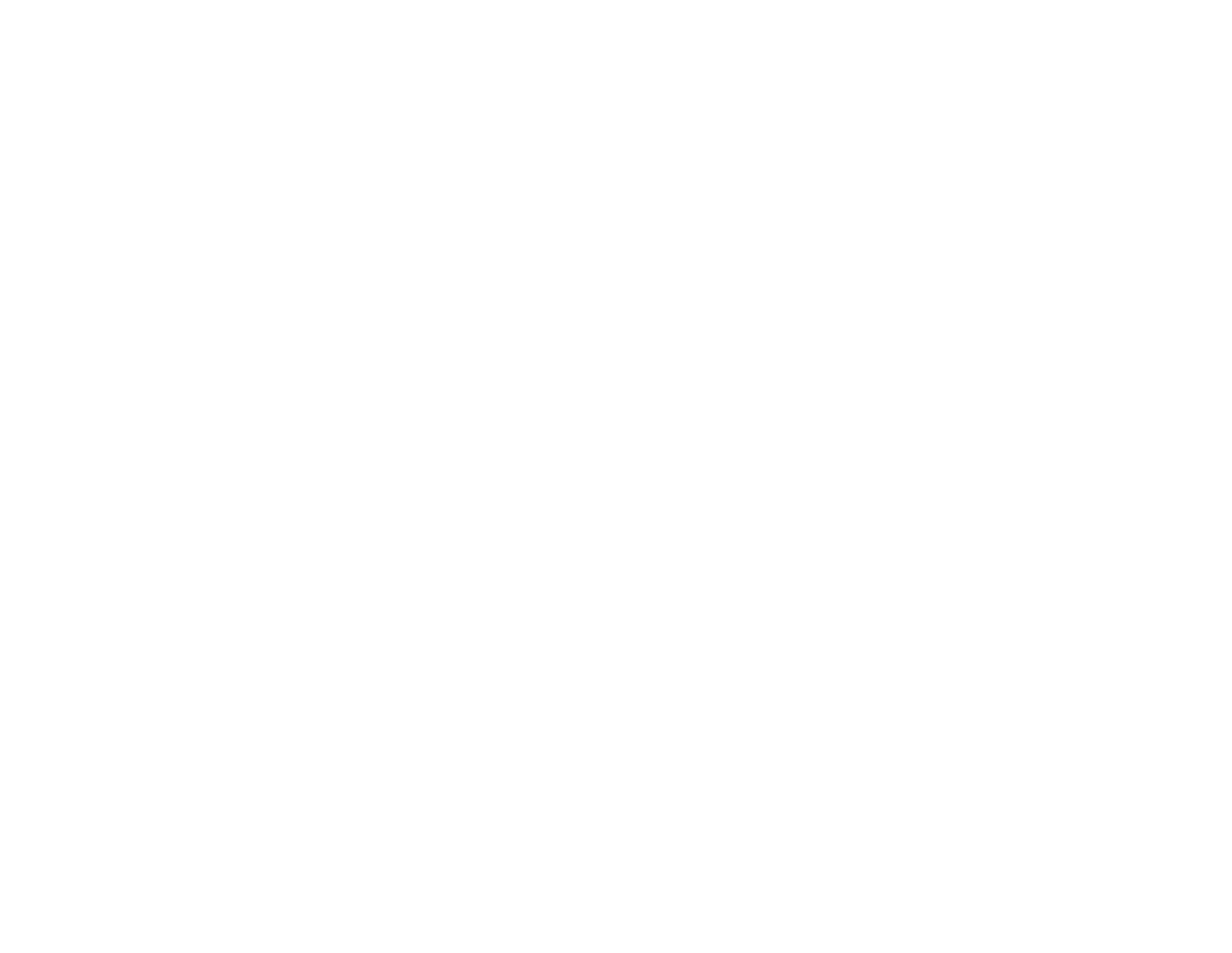

**FIGURE 1 Relative Importance of Welfare Reforms, the Economy, and Other Factors in Explaining AFDC/TANF Caseload Declines from 1993 to 1998**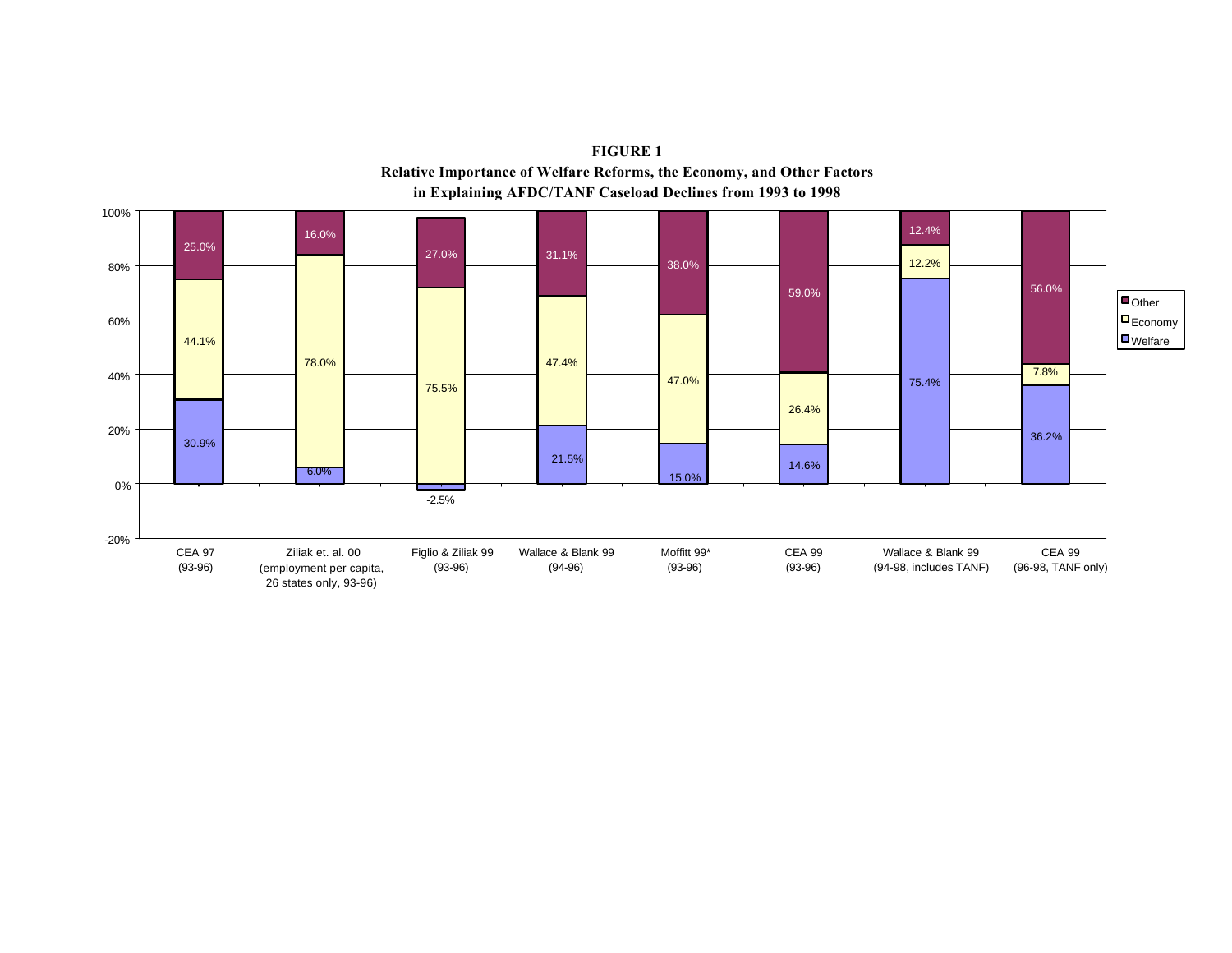The reference point here is the breakdown of caseload decline into its economic and policy components provided by the first CEA study. CEA 1997 reports that from 1993 to 1996 the economy accounted for around 40 percent of all caseload reduction and welfare reform for another 30 percent, leaving the rest unexplained and, presumably, due to other causes. This relatively balanced decomposition shifts sharply, however, when allowance is made for the possibility of sluggish caseload adjustment to new external conditions. Using persistence models, Ziliak et al. and Figlio and Ziliak traced threequarters of the caseload decline between 1993 and 1996 to the growing economy, finding that policy played a negligible role. This contrast dovetails with results obtained by Klerman and Haider (2000) for California based on their model of persistence as a natural property of an ever-changing caseload (see above).<sup>34</sup>

Both approaches likely underestimate the influence of each of the factors particularly that of the economy—by apportioning a component of each state's yearly caseload change to broad national shifts and a preexisting state-specific trend factor.<sup>35</sup> Such elements subsume some of the caseload movement actually caused by economic and (to a lesser extent) policy changes without subsequently "reinserting" that influence in calculating the contribution of specific factors as reported in Figure  $1<sup>36</sup>$ 

<sup>&</sup>lt;sup>34</sup> Specifically, Klerman and Haider find that county unemployment rate explains 21 percent of California's caseload decline between 1994 to 1998 when persistence is left out of the model and 62 percent when modeled properly.

<sup>&</sup>lt;sup>35</sup> The author is indebted to Robert Schoeni for making this point (personal correspondence via e-mail, October 23, 2000). Since economic measures such as the unemployment rate tend to move more continuously with time, their influence is more likely to be usurped by other time-trend and shift terms than is the influence of more discrete, one-time changes in policy.

<sup>&</sup>lt;sup>36</sup> To be fair to the authors, there is no way to separate out the role of the economy or policy once it is encapsulated in the broader trend components, since it is only the portion of that influence that does *not* move distinctly from other underlying factors that gets "swallowed up" in the national and state trends to begin with. One cannot simply omit the collective trend components from the model without creating even larger problems as unmeasured nonpolicy, noneconomic factors with a trend component interfere with reliable measurement of all relationships in the date. These two problems are known as "multi-colinearity"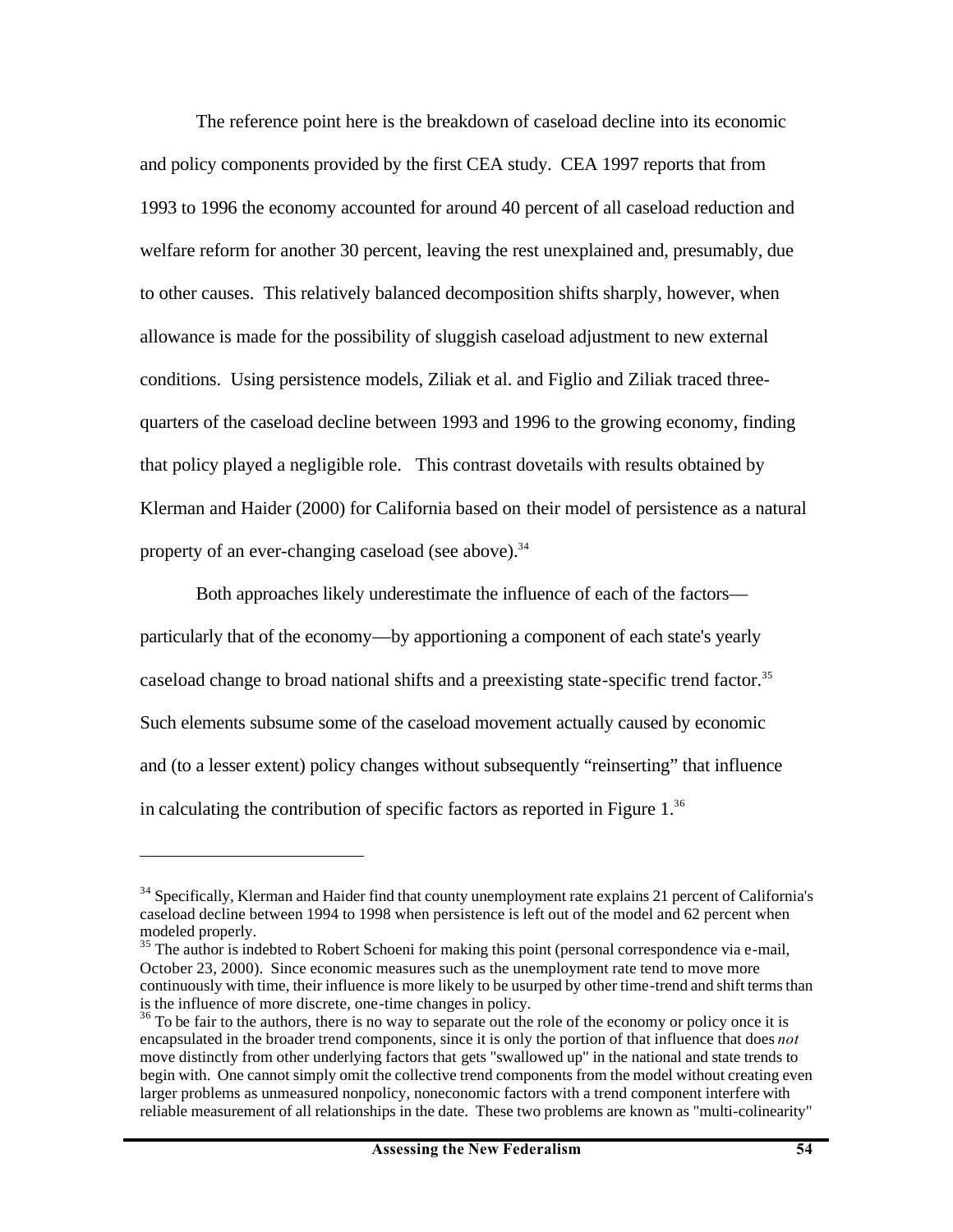The other three papers that decomposed caseload decline over this interval $37$  tend to agree with the CEA 1997 conclusions that put policy and the economy in a more equal balance—a not surprising result since, like CEA 1997, these other papers did not include "persistence effects" in their models. Two of these papers—Wallace and Blank, and Moffitt—attribute somewhat less than half of the decline in caseloads to falling unemployment, and 15 to 20 percent to the waiver reforms. CEA 1999 credits the economy with just a quarter of the decline during the waiver period, apportions another 15 percent to welfare reform, and leaves a whopping 60 percent unexplained.<sup>38</sup> The other five studies of the waiver era left 15 to 30 percent of the decline unexplained, an issue to which we shall return shortly.

Two papers move beyond the waiver era and seek explanations for the declines in caseloads that took place during the first two TANF years. These authors examine the trend in caseloads from 1994–98 (Wallace and Blank) and from 1996–98 (CEA 1999). The two papers differ strikingly in their conclusions. Wallace and Blank attribute far more of the drop in the rolls between 1994 and 1998 to policy reforms than any other analysis, fully 75 percent. CEA 1999, on the other hand, estimates policy to have made an important but more modest contribution in that time, explaining 36 percent of the

and "omitted variable bias," respectively, in the econometric literature and are present to some degree in almost any analysis of complex relationships.

 $37$  Neither Blank (1997) nor Bartik and Eberts provides a decompositional analysis in their examination of the waiver years. Nor do Schoeni and Blank when looking at the TANF era.

<sup>&</sup>lt;sup>38</sup> The inability of CEA 1999 to attribute a major share of caseload decline to policy would seem to conflict with the large percentage by which waiver reforms reduced caseloads in that study (see table 3). Recall from table 4 that CEA 1999 began measuring effects at waiver *implementation* rather than at waiver approval as in all the other studies included in figure 1. Because implementation lagged approval, the large implementation effect estimated by CEA 1999 had less time to contribute to caseload decline between 1993 and 1996 than the smaller application effects estimated by other authors.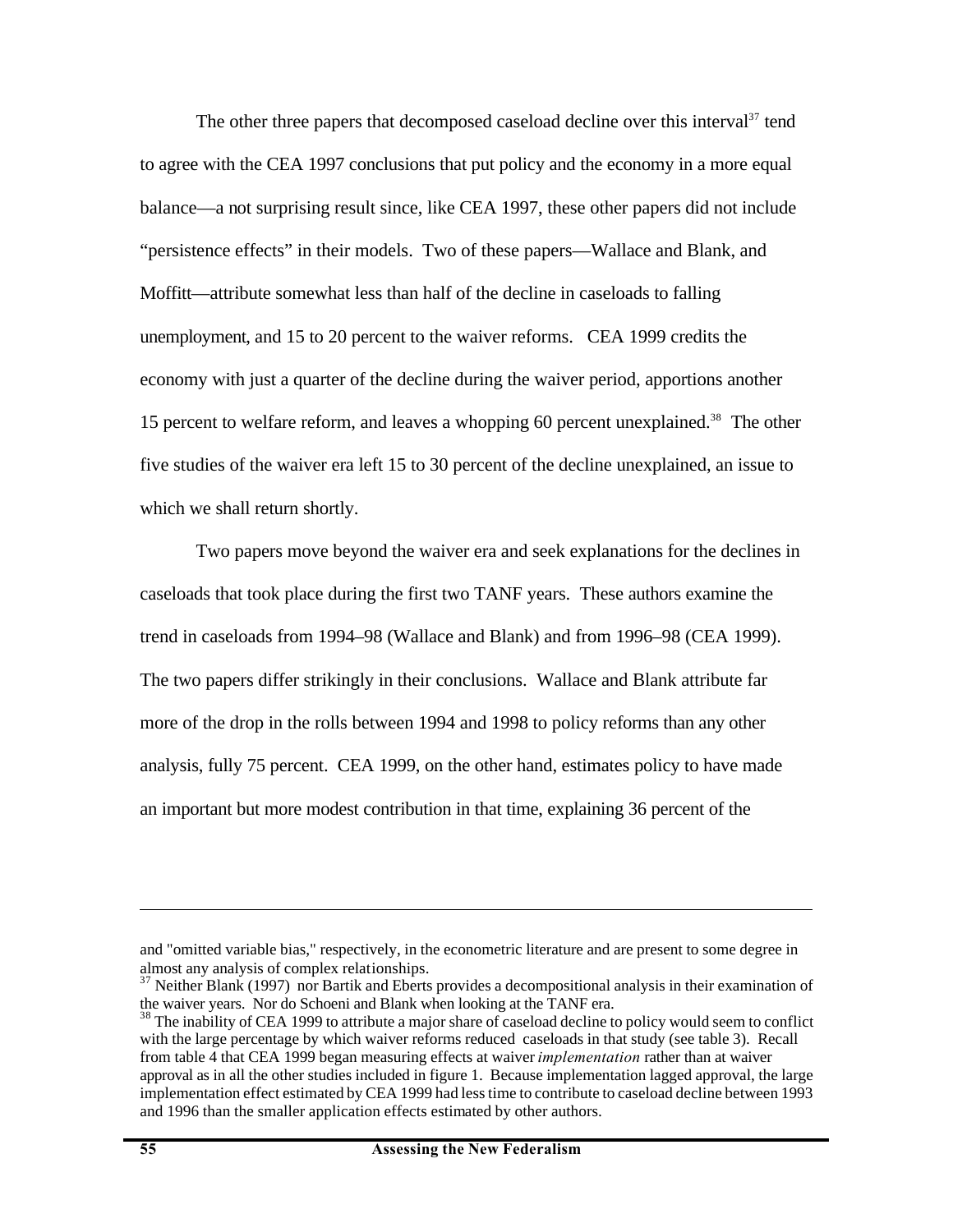decline, and—like the same study's conclusions regarding the waiver period—leaves the majority of decline unexplained.

Despite these differences, both post-TANF studies attribute much more of the drop in dependence to policies than to the economy. Whereas the waiver-era analyses placed the economy above policy by a ratio of at least 1.8 to 1, these analyses showed policy outstripping the economy in explaining caseload decline by the late 1990s, by a ratio of at least 4 to 1. Wallace and Blank's 6-to-1 policy:economy ratio is particularly surprising since the period to be accounted for, 1994–98, overlaps the waiver interval in which they found policy to have barely half as much influence as the economy. The authors warn sharply that their approach exaggerates the role of policy in the TANF era by attributing *all* otherwise unexplained changes in caseloads after 1996 to TANF, a feature of the analysis that also accounts for the unusually low percentage of the 1994–98 decline left unexplained. The CEA 1999 results, which do not impose this assumption, provide a more reasonable indication of the apparently growing influence of policy following national reform—from explaining 15 percent of the waiver-era decline (1993– 96) to explaining 36 percent of the early TANF results (1996–98). But even here, there is reason to be skeptical of the apparent influence of policy factors, given that in three separate studies the addition of persistence effects removes all measured influences of policy during the waiver era. So although it seems likely that the application of persistence models to the early TANF years would show policy to have had a greater influence than under waivers (i.e., to have some rather than no influence), this is not assured. While it will take more research to resolve this question, the odds are that—if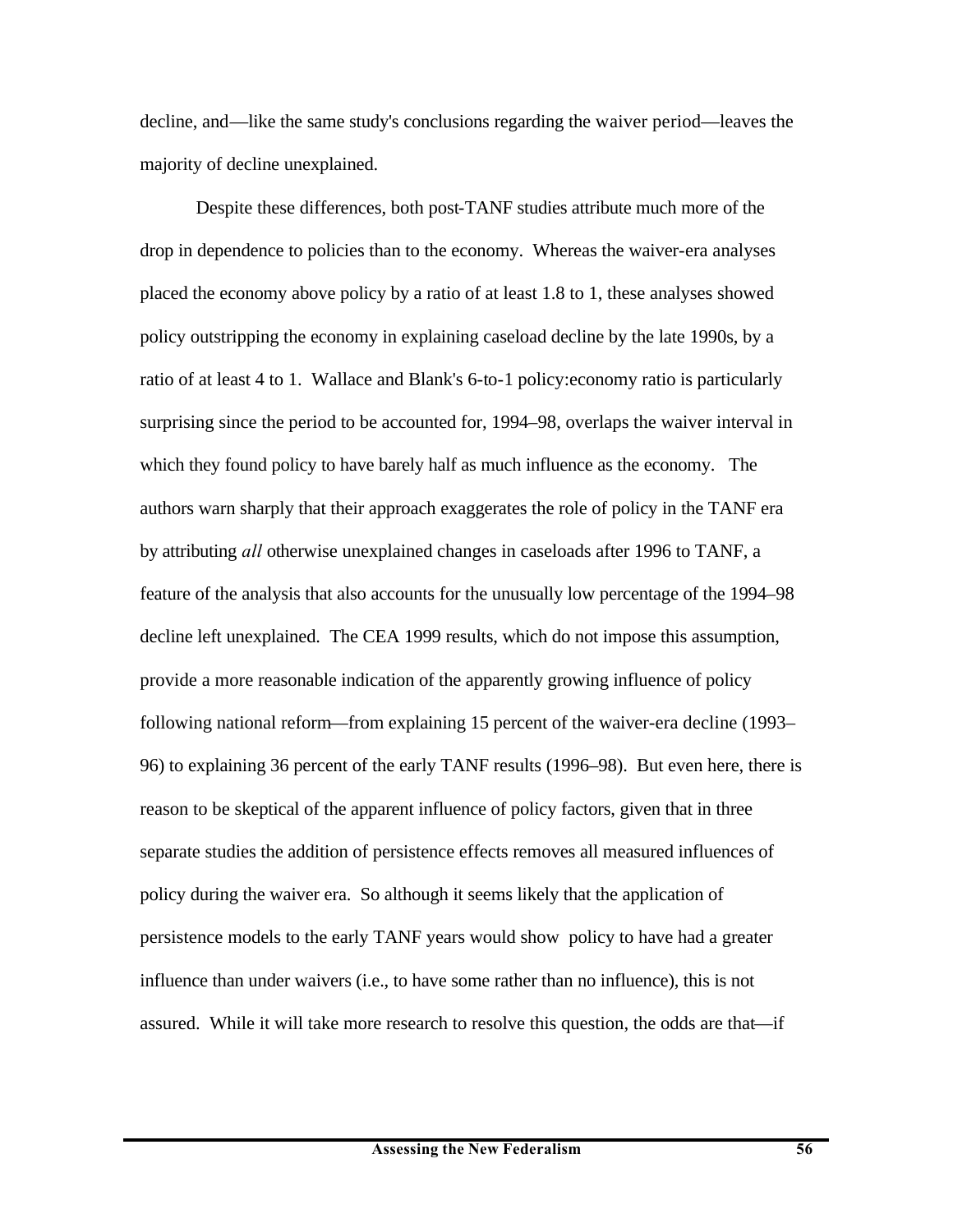caseloads really do react sluggishly to external change for the reasons discussed earlier— TANF had a more limited role in the caseload reductions that continued into the late 1990s than the set of currently available results suggest.

Further concern about the reliability of current models stems from the fact that they all fail to explain a sizable proportion of caseload decline, both pre- and post-TANF. This is the portion attributed in figure 1 to "other factors." This catch-all category includes from 16 to 59 percent of observed caseload changes, some of which certainly have economic or policy origins that do not show up once broad state and national trends enter the analysis (see above). It may also be that the specific economic and policy variables used by the various analysts are less than one-hundred-percent successful in reflecting the full influence that does exist independently of broader trends. In a nutshell, the mere existence of a large unexplained component calls into the question the measured magnitudes of what has been explained.

This large, unexplained component of caseload change has led many researchers to conclude that a wider set of variables needs to be considered when studying declines in dependence during the 1990s. Others (e.g., Mayer 2000) have pointed to the need for stronger *a priori* theorizing on how caseloads are determined, in order to accurately identify the causal factors missing from current analyses and the way in which each causal factor is posited to affect outcomes (e.g., its lag structure). The work of Klerman and Haider, cited earlier, goes some way toward this goal. Unfortunately, strong predictive theories are hard to formulate (from economic principles or any other starting point) for a process so complex and multidimensional; and so far there is no pattern in the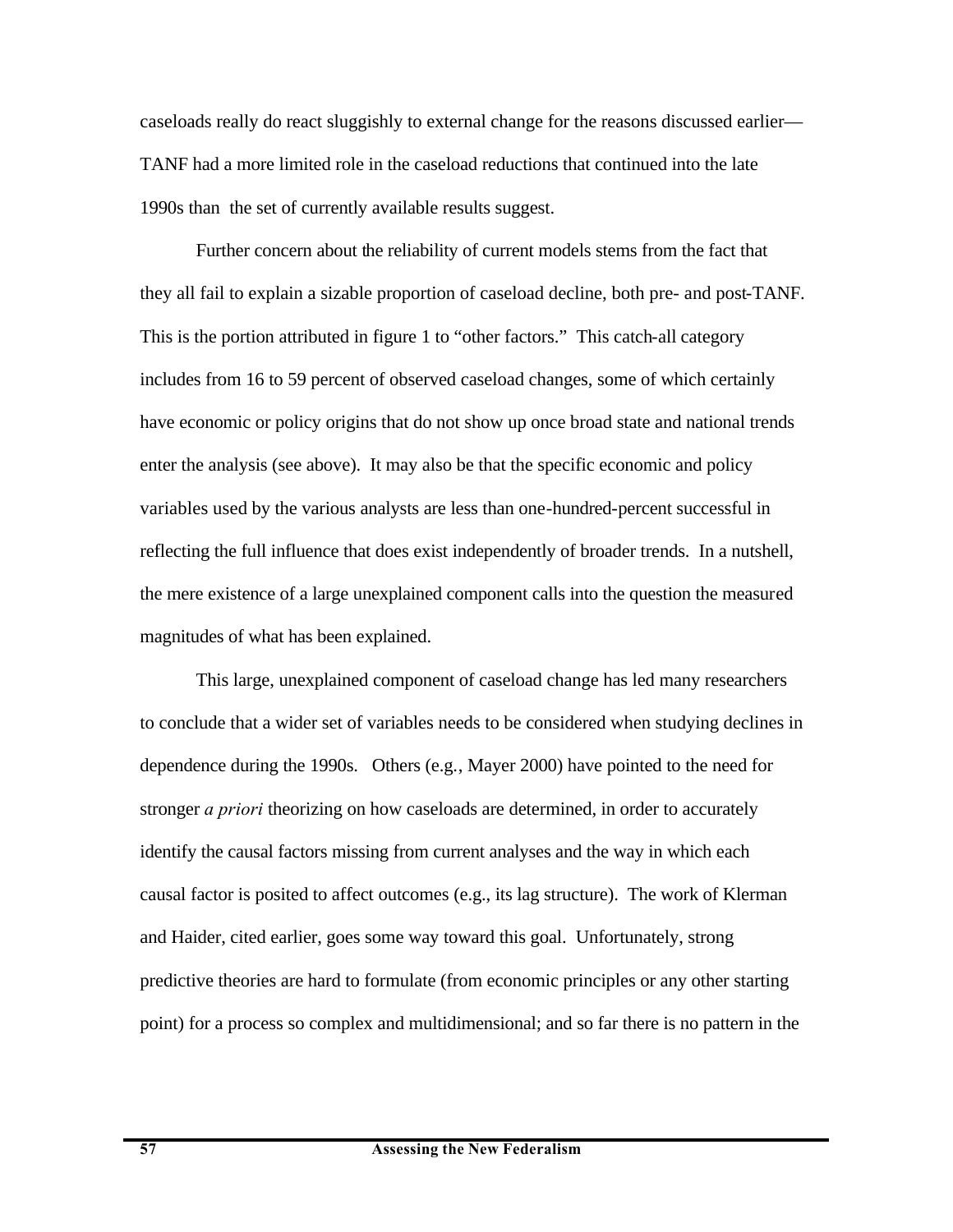empirical results suggesting that models with a larger set of variables do a better job of explaining caseload decline.

Of the papers reviewed here, only Blank (1997) and Wallace and Blank tried to investigate why so much of the caseload fluctuation remains unexplained. In particular, they studied changes in the number of families eligible for welfare, changes in the number of eligible families who chose to receive welfare ("take-up rates"), and the recent increase in child-only cases (cases in which an eligible child lives with a noneligible adult).<sup>39</sup> They found that both eligibility and take-up rates increased in the early 1990s, and that a large percentage of recipiency growth during that time was due to a 90 percent increase in the number of child-only cases. According to Blank (2001), eligibility fell rapidly between 1994 and 1996, accounting for 85 percent of overall caseload decline in that period. How policy and the economy contributed to eligibility and take-up as separate elements is not yet known.<sup>40</sup>

Before closing the books on the currently available findings, it should be noted that the difficulties encountered by this set of studies when trying to explain overall welfare caseload movements are not new. Earlier studies using aggregate state data to explain caseload increases in the early 1990s found most of the increase unexplainable.<sup>41</sup>

 $39$  These are welfare cases in which the parent is not eligible for benefits for any of a variety of reasons: she or he is receiving Supplemental Security Income benefits, is an ineligible immigrant whose child was born in the U.S., has been sanctioned from the case, or is not living with the child.

 $40$  Blank (2001) notes that the data needed to calculate eligibility separately from participation must come from national household surveys, which are reliable at the state level for only a small minority of states (the 12 largest, in her assessment) and only since 1984. This leaves too few state-year observations with which to analyze complex relationships between the economy, policy, and welfare outcomes. Availability of data past 1996—Blank's final year—will eventually solve this problem.

 $41$ <sup>1</sup> These studies included Gabe (1992) and the Congressional Budget Office (1993). Mayer (2000) summarizes this literature, and Stapleton, Livermore, and Tucker (1977) provide a more in-depth review and critique. As noted earlier, recent work by Blank (2001) advances this literature toward a more complete explanation of caseload increases during the early 1990s, just prior to the waiver period.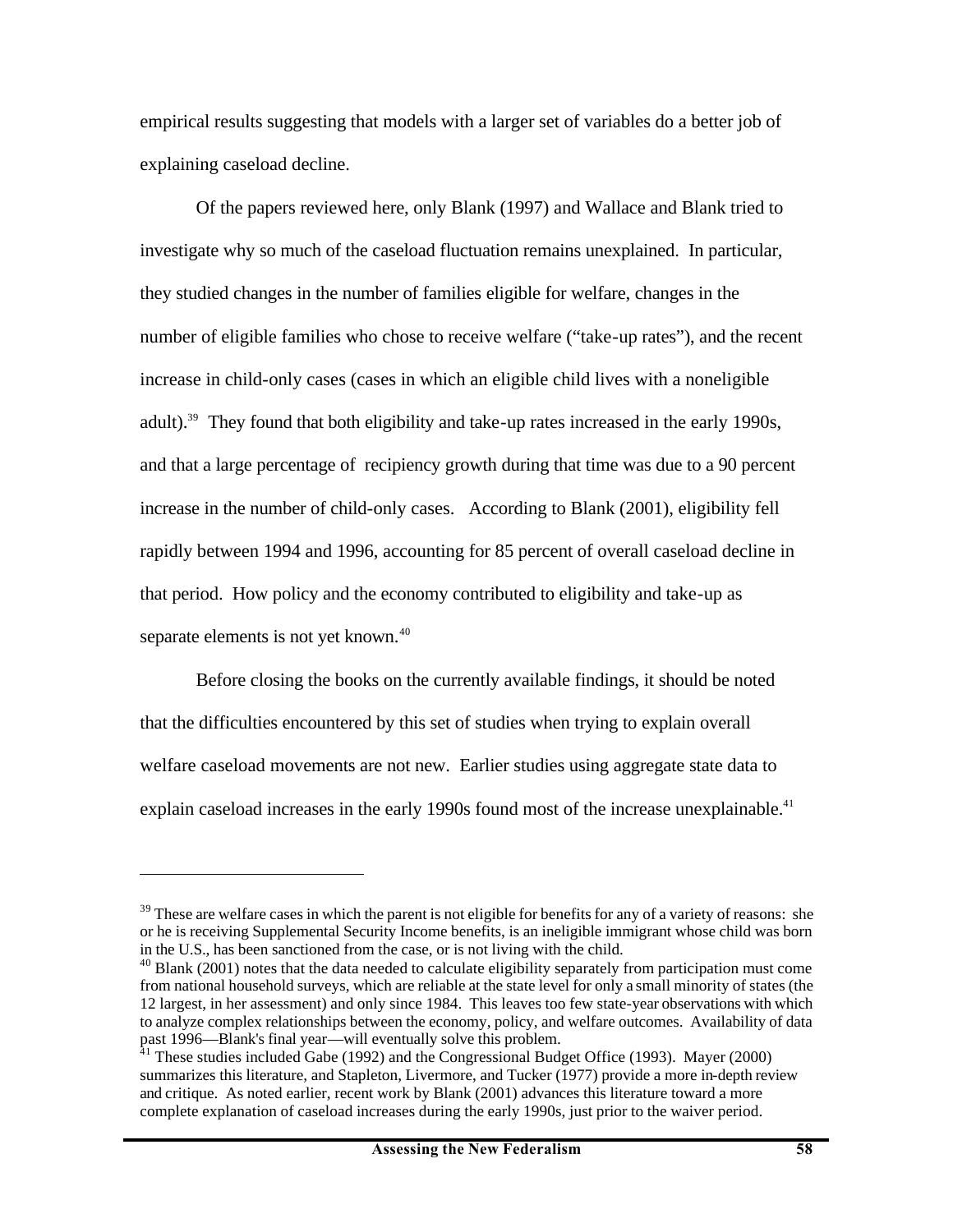It is important to keep this in mind when considering the results of the more recent literature: while some of the declines are attributable to welfare or the economy, caseload fluctuations as a whole remain largely a mystery.

#### **Summary, Extensions, and Implications**

What can we learn from this set of studies? Recent welfare reforms that have focused on stronger work incentives, stricter work requirements, stronger penalties for lack of compliance, time-limited benefits, and family caps have been accompanied by strong caseload decline. We do not know how much of that decline was actually *caused* by the reforms, however, nor which individual policies made the most difference. We are more confident of the role of the economy in determining welfare rolls: all indications are that lower unemployment caused caseloads to decline between 1994 and 1998. Moreover, over the long run (three or four years), the extent of the economy's influence can be stated with some certainty: a sustained 1-percentage-point decrease in the unemployment rate leads to a 5 to 6 percent drop in the number of welfare-dependent families. Finally, we know that a large percentage of the caseload decline in the 1990s cannot be explained by *either* of these two factors, policy or the economy, at least not when using the methods and economic and policy variables included in the reviewed studies.

 As a group, the studies highlight the difficulties of trying to disentangle policy from the economy in explaining changes in the size of the welfare population over time. They represent what one might think of as first-level analyses of the effects of a strong economy and new welfare policies on receipt of cash assistance. They are limited by the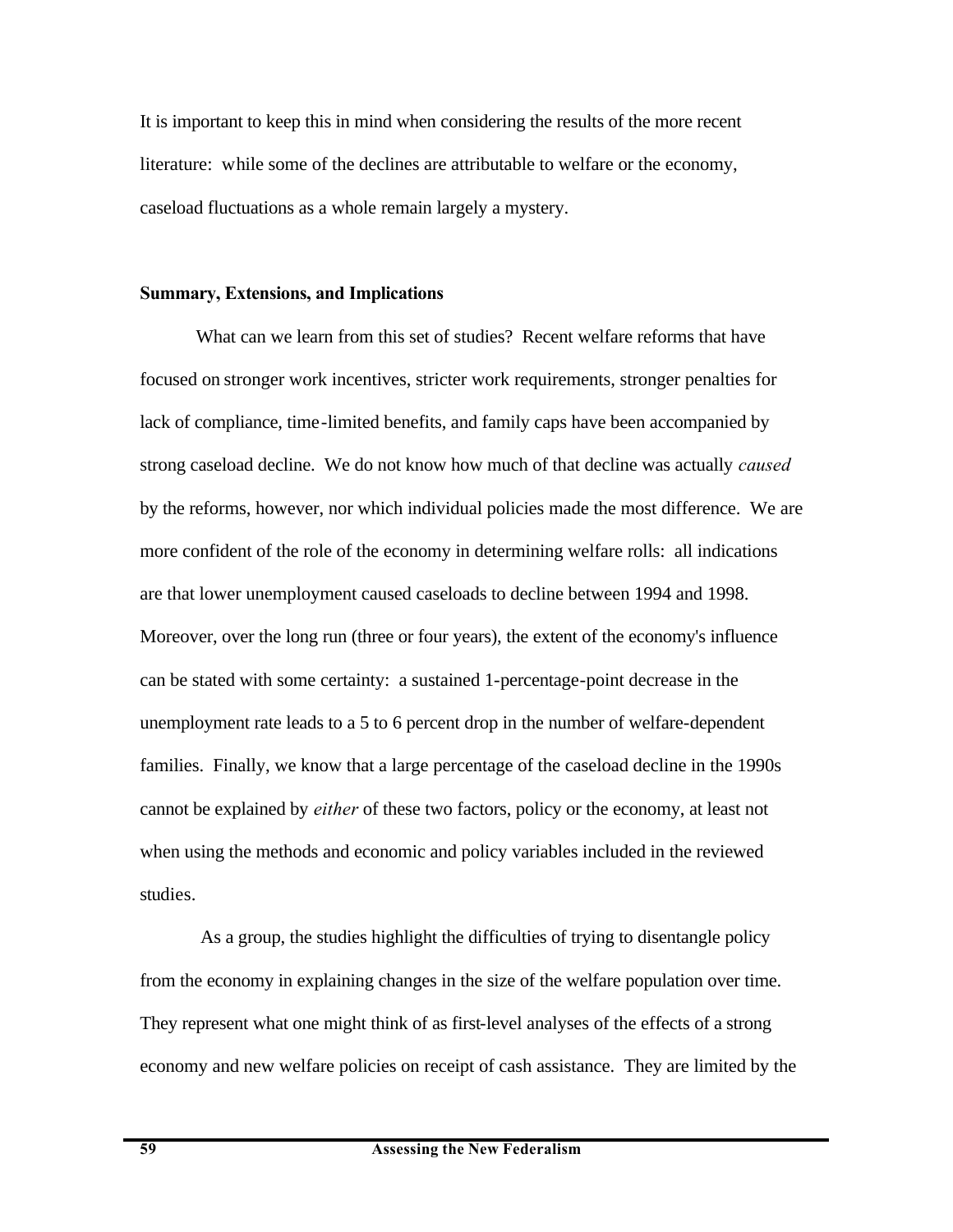use of aggregate state-level data in a cross-sectional, time-series framework and by the rather basic ways policies have been represented to date (as a simple "any waiver" indicator, or as indicator variables for specific policy provisions such as time limits or family caps).

Some of the most recent entries to the literature—not all of them reviewed here, in the interest of time—have begun to focus on more microeconomic analysis of individual family decisions to participate in cash assistance, examining a host of family and personal descriptors in addition to the usual aggregate policy and economic measures (Schoeni and Blank; Blank 2001). Other analysts have emphasized more refined measures of the economy and job availability for welfare recipients, and more subtle modeling of labor market dynamics (Bartik and Eberts; Black, McKinnish, and Sanders 2000). Geographically specialized studies have also come in vogue, including a look at specific metropolitan areas (Bartik and Eberts; Mueser et al. 2000) and a recent emphasis on caseload change in rural areas or specific regions of the country (Henry et al. 2000; Ziliak and Figlio 2000).

One area perhaps not receiving the attention it deserves is the development of more nuanced measures of policy and policy implementation. All the waiver-era studies encountered some difficulty interpreting often contradictory—and sometimes nonsensical—findings on individual reform measures. The problem has not been followed up in the published literature, but remains important. The future may hold more clarity in this regard as other analytic improvements are made and longer-term data become available. To resolve current mixed signals on individual policy effects, it is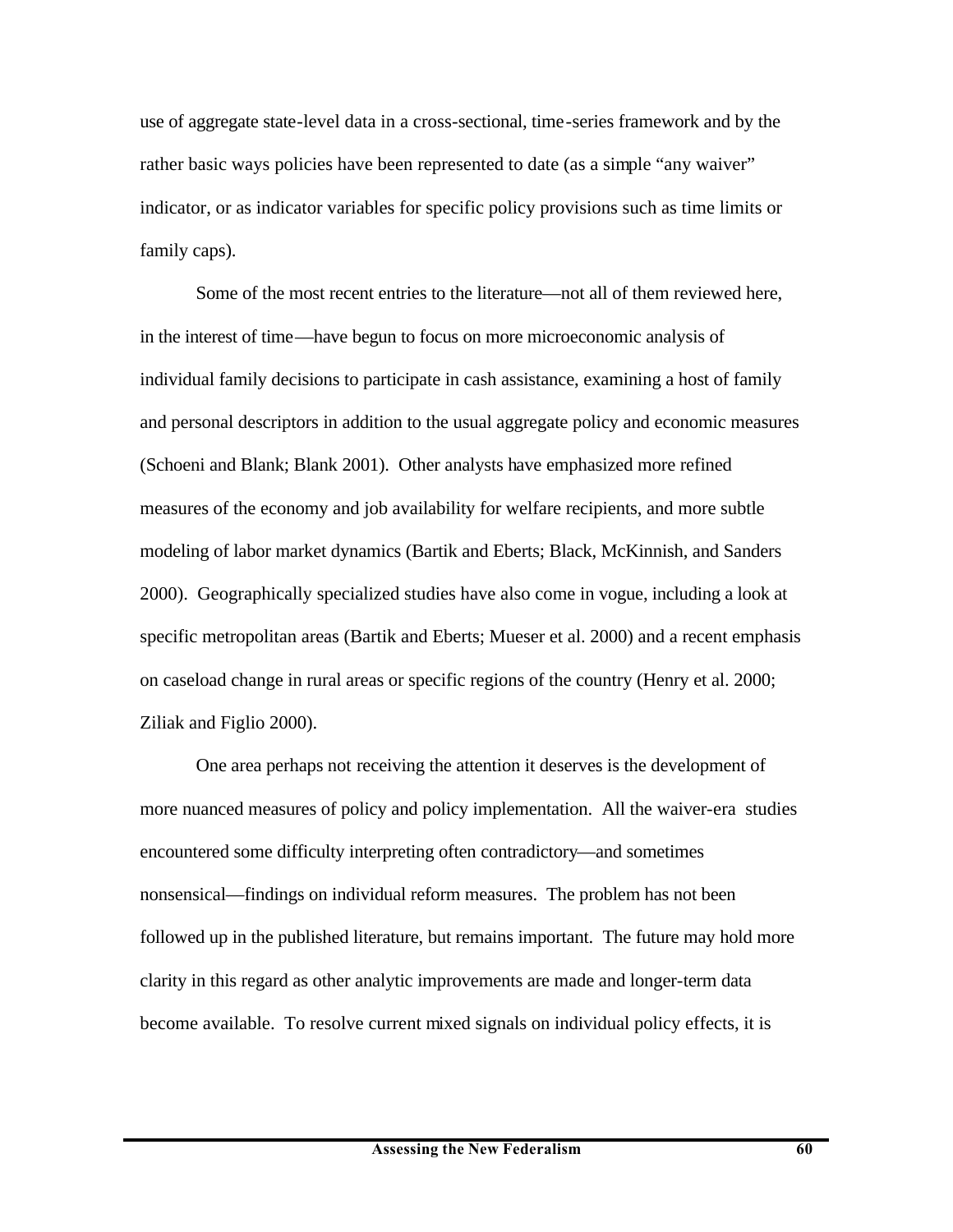critical to include possible sluggish caseload adjustment and persistence effects hypothesized by Ziliak et al. when analyzing change in the TANF era.

Analysts are also moving ahead in areas of related research.<sup>42</sup> A large body of research looks beyond the question of what caused caseloads to decline to consider how families who left welfare—or who chose not to participate in the first place—have fared in an era of lessened dependence. Welfare "leaver" studies have been summarized elsewhere and continue to emerge;<sup>43</sup> federally initiated studies of state "diversion" efforts involving the redirection of TANF applicants or potential applicants are also underway.<sup>44</sup> In addition, some of the articles reviewed here (Moffitt; Schoeni and Blank), plus ongoing work by other scholars, are moving on to consider broader indicators of the progress of welfare reform beyond cash assistance receipt. Included in this group are analyses of the determinants of the decline in the food stamp rolls (Wallace and Blank; Figlio, Gundersen, and Ziliak, forthcoming; Henry et al. 2000; Zedlewski and Brauner, 1999) and of changes in the employment, earnings, and work hours of single mothers and high school dropouts.

One advantage of studies that look beyond caseloads is their ability to examine outcomes likely to be most directly affected by specific reform measures or sets of reform measures, instead of struggling to sort out the intersecting, often conflicting, influences of the many policy changes that can affect an amalgam indicator such as caseload size. For example, analyses of hours worked or duration of unemployment could produce clearer

 $42$  See Moffitt and Ver Ploeg (1999) for a comprehensive description of the many welfare reform studies currently underway in the U.S.

<sup>&</sup>lt;sup>43</sup> See Brauner and Loprest (1999).

 $44$  Moffitt and Ver Ploeg (1999), pages 71-72.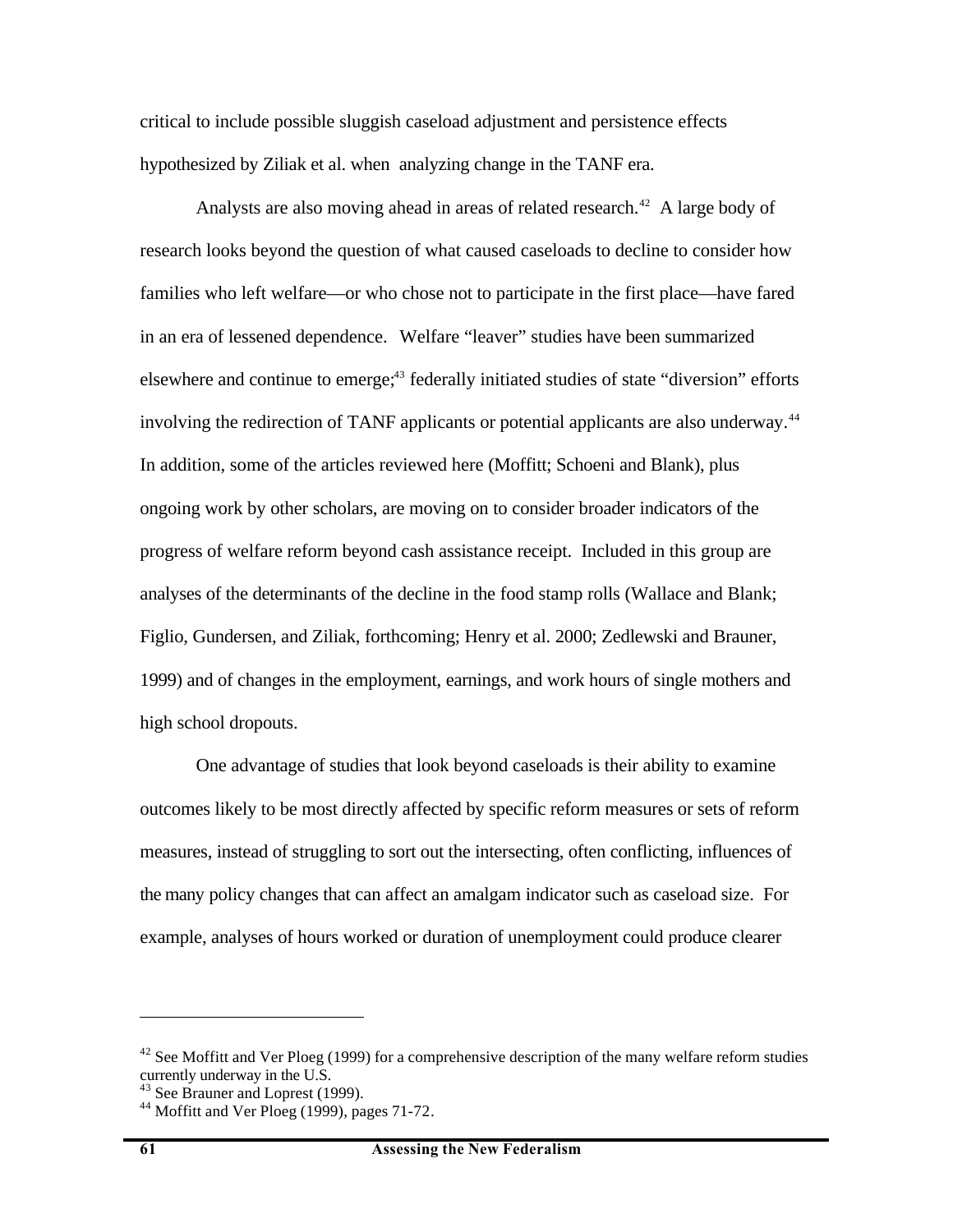measures of the effects of policies such as an increase in the minimum hours of work required to receive family assistance or the imposition of a time limit on months one could receive food stamps without working.<sup>45</sup> An entirely different set of outcomes, specialized to their particular purpose, would be appropriate when studying reforms that seek to decrease nonmarital births, such as a family cap. In this instance, the critical outcome variables include the share of households headed by women and the out-ofwedlock birthrate.

The practice of extending the analysis to outcomes besides caseload has a final, and perhaps even more important, function: providing a broader social perspective on where welfare reform and the economy are taking America's low-income families. By looking at additional indicators of family well-being and labor market success, researchers can highlight that getting people off welfare is not the only—or even necessarily the most important—goal of welfare reform.

A final set of studies to shed light on the effects of welfare reform are those that use controlled experiments to examine how families or individuals respond to particular reform strategies. Many states began such studies during the waiver period as a condition for federal approval of their policy innovations, and some of these studies continue under TANF.<sup>46</sup> New randomized experiments are also being launched for evaluation purposes, largely by the federal government (e.g., the U. S. Department of Health and Human Services' Employment Retention and Advancement demonstration). Like their

<sup>&</sup>lt;sup>45</sup> An excellent example of this type of analysis is that done by Schoeni and Blank, who use a long series of micro-economic data from the Current Population Survey to examine the effects of policy on welfare participation, employment, family structure, and poverty.

 $\overline{6}$  For a recent discussion of ongoing waiver projects, see Rossi (2000).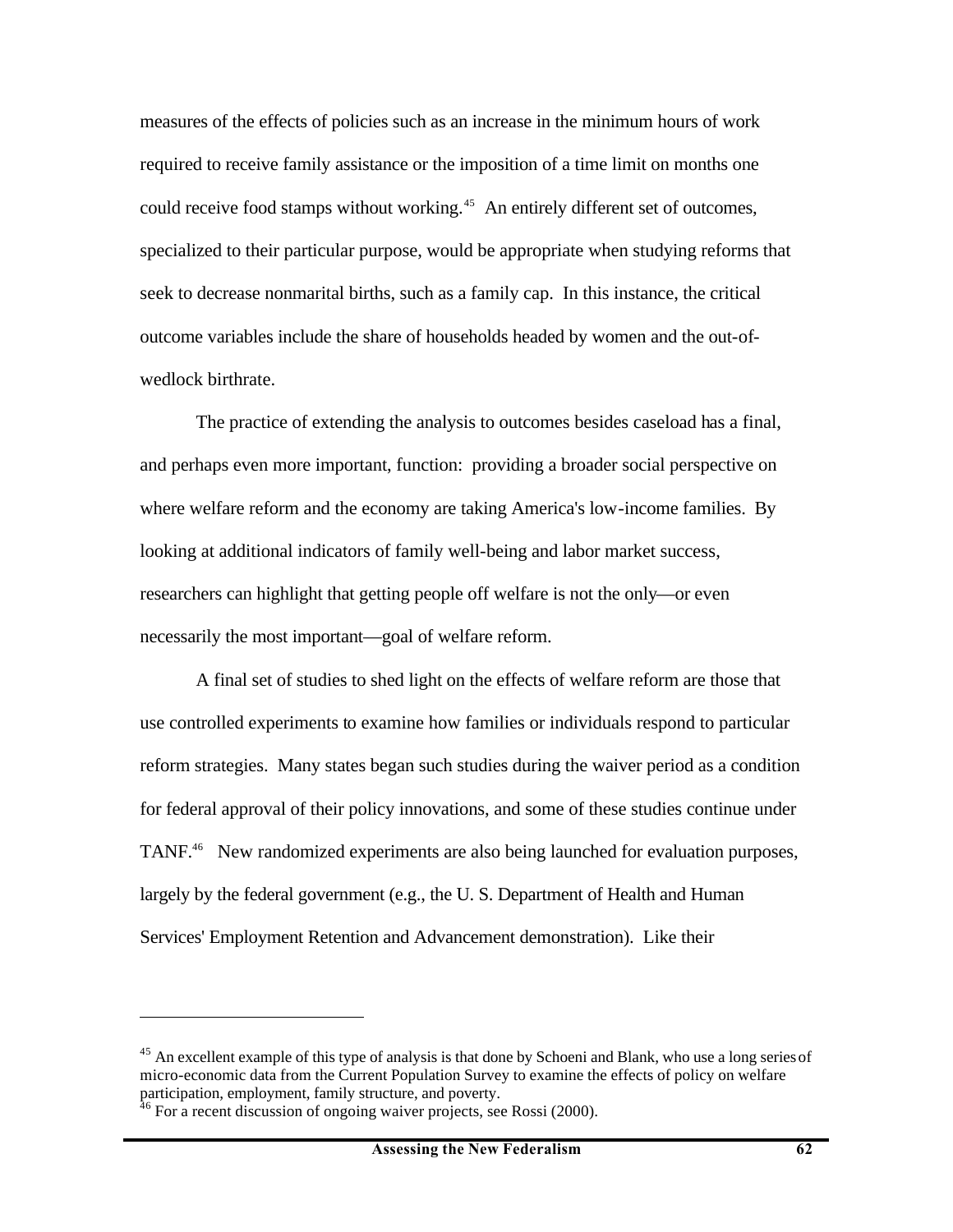predecessors, these studies cover a fairly narrow set of policy interventions but are broadbased in examining many different indicators of family well-being and labor market outcomes for the populations and policies studied. They also have the advantage of providing unambiguous inferences on causality; by assuring that the only systematic difference between randomly determined "treatment" and "control" groups is the application of some new policy to the treatment group, any significant difference in outcomes can be interpreted as the influence of reform (and not the confounding influence of participant or labor market differences that plague caseload analysis and other nonexperimental assessments of policy effects).

Clearly, there is much more to learn—and much more to be done—including continued efforts to synthesize the various strands of the literature into a single body of knowledge as more evidence emerges. $47$  The contribution of state-level analyses of welfare caseloads has been considerable to date and will continue to be important. Already, these analyses have set a framework for other related research, making clear that the role of the economy must be taken into account in any assessment of welfare reform's effects. They also teach that the surest way to correctly remove economic influences to isolate policy is to provide for lag and lead effects and—potentially—to allow for persistence in behavior and the movement of caseloads over time. In addition, the work in hand illustrates the difficulties that lie ahead in attempting to attribute social outcomes to policy with any confidence and, in so doing, points to the value of applications where

<sup>47</sup> At least one synthesis project is currently underway, *A Research Synthesis of the Economic Effects of the Temporary Assistance for Needy Families Program*, sponsored by the Office of Planning, Research, and Evaluation at the Administration for Children and Families in the U. S. Department of Health and Human Services.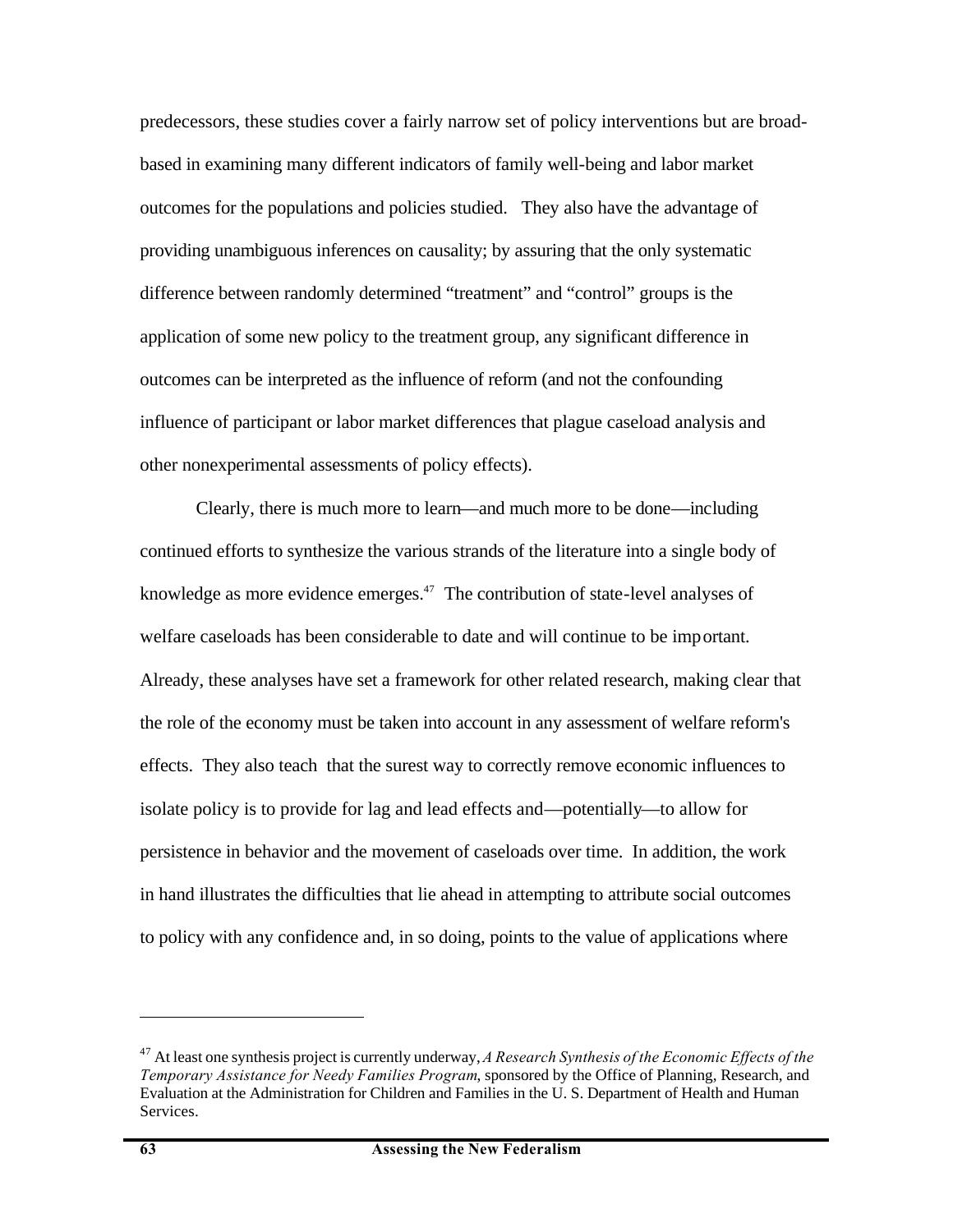connections between individual reform measures and specific social outcomes can be most clearly drawn.

For now, the evidence of the caseload literature is not as clear as we would like it to be on whether the work-oriented reforms of the waiver era and early TANF years contributed to the decline in welfare rolls during the 1990s. Intuitively, given the extent and steadfastness of that decline, it is tempting to say they must have, and several defensible studies point in that direction. Equally defensible, at least for the moment, is the possibility that policy played very little role, and that much of the caseload decline of the 1990s was the result of sluggish adjustment to earlier changes. In the process of reaching this crossroads, a strongly cautionary tale emerges of how findings of strong policy influence—findings both plausible and oft-replicated—can be called into question by the arrival of alternative analytic methods and interpretations. Though unwelcome, this may be the strongest lesson for policymakers and their advisors as PRWORA's reauthorization approaches: When sifting through conflicting research results and assessing the conventional wisdom about PRWORA's effect on caseloads and other outcomes, the best evidence—like the best policy—changes over time and must be revisited regularly.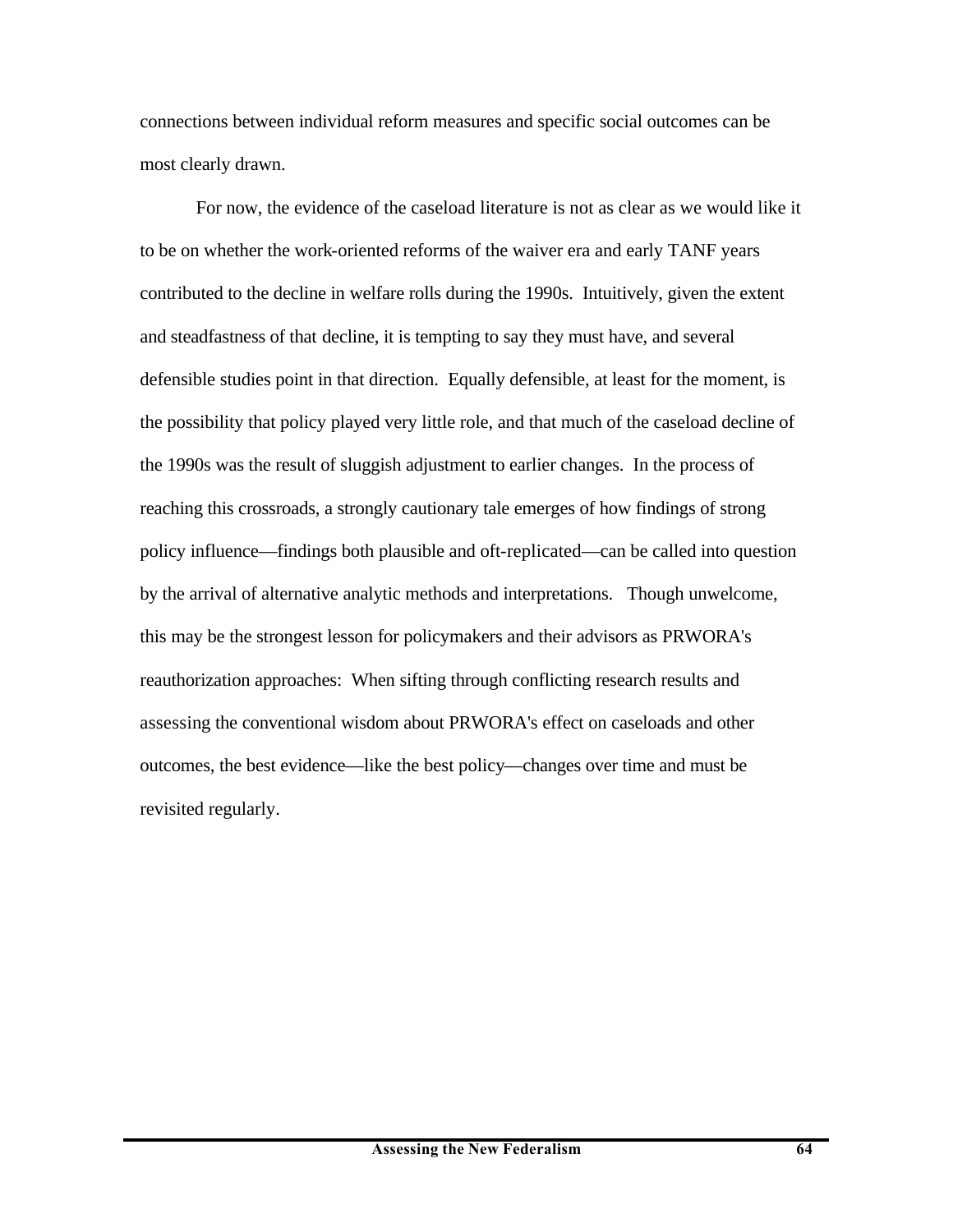### **References**

- Bartik, Timothy J., and Randall W. Eberts. 1999. "Examining the Effect of Industry Trends and Structure on Welfare Caseloads." In *Economic Conditions and Welfare Reform*, edited by Sheldon H. Danziger (119–158). Kalamazoo, MI: W.E. Upjohn Institute for Employment Research.
- Bavier, Richard. 1999. "An Early Look at the Effects of Welfare Reform." Unpublished manuscript, U. S. Executive Office of Management and Budget.
- Black, Dan A., Terra G. McKinnish, and Seth G. Sanders. 2000. "Are We Understating the Impact of Economic Conditions on Welfare Roles?" Policy Brief No. 18/2000, Center for Policy Research at the Maxwell School of Citizenship and Public Affairs, Syracuse University, New York.
- Blank, Rebecca M. Forthcoming. "What Causes Public Assistance Caseloads to Grow?" *Journal of Human Resources*, 36(1) (winter).
	- \_\_\_\_\_\_\_\_\_\_\_\_. 2000. "Declining Caseload/Increased Work: What Can We Conclude about the Effects of Welfare Reform." Paper prepared for the conference "Welfare Reform Four Years Later: Progress and Prospects" at the Federal Reserve Bank of New York, October.
	- \_\_\_\_\_\_\_\_\_\_\_\_. 1997. "What Causes Public Assistance Caseloads to Grow?" National Bureau of Economic Research Working Paper 6343. Cambridge, MA: NBER (December).
- Brauner, Sarah, and Pamela Loprest. 1999. "Where are They Now? What States' Studies of People Who Left Welfare Tell Us." Washington, D.C.: The Urban Institute. *Assessing the New Federalism* Policy Brief A-32.
- Congressional Budget Office. 1993. "Forecasting AFDC Caseloads, with an Emphasis on Economic Factors." Washington, D.C.: CBO staff memorandum (July).
- Council of Economic Advisors. 1999. "Technical Report: The Effects of Welfare Policy and the Economic Expansion on Welfare Caseloads: An Update." Washington, D.C. A report by the Council of Economic Advisers (August).
	- \_\_\_\_\_\_\_\_\_\_\_\_\_\_\_\_\_\_\_\_\_\_\_\_. 1997. "Technical Report: Explaining the Decline in Welfare Receipt, 1993–1996." Washington, D.C. A report by the Council of Economic Advisers (May).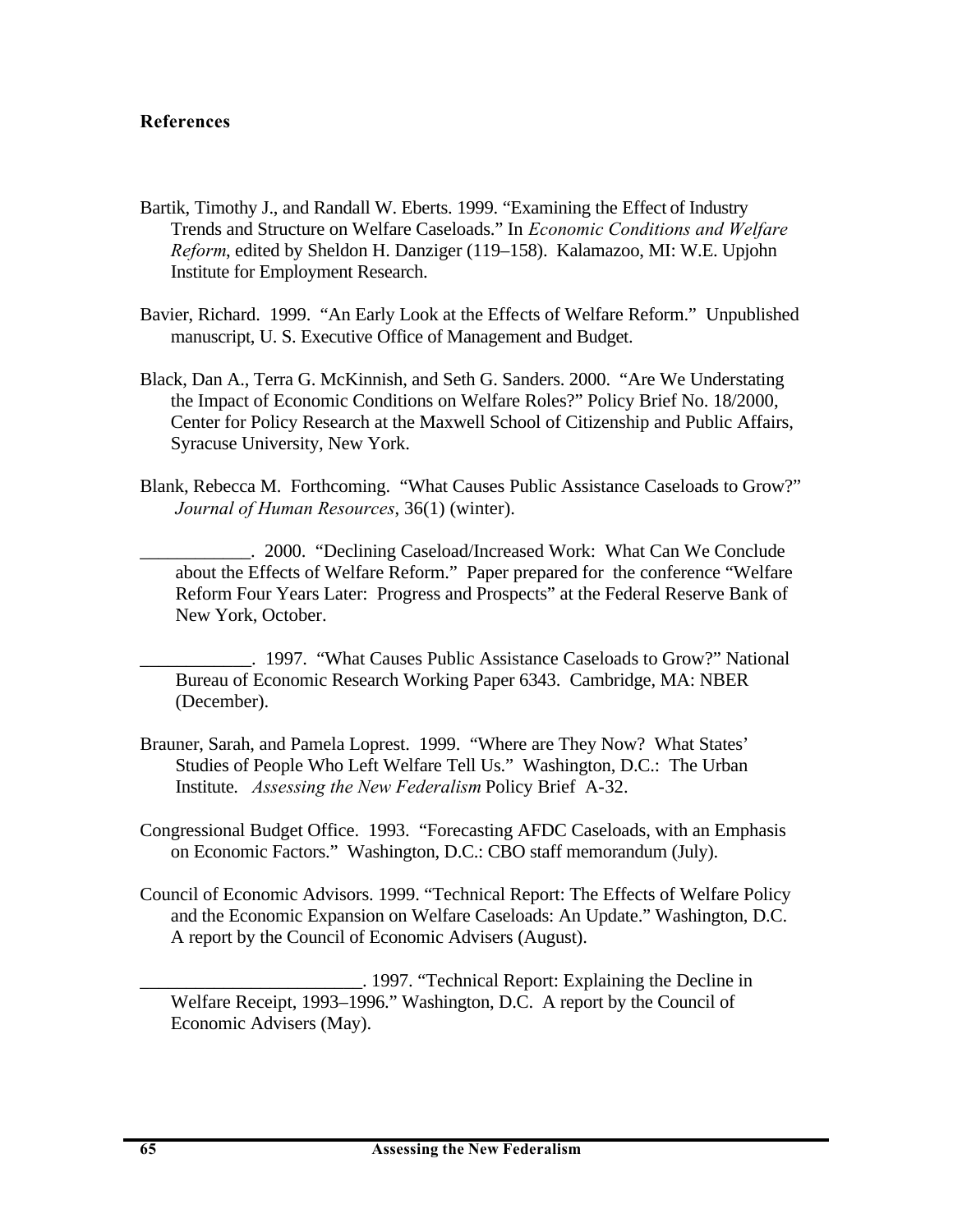- Fein, David J. 1996. "Understanding Recent Declines in State AFDC Caseloads: An Analysis of Cross-State Variation." Unpublished paper. Bethesda, MD: Abt Associates Inc. (October).
- Figlio, David, Craig Gundersen, and James Ziliak. Forthcoming. "The Effects of the Macroeconomy and Welfare Reform on Food Stamp Caseloads." *American Journal of Agricultural Economics*.
- Figlio, David N., and James P. Ziliak. 1999. "Welfare Reform, the Business Cycle, and the Decline in AFDC Caseloads." In *Economic Conditions and Welfare Reform*, edited by Sheldon H. Danziger (17-48). Kalamazoo, MI: W.E. Upjohn Institute for Employment Research.
- Finegold, Kenneth, and Fritz Scheuren. 2000. "Three Ways to Research PRWORA." Unpublished paper. Washington, D.C.: The Urban Institute. August.
- Gabe, Thomas. 1992. "Demographic Trends Affecting Aid to Families with Dependent Children (AFDC) Caseload Growth." CRS Report to Congress. Washington, D.C.: Congressional Research Service. December.
- Gallagher, L. Jerome, Megan Gallagher, Kevin Perese, Susan Schreiber, and Keith Watson. 1998. *One Year After Federal Welfare Reform: A Description of State Temporary Assistance for Needy Families (TANF) Decisions as of October 1997.* Washington, D.C.: The Urban Institute. *Assessing the New Federalism* Occasional Paper No. 6.
- Grogger, Jeffrey. 2000. "Time Limits and Welfare Use." National Bureau of Economic Research Working Paper 7709. Cambridge, MA: NBER (May).
- Henry, Mark, Willis Lewis, Lynn Reinschmiedt, and Darren Hudson. 2000. "Reducing Food Stamp and Welfare Caseloads in the South: Are Rural Areas Less Likely to Succeed Than Urban Centers?" Joint Center for Research on Poverty, Working paper 188, Evanston, IL. May.
- Klerman, Jacob, and Steven Haider. 2000. "A Stock-Flow Analysis of the Welfare Caseload: Insights from California Economic Conditions." Santa Monica, CA: RAND. September.
- Levine, Phillip B., and Diane Whitmore. 1998. "The Impact of Welfare Reform on the AFDC Caseload." Proceedings of the National Tax Association's Nineteenth (1997) Annual Conference, Washington, D.C.: National Tax Association, pp. 24-33.
- MaCurdy, Thomas, David Mancuso, and Margaret O'Brien-Strain. 2000. "How Much Does California's Welfare Policy Explain the Slower Decline of Its Caseload?" Unpublished paper presented to the Annual Meetings of the American Economic Association. New Orleans. December.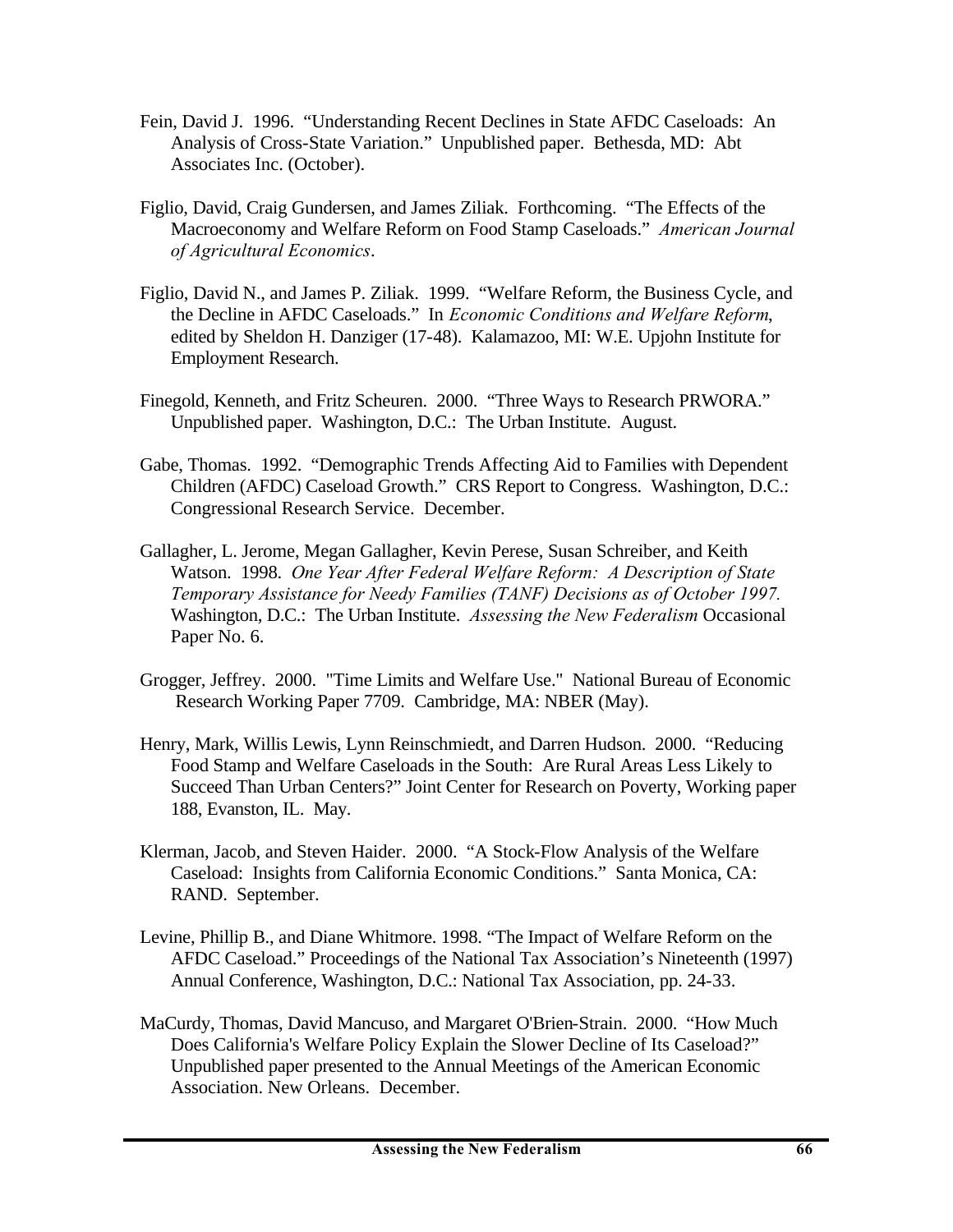- Martini, Alberto, and Michael Wiseman. 1997. "Explaining the Recent Decline in Welfare Caseloads: Is the Council of Economic Advisors Right?" Urban Institute Working Paper. Washington, D.C.: The Urban Institute.
- Mayer, Susan E. 2000. "Why Welfare Caseloads Fluctuate: A Review of Research on AFDC, SSI, and the Food Stamps Program." Working Paper 00/7, New Zealand Treasury. Wellington, New Zealand.
- Moffitt, Robert A. 1999. "The Effect of Pre-PRWORA Waivers on AFDC Caseloads and Female Earnings, Income, and Labor Force Behavior." In *Economic Conditions and Welfare Reform*, edited by Sheldon H. Danziger (91–118). Kalamazoo, MI: W.E. Upjohn Institute for Employment Research.
- Moffitt, Robert A., and Michele Ver Ploeg (editors). 1999. *Evaluating Welfare Reform: A Framework and Review of Current Work*. Washington, D.C.: National Academy Press.
- Mueser, Peter R., Julie L. Hotchkiss, Christopher T. King, Phillip S. Rokicki and, David W. Stevens. 2000. "The Welfare Caseload, Economic Growth and Welfare to Work Policies: An Analysis of Five Urban Areas." Discussion Paper. Southern Economic Association Annual Meeting, Baltimore, MD.
- Rector, Robert E., and Sarah Youssef. 1999. "The Determinants of Welfare Caseload Decline." A Report of the Heritage Center for Data Analysis, CDA99-04. The Heritage Foundation. Washington, D.C.
- Rossi, Peter H. 2000. "Research on PRWORA: What Can Be Learned from Four Large-Scale Projects Currently Underway?" Unpublished paper from the Social and Demographic Research Institute, University of Massachusetts at Amherst. June.
- Schoeni, Robert and Rebecca Blank. 2000. "What Has Welfare Reform Accomplished? Impacts on Welfare Participation, Employment, Income, Poverty, and Family Structure." National Bureau of Economic Research Working Paper 7627. Cambridge, MA.: NBER. February.
- Stapleton, David C., Gina Livermore, and Adam Tucker. 1997*. Determinants of AFDC Caseload Growth*. Report by the Lewin Group to the Assistant Secretary for Planning and Evaluation. Washington, D.C.: U.S. Department of Health and Human Services. July.
- U.S. Department of Health and Human Services. 1997. "Setting the Baseline: A Report on State Welfare Waivers." Unpublished paper from the Deputy Assistant Secretary for Human Services Policy, Office of the Assistance Secretary for Planning and Evaluation. Washington, D.C.: U.S. Department of Health and Human Services.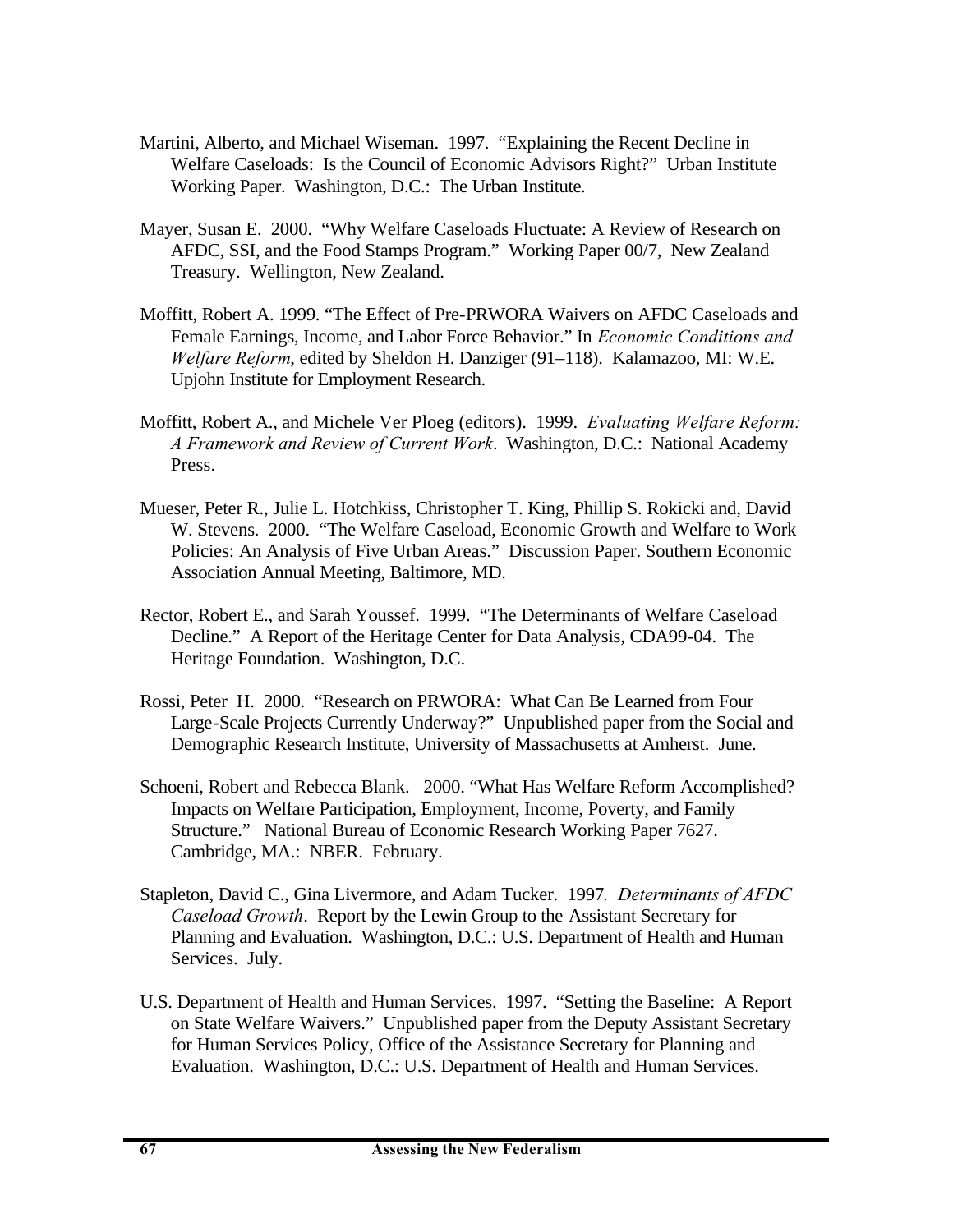- Wallace, Geoffrey, and Rebecca M. Blank. 1999. "What Goes Up Must Come Down? Explaining Recent Changes in Public Assistance Caseloads." In *Economic Conditions and Welfare Reform*, edited by Sheldon H. Danziger (49-90). Kalamazoo, MI: W.E. Upjohn Institute for Employment Research.
- Zedlewski, Sheila R., and Sarah Brauner. 1999. "Are the Steep Declines in Food Stamp Participation Linked to Falling Welfare Caseloads?" Washington, D.C.: The Urban Institute. *Assessing the New Federalism* Policy Brief B-3.
- Ziliak, James P. and David N. Figlio. 2000. "Geographic Differences in AFDC and Food Stamp Caseloads in the Welfare Reform Era." Working paper 180, Joint Center for Research on Poverty. Evanston, IL. May.
- Ziliak, James P., David N. Figlio, Elizabeth E. Davis, and Laura S. Connolly. 2000. "Accounting for the Decline in AFDC Caseloads: Welfare Reform or the Economy?" *Journal of Human Resources* 35(3):570–86.